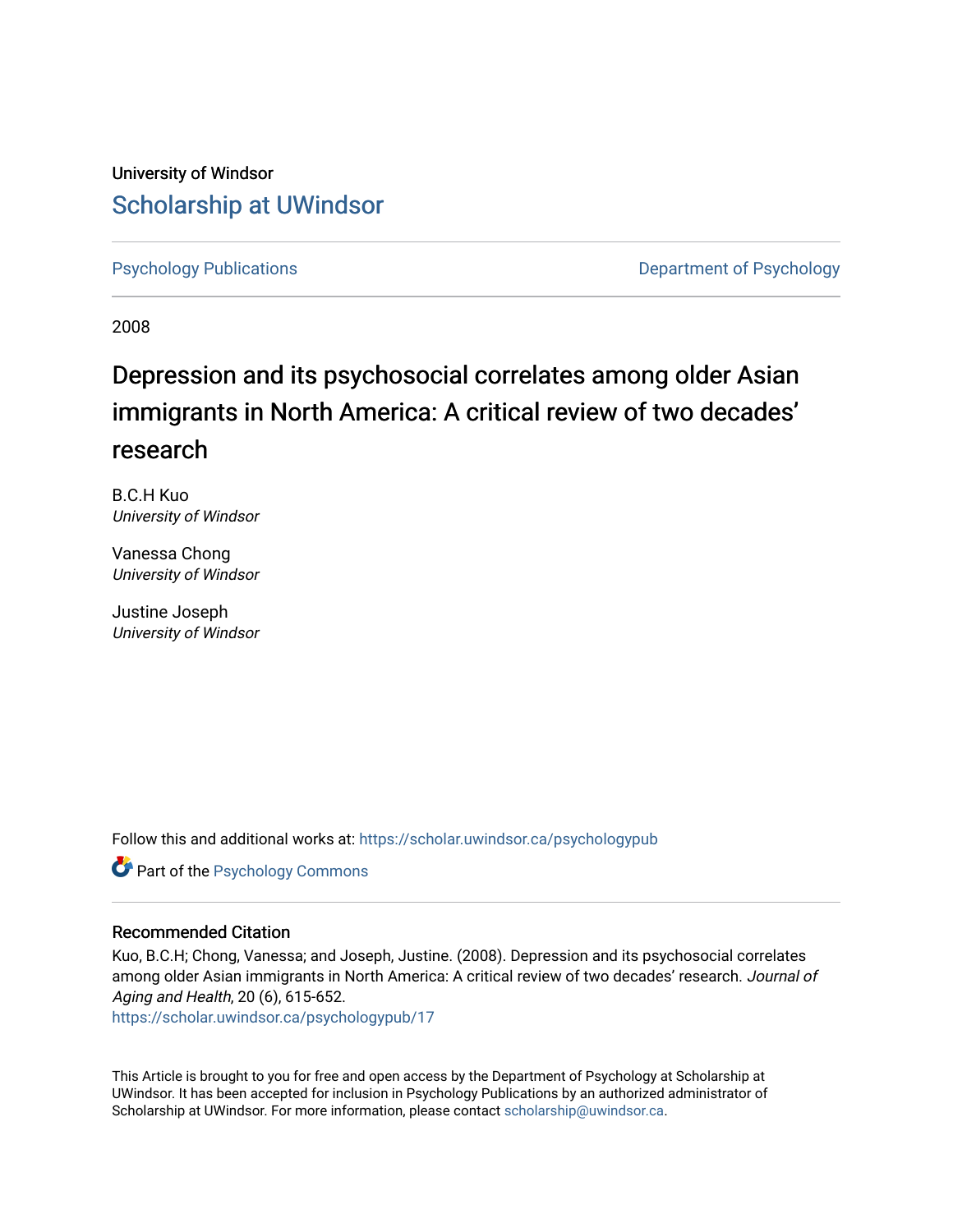**Journal of Aging and Health** Volume 20 Number 6 September 2008 615-652 © 2008 Sage Publications 10.1177/0898264308321001 http://jah.sagepub.com hosted at http://online.sagepub.com

# **Depression and Its Psychosocial Correlates Among Older Asian Immigrants in North America**

**A Critical Review of Two Decades' Research**

Ben C. H. Kuo Vanessa Chong Justine Joseph *University of Windsor*

> **Objectives:** This article critically reviews two decades of empirically based depression studies on older Asian immigrants (OAIs) in North America published in English. The Psychosocial Model of Late-Life Depression is proposed as the conceptual roadmap to help interpret the findings across studies. **Methods:** Using multiple bibliographic databases, this review systematically summarized and evaluated findings in 24 studies in terms of: (a) the prevalence and severity of depression; (b) demographic, psychosocial, cultural, and health risk factors of depression; and (c) methodological approaches and designs. **Results:** The results showed that depression is prevalent among OAIs and is linked to gender, recency of immigration, English proficiency, acculturation, service barriers, health status, relationship with children and family, and social support. However, considerable variability in the results, the sample sizes, and the use of measurements were also found across studies. **Discussion:** Recommendations for future research and the provision of clinical and community services are discussed within the psychosocial model.

> *Keywords: prevalence of depression; correlate of depression; psychosocial theory of depression; older Asian*

Depression represents one of the most frequently reported psychiatric conditions among the older population in North America (Blazer, 2003). According to one estimate, severe depressive symptoms (i.e., with

**Authors' Note:** Please address correspondence to Ben C. H. Kuo, Department of Psychology, University of Windsor, 401 Sunset Avenue, Chrysler Hall South 261-1, Windsor, Ontario, Canada, N9B 3P4; e-mail: benkuo@uwindsor.ca.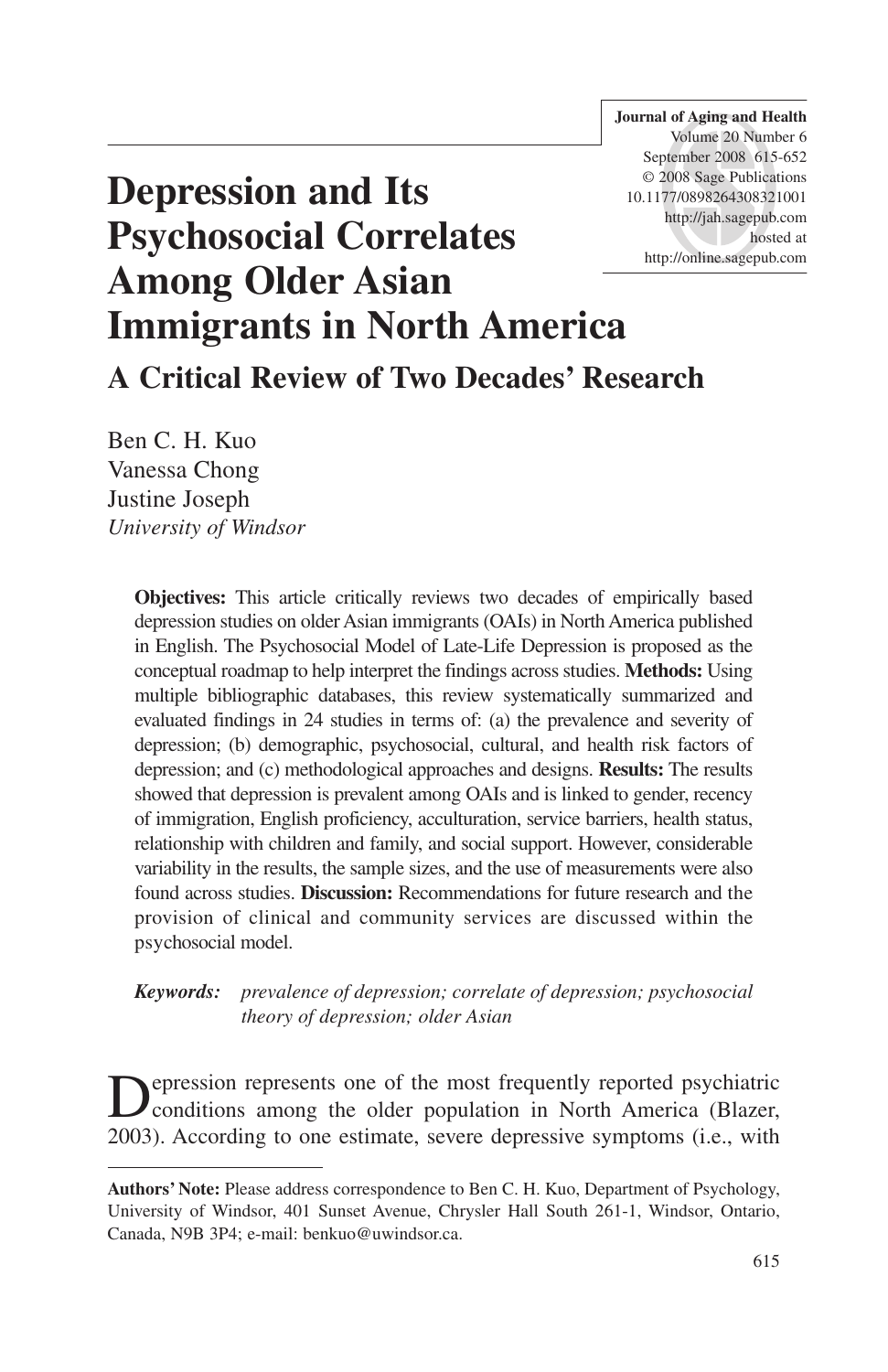four or more depressive symptoms) among older American adults ranged from 13.1% for the 65 to 69 age group to 19.6% for the 85 and plus age group (Federal Interagency Forum, 2006a). Researchers have reported that the prevalence and severity of depression are particularly pronounced among older Asian immigrants (hereafter referred to as OAIs) in North America (Iwamasa, Hilliard, & Osato, 1998; Wong & Ujimoto, 1998)—a rapidly growing segment of the older population in both the United States and Canada. Empirical studies of depression among OAIs have also increased significantly in the last two decades. However, to date, no systematic review has been undertaken to take stock of the findings and knowledge generated from this cumulative body of research. Therefore, the purpose of this article is to present a critical summary and evaluation of depression studies on OAIs published over the last two decades, between 1985 and 2006. Special attention is directed towards examining the prevalence, the severity, and the correlates of late-life depression among OAIs, and assessing methodological issues associated with this collection of empirical works. Furthermore, we present the Psychosocial Model of Late-Life Depression (George, 2004) as a theoretical scheme to conceptualize the existing research and research findings and recommend this framework as a possible conceptual roadmap for guiding future research and practice on depression among OAIs.

## **Characteristics of Older Asian Immigrants in North America**

The Federal Interagency Forum (2006b) reported that the proportion of Asians in the United States aged 65 years and more will increase from 2.9% of the total older Americans in the same age group in 2004 to 7.8% in 2050, representing a total increase of 169% over the next 5 decades. In Canada, the percentage of Asian Canadian older adults of the same age group increased from 4.4% in 1996 to 5.5% in 2000, representing a net increase of 38% in just over 4 years (Statistics Canada, 1996, 2001a). These data highlight the rapidly growing trend of OAIs in North America. In terms of psychological well-being, the cumulative evidence points to high mental health risks among OAIs (Iwamasa & Sorocco, 2002; Kitano, Shibusawa, & Kitano, 1997; Lai, 2004a, 2004b) and low utilization of social and psychological services (Kitano et al., 1997; Lai, 2001; Tsai & Lopez, 1997). In view of the rapid population growth and the concerns over mental health vulnerabilities among OAIs, the need for better empirical knowledge and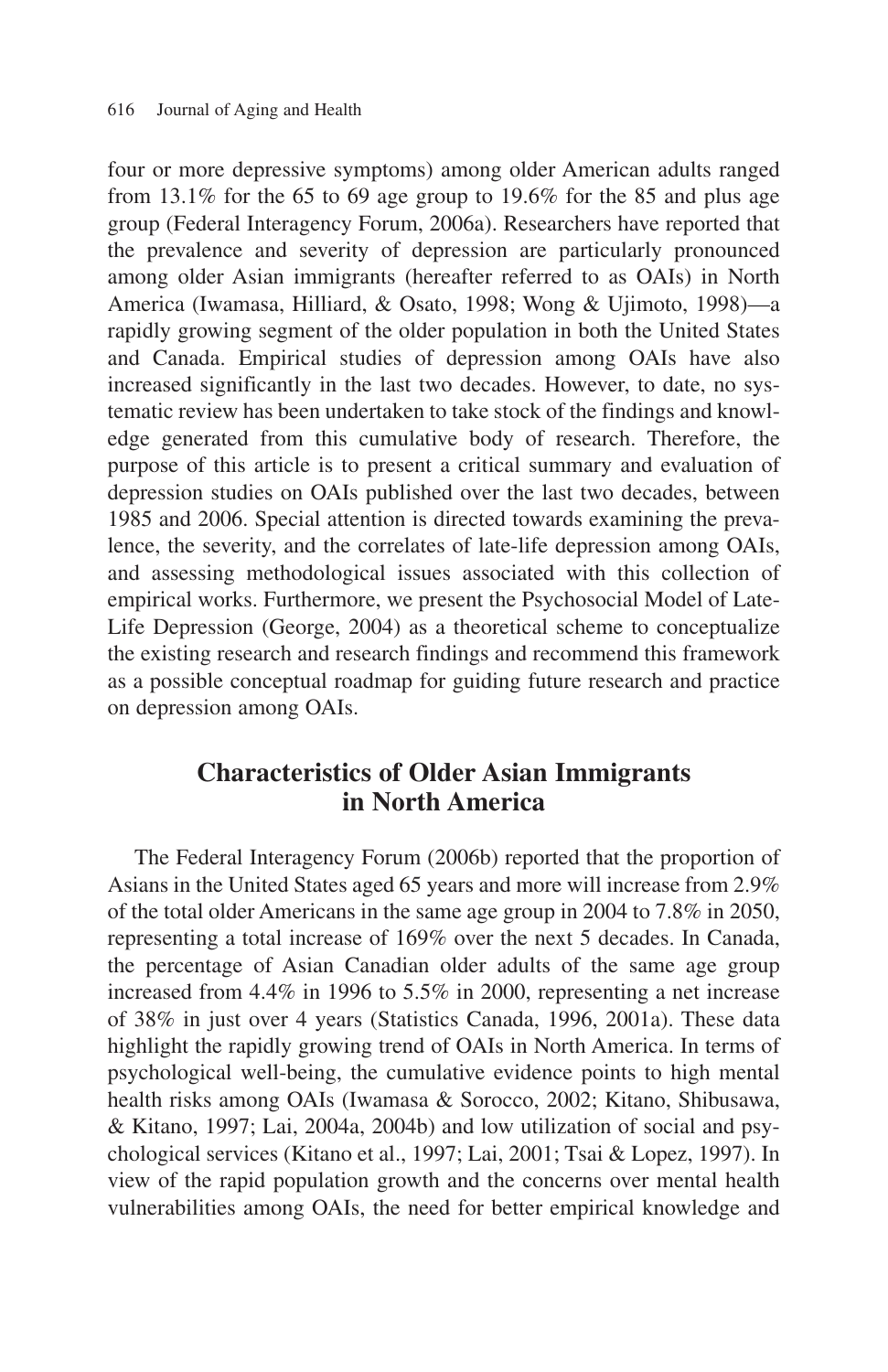understanding of the well-being of this group cannot be overemphasized (Markides & Miranda, 1997).

The migration history of OAIs in North America further predisposes this population to a greater psychological distress, particularly as a function of stereotypes and discriminations perpetuated against this group (Sue & Sue, 2008). In the United States, as an example, there had been multiple incidents of institutionalized discrimination against Asians, including the Chinese Exclusion Act of 1882, the Filipino Exclusion Act of 1935, the Japanese American Internment Camp in 1942, to name a few (Axelson, 1999). Comparable polices were also found in Canada. Asians were regarded as *unassimilable* and *enigmatic* by mainstream America, and their presence was once considered a threat to American society (i.e.,Yellow Peril; Gee, Spencer, Chen, Yip, & Takeuchi, 2007). More recently, paradoxically, Asians have been described under the myth and stereotype of *model minority* by the U.S. media, supposedly exemplifying a well-adjusted and successful group of immigrants. Given the precarious history of Asians in North America, it has been found that depressive symptoms, as related to stereotype and prejudice, are particularly salient among Asian immigrants (Gee et al., 2007; Noh & Kasper, 2003), and expectedly for OAIs.

Although contextual differences clearly exist between United States and Canada (e.g., sociopolitical histories, interracial relations, health care systems), the present review combined depression studies for Asian Americans and Asian Canadians for several reasons. First, recent evidence based on a large-scale epidemiological study has shown that Americans and Canadians are comparable in many health indices, despite divergences in their respective health-care systems (Joint Canada/United States Survey of Health, 2004). Specifically, with respect to depression, recent studies revealed that Americans and Canadians were similar in the reported past-year depression prevalence rates (Vasiliadis, Lesage, Adair, Wang, & Kessler, 2007) and mental health treatment–seeking patterns (Mojtabai & Olfson, 2006; Vasiliadis et al. 2007). The pattern was also found to be true for older Americans and Canadians who were older than 65 years (Joint Canada/United States Survey of Health, 2004). Second, the depression studies reviewed in this article were comparable in terms of their purpose, method (e.g., community-based sample), design (cross-sectional self-report survey), target sample, treatment of data (e.g., correlation and regression analyses), and correlates of depression, regardless of the origin of the sample (United States or Canada). Finally, in view of the small number of existing studies on depression and OAIs, combining the U.S. and Canadian studies afforded more meaningful comparisons, evaluations, and interpretations of the findings over a critical mass of empirical works.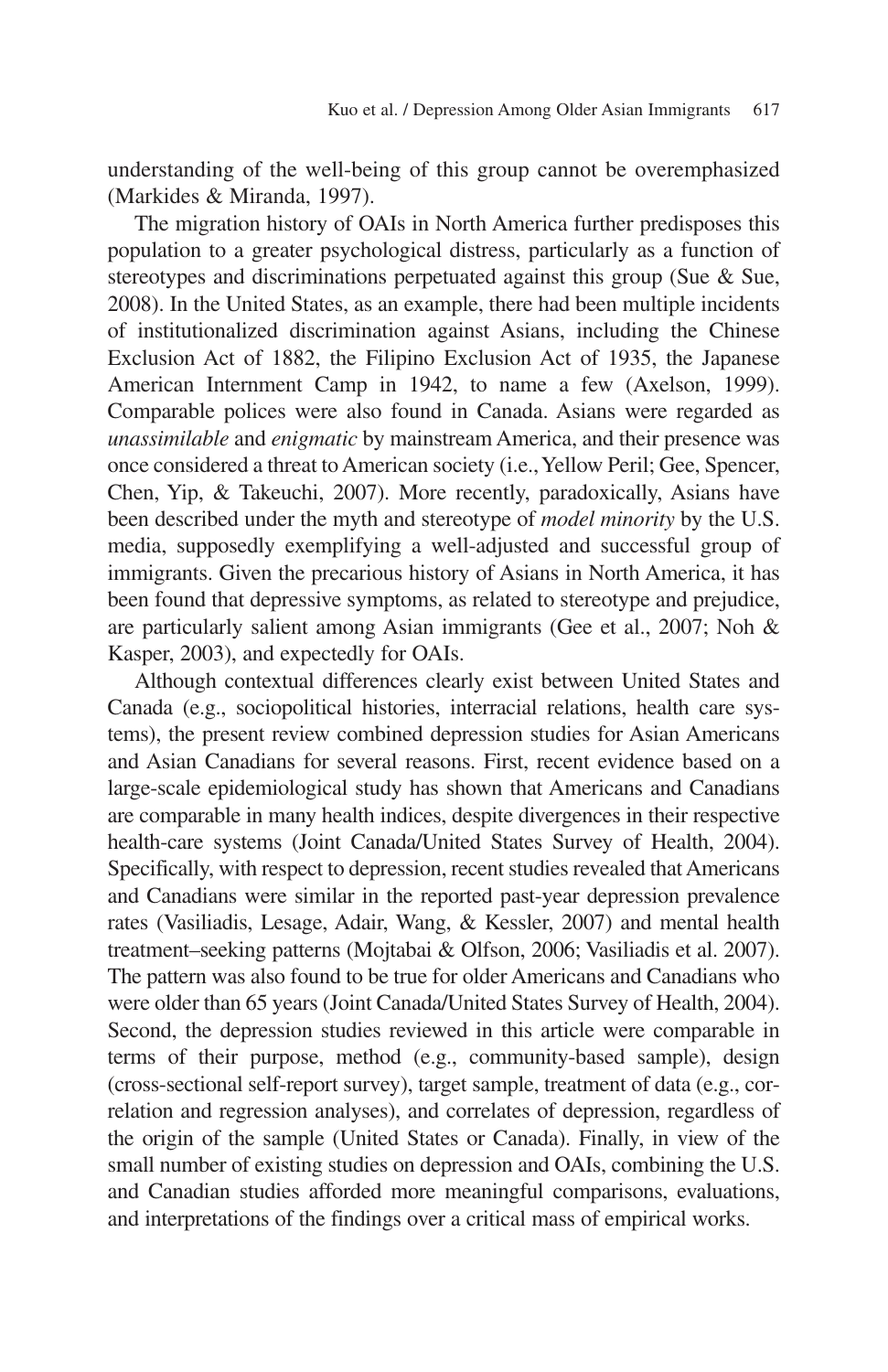Older Asians in North America represent heterogeneous subgroups of Asians with diverse historical, cultural, religious, linguistic, and immigration experiences (Markides & Miranada, 1997; Mui & Kang, 2006). Asians represent at least 30 diverse groups with varying demographic characteristics and immigration histories to the United States and Canada (Hong & Ham, 2001). For instance, Chinese and Japanese were among the first Asians to migrate to North America in the mid 1800s, whereas large waves of immigration for Filipinos and Koreans to the United States did not occur until the mid-1960s. Most of these groups migrated largely in response to labor demands in North America at the time. On the other hand, large numbers of Southeast Asians (i.e., Vietnamese, Cambodians, and Laos) arrived in the United States in the mid-1970s, most as refugees after the wars in Indochina (Axelson, 1999). It is important to recognize that differences in migration motivations and patterns, as well as educational and socioeconomic statuses among Asian immigrants, predict differential outcomes in cultural adjustment, social mobility, and psychological well-being across subgroups (Kuo, 2004; Sue & Sue, 2008). Previous research, however, has suggested that some generalizations can be made about mental health issues across OAI subgroups in North America (Kitano et al., 1997).Given that an in-depth discussion of Asian subgroups in North America is beyond the scope of the current article, readers are referred to other sources for more thorough reviews (e.g., Axelson, 1999; Hong & Ham, 2001). Even though this article uses the term *older Asian immigrants* throughout and in its title for heuristic purposes, a conscious effort was made by the authors to acknowledge and display Asian subgroup distinctions in the presentation of the data (e.g., Table 1) and the discussion of the findings.

### **Psychosocial Model of Late-Life Depression**

The psychosocial theory of late-life depression, which is also referred to by some as the biopsychosocial theory (Engel, 1980), dictates that the onset and maintenance of depression in older adults are a function of complex interplays among physical, psychological, social, and environmental factors (Areán & Reynolds, 2005; George, 2004). Within this framework, the impact of negative life events (e.g., vascular disease) on depression among older adults is mediated or moderated by a wide range of vulnerability and protective factors. For example, in her model George (2004) outlines the *precursors* of late-life depression in multiple domains at five separate levels as the following: (a) Level I demographics (age, gender, race, ethnicity); (b) Level II early life events/achievements (e.g., education, trauma); (c) Level III later life

*(text continues on page 631)*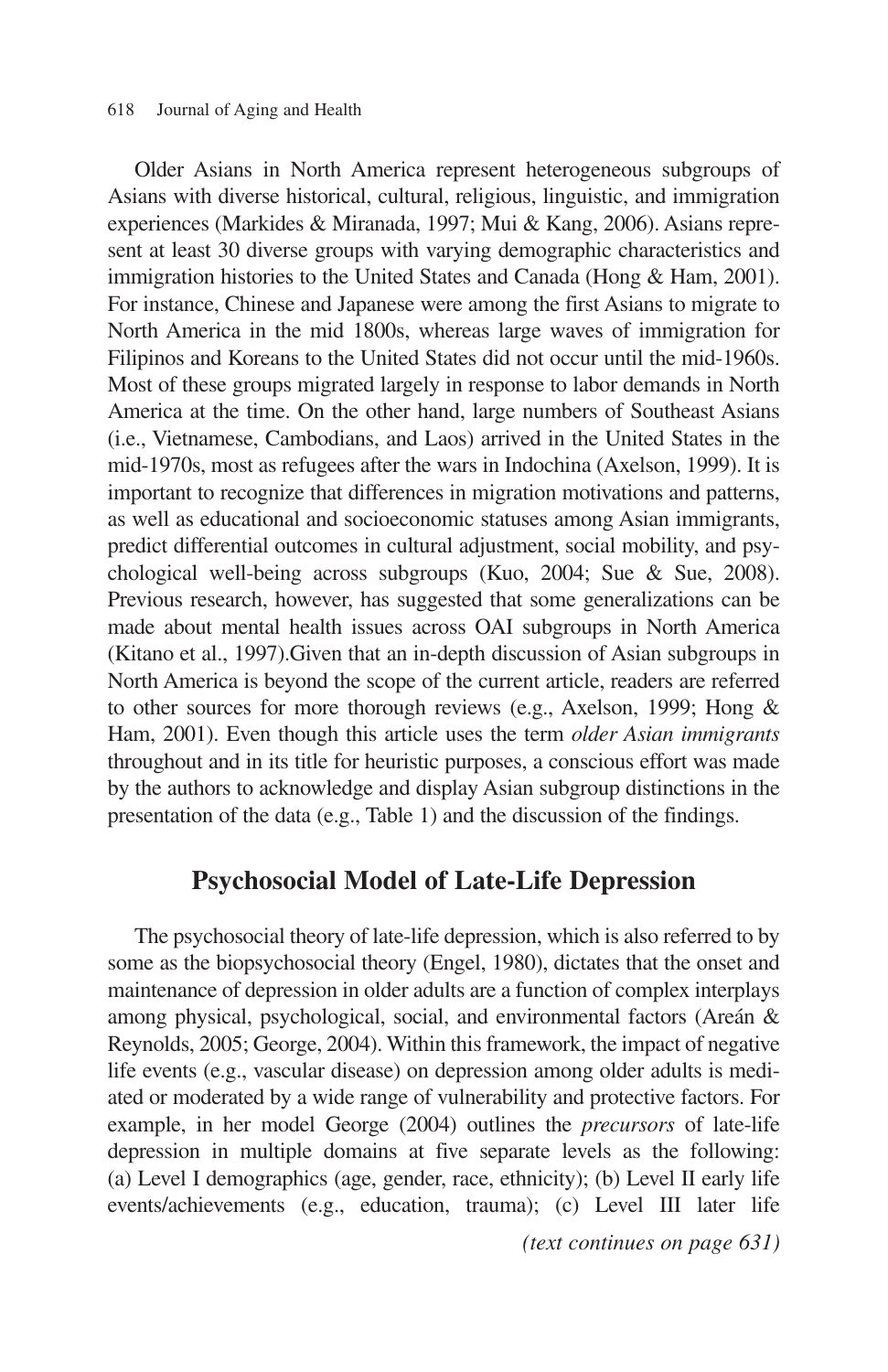|                                 |                                                                                                                                                                                                                                          | Summary of Depression Studies on Asian American Older Adults (1985-2006)                                                                                                                                                                                                                                              |                                                                                                                                                                                                                                                                                               |                                                                |
|---------------------------------|------------------------------------------------------------------------------------------------------------------------------------------------------------------------------------------------------------------------------------------|-----------------------------------------------------------------------------------------------------------------------------------------------------------------------------------------------------------------------------------------------------------------------------------------------------------------------|-----------------------------------------------------------------------------------------------------------------------------------------------------------------------------------------------------------------------------------------------------------------------------------------------|----------------------------------------------------------------|
| Study/Authors                   | Sample and Measure                                                                                                                                                                                                                       | <b>Estimated Prevalence</b><br>and Severity                                                                                                                                                                                                                                                                           | Predictors/Correlates<br>Significant                                                                                                                                                                                                                                                          | Comments                                                       |
| Kuo and Guan<br>(2006)          | The GDS (30 items) $(\alpha = .89)$<br>213 community-dwelling<br>Chinese Canadians in<br>Mean age $= 72.09$ years<br>Convenience sample<br>Toronto, Canada                                                                               | Depression prevalence rate:<br>4.2% severely depressed<br>24.9% mildly depressed<br>29.1%                                                                                                                                                                                                                             | Canadian acculturation $(-)$<br>Relationship with adult<br>Service barriers (+)<br>Social support (-)<br>Multiple regression<br>$children(-)$<br>analysis                                                                                                                                     | 33% of variance in the<br>The model explained<br>GDS score     |
| Suen and Morris<br>$(2006)^{s}$ | The GDS (30 items) $(\alpha = .83)$<br>a<br>Taiwanese Americans in<br>northeastern city in the<br>100 community-dwelling<br>Mean age $= 67.39$ years<br>Convenience sample<br>United States                                              | Depression prevalence rate:<br>7% depression (GDS $\geq$ 14)<br>9% possible depression<br>$(GBS \geq 11)$<br>16%                                                                                                                                                                                                      | Physical activity (+)<br>Multiple regression<br>Sleep quality $(-)$<br>analysis                                                                                                                                                                                                               | 25% of the variance in<br>The model explained<br>the GDS score |
| Mui and Kang<br>(2006)          | 407 community-dwelling Asian<br>The GDS (30 items) ( $\alpha = .85$<br>Vietnamese, and Japanese<br>backgrounds in New York<br>Korean, Indian, Filipino,<br>Americans of Chinese,<br>Mean age $= 72.4$ years<br>Random sample<br>(50, 01) | Japanese $(76\%)$ > Vietnamese<br>Chinese $(45.7\%) >$ Korean<br>$(24\%) >$ Filipinos (15.4%)<br>Group differences in depres-<br>Depression prevalence rate:<br>$(64\%) >$ Indians $(50\%) >$<br>9.6% severely depressed<br>30.9% mildly depressed<br>sion incidences:<br>$(GBS \geq 21)$<br>$(6DS \geq 11)$<br>40.5% | Linear regression analysis for<br>within a 2-hour drive $(-)$<br>Perceived cultural gap (+)<br>Length of residence (+)<br>Number of children<br>Perceived health (-)<br>Number of stressful<br>the entire sample<br>life events $(+)$<br>Assistance from<br>$children (+)$<br>Religiosity (-) | 47% of the variance in<br>The model explained<br>the GDS score |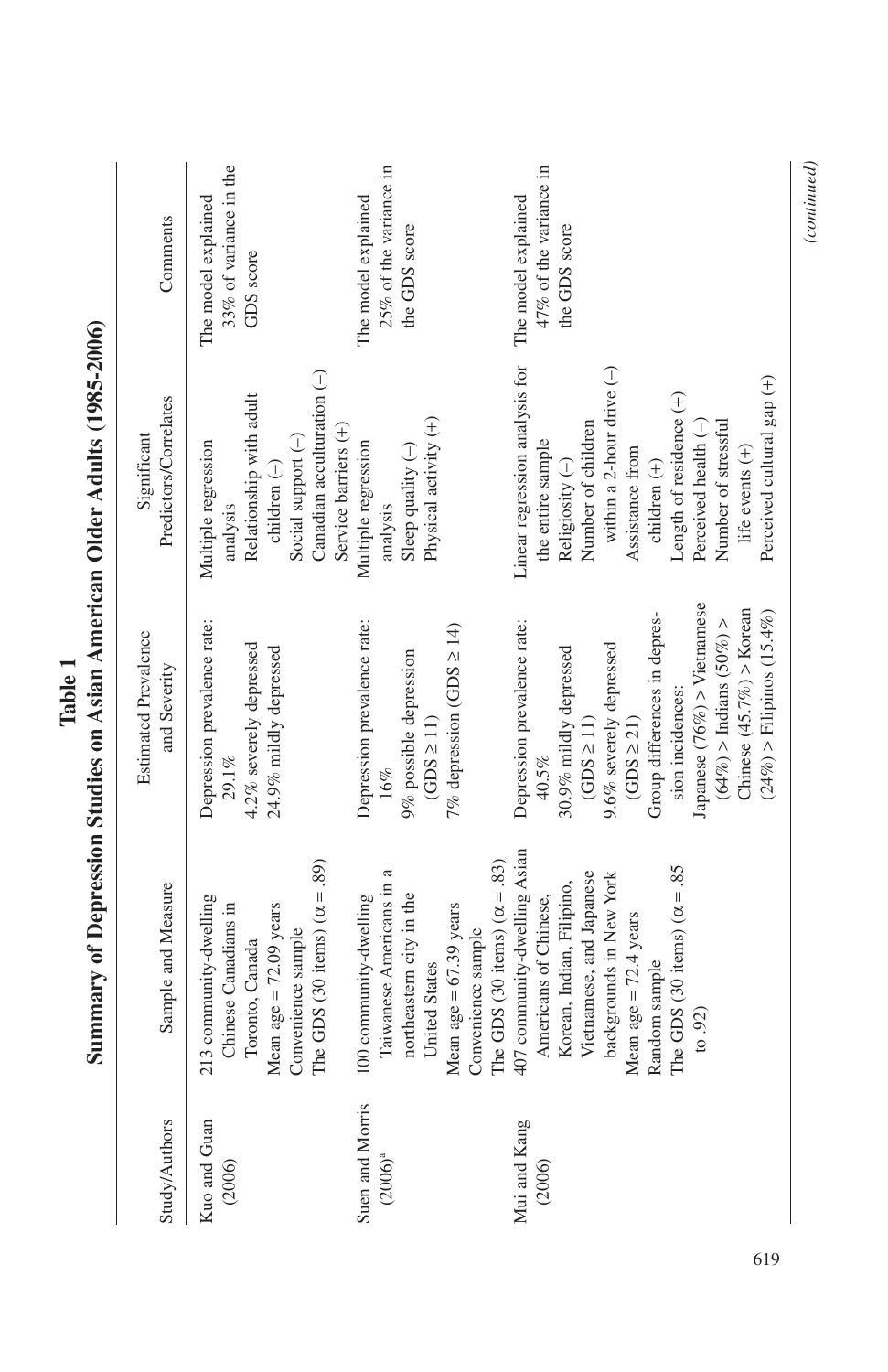|                                       |                                                                                                                                                                                                                      | Table 1 (continued)                                                                                        |                                                                                                                                                                                                                                                                                                                       |                                                                |
|---------------------------------------|----------------------------------------------------------------------------------------------------------------------------------------------------------------------------------------------------------------------|------------------------------------------------------------------------------------------------------------|-----------------------------------------------------------------------------------------------------------------------------------------------------------------------------------------------------------------------------------------------------------------------------------------------------------------------|----------------------------------------------------------------|
| Study/Authors                         | Sample and Measure                                                                                                                                                                                                   | Estimated Prevalence<br>and Severity                                                                       | Predictors/Correlates<br>Significant                                                                                                                                                                                                                                                                                  | Comments                                                       |
| Jang, Kim, and<br>Chiriboga<br>(2005) | Korean Americans in Tampa<br>The GDS (15 items) $(\alpha = .79)$<br>and the CES-D (10 items)<br>230 community-dwelling<br>Mean age $= 69.8$ years<br>Convenience sample<br>$(\alpha = 80)$                           | Depression prevalence rate:<br>CES-D: 30% probable<br>GDS: 24% probable<br>depression<br>depression        | Marital status (unmarried<br>Education (less than high<br>Gender (female > male)<br>school > high school<br>Chronic conditions (+)<br>Correlation analysis<br>Acculturation (-)<br>> married)<br>and above)<br>Age (+)                                                                                                |                                                                |
| Lai (2005) <sup>b</sup>               | Taiwanese Canadians across<br>The GDS (30 items) $(\alpha = .85)$<br>and the CES-D (10 items)<br>multiple cities in Canada<br>98 community-dwelling<br>Mean age $= 67.9$ years<br>Random sample<br>$(\alpha = 0.80)$ | 8.2% moderately to severely<br>Depression prevalence rate:<br>13.3% mildly depressed<br>depressed<br>21.5% | Attitude towards aging (-)<br>Positive emotions (high<br>(single > married)<br>Service barriers (+)<br>Financial status (-)<br>Identification with<br>Physical health (-)<br>acc. > low acc.<br>Chinese health<br>Multiple regression<br>Marital status<br>beliefs $(-)$<br>Income $(-)$<br>analysis<br><b>ANCOVA</b> | 51% of the variance in<br>The model explained<br>the GDS score |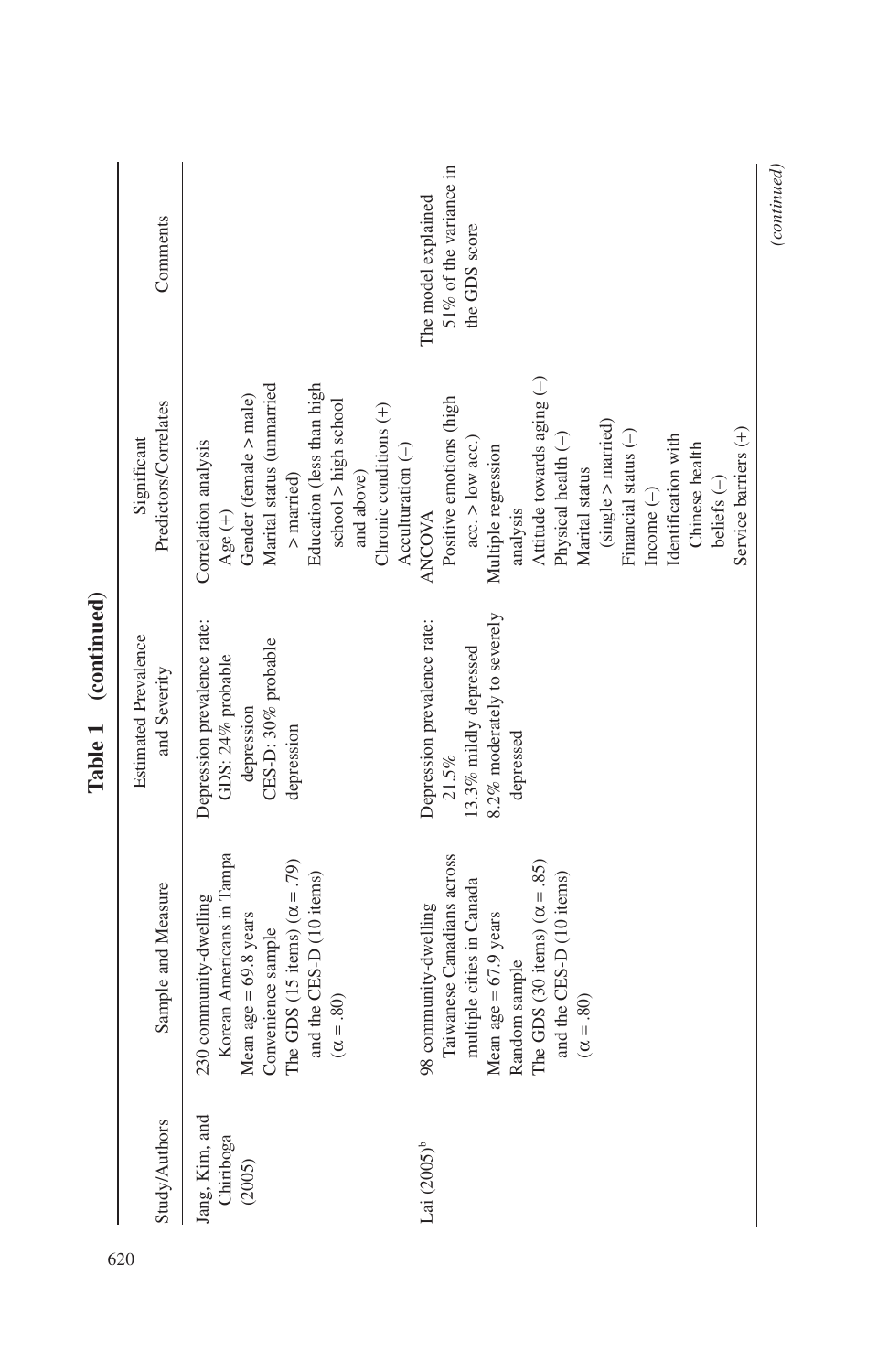|                          |                                                                                                                                                             | Estimated Prevalence                | Significant                                                                                                                                                                                                                                                                                                                                                                                                                                                                                                                                                                                                                                     |          |
|--------------------------|-------------------------------------------------------------------------------------------------------------------------------------------------------------|-------------------------------------|-------------------------------------------------------------------------------------------------------------------------------------------------------------------------------------------------------------------------------------------------------------------------------------------------------------------------------------------------------------------------------------------------------------------------------------------------------------------------------------------------------------------------------------------------------------------------------------------------------------------------------------------------|----------|
| Study/Authors            | Sample and Measure                                                                                                                                          | and Severity                        | Predictors/Correlates                                                                                                                                                                                                                                                                                                                                                                                                                                                                                                                                                                                                                           | Comments |
| Lai (2004a) <sup>b</sup> | Chinese Canadians across<br>multiple cities in Canada<br>1,537 community-dwelling<br>Mean $age = 74.1 \text{ years}$<br>The GDS (15 items)<br>Random sample | Depression prevalence rate:<br>4.2% | Identification with Chinese<br>Logistic regression analysis<br>Self-perceived health (-)<br>Self-perceived health (-)<br>Gender (female > male)<br>activities of daily living<br>Religion (religion > no<br>Financial adequacy (-)<br>Financial adequacy (-)<br>Religion (with religion<br>(alone $>$ not alone)<br>> without religion)<br>cultural values (+)<br>Cultural barriers (+)<br>Living arrangement<br>Dependence in the<br>Physical health (-)<br>Education level (-)<br>Chronic illness (+)<br>Chronic illness (+)<br>Social support (-)<br>Social support (-)<br>$(ADL)$ $(+)$<br>Income $(-)$<br>religion)<br>Age $(+)$<br>t Test |          |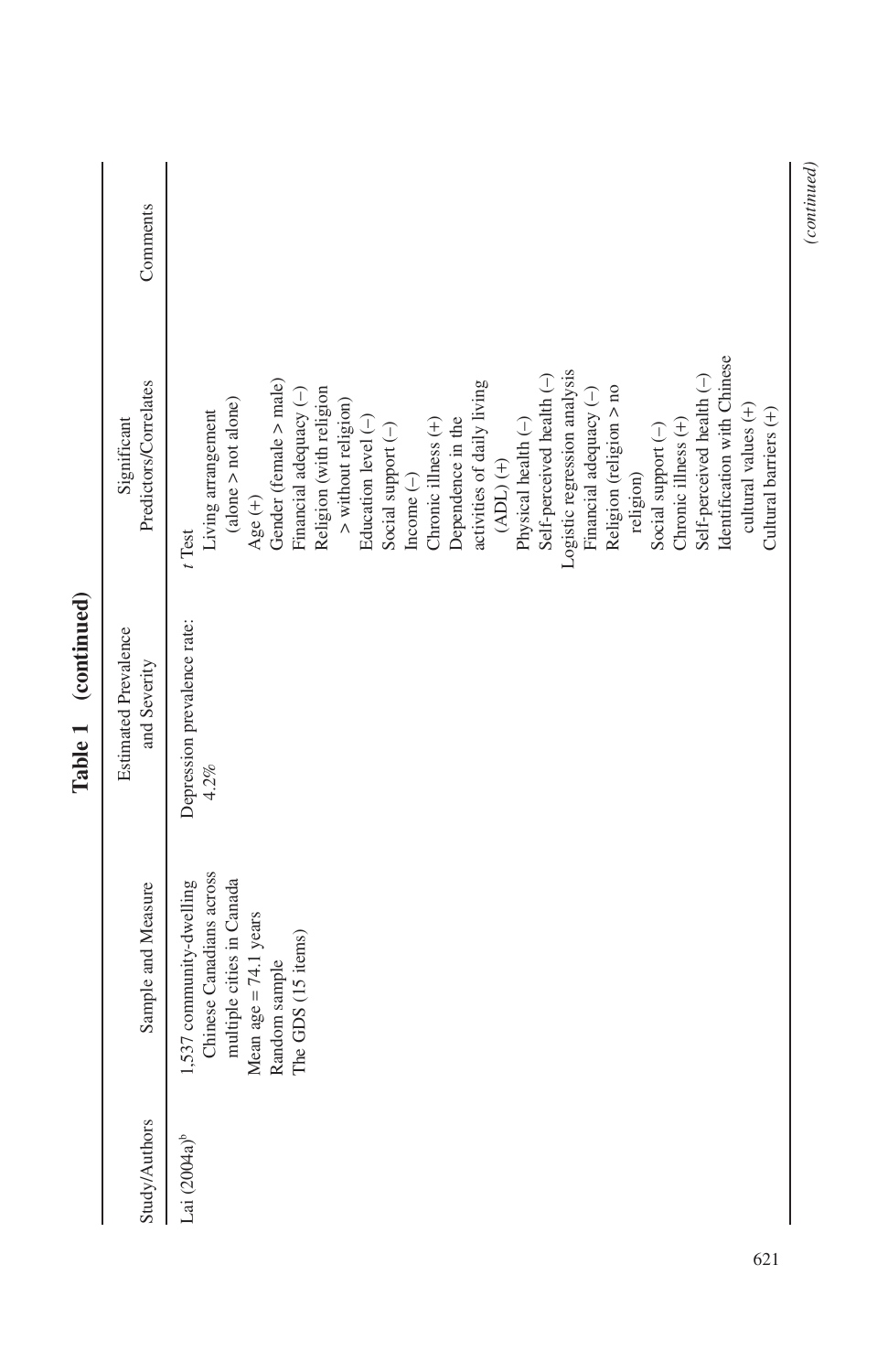| Study/Authors                   | Sample and Measure                                                                                                                                                          | <b>Estimated Prevalence</b><br>and Severity                                                                          | Predictors/Correlates<br>Significant                                                                                                                                                                                                                                                                                                                                                                               | Comments                                                          |
|---------------------------------|-----------------------------------------------------------------------------------------------------------------------------------------------------------------------------|----------------------------------------------------------------------------------------------------------------------|--------------------------------------------------------------------------------------------------------------------------------------------------------------------------------------------------------------------------------------------------------------------------------------------------------------------------------------------------------------------------------------------------------------------|-------------------------------------------------------------------|
| Taguchi<br>Gellis and<br>(2004) | SF-12 Health Survey-Mental<br>The GDS (15 items) and the<br>97 community-dwelling<br>Japanese Americans<br>Mean age $= 76.8$ years<br>Convenience sample                    | negative life events, family<br>history of depression, and<br>Risk factors for depression:<br>poorer physical health | General health (-)<br>Social support (-)<br>Health status $(-)$<br><b>ANOVA</b>                                                                                                                                                                                                                                                                                                                                    |                                                                   |
| Lai (2004b) <sup>b</sup>        | mainland China across multi-<br>Chinese Canadians from<br>444 community-dwelling<br>Mean age $= 73.82$ years<br>ple cities in Canada<br>The GDS (15 items)<br>Random sample | 6.5% moderately to severely<br>Depression prevalence rate:<br>16.7% mildly depressed<br>depressed<br>23.2%           | General physical health (-)<br>Living arrangement (alone<br>Chinese ethnic identity $(-)$<br>Marital status (single ><br>Positive attitude toward<br>Financial adequacy (-)<br>Instrumental ADL (-)<br>Religion (Yes > No)<br>Life satisfaction (-)<br>Number of chronic<br>Correlation analysis<br>Perceived service<br>illnesses (+)<br>> not alone)<br>barriers (+)<br>married)<br>$\text{arg}(-)$<br>ADL $(-)$ | 33.4% of the variance<br>The model explained<br>in the GDS scores |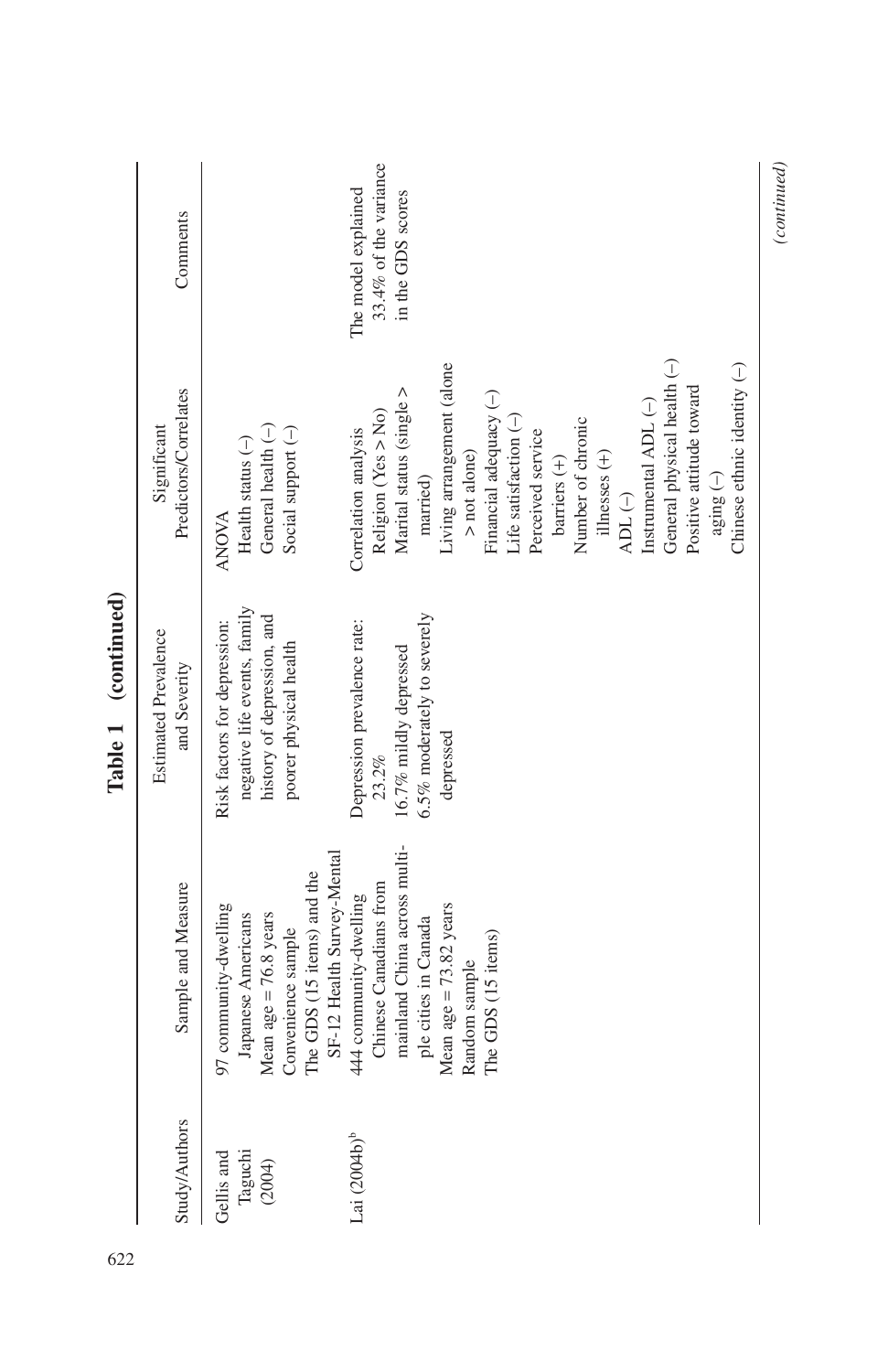|                                 |                                                                                                                                                                                       | Table 1 (continued)                                                                                                                 |                                                                                                                                                                                                                                                                                                                                  |                                                                                                              |
|---------------------------------|---------------------------------------------------------------------------------------------------------------------------------------------------------------------------------------|-------------------------------------------------------------------------------------------------------------------------------------|----------------------------------------------------------------------------------------------------------------------------------------------------------------------------------------------------------------------------------------------------------------------------------------------------------------------------------|--------------------------------------------------------------------------------------------------------------|
| Study/Authors                   | Sample and Measure                                                                                                                                                                    | Estimated Prevalence<br>and Severity                                                                                                | Predictors/Correlates<br>Significant                                                                                                                                                                                                                                                                                             | Comments                                                                                                     |
|                                 |                                                                                                                                                                                       |                                                                                                                                     | Living alone $>$ not living alone<br>Perceived service barriers (+)<br>General physical health (-)<br>Chinese ethnic identity $(-)$<br>Multiple regression analysis<br>Positive attitude toward<br>Length of residency (-)<br>Financial adequacy (-)<br>Life satisfaction (-)<br>Number of chronic<br>illnesses (+)<br>aging (-) |                                                                                                              |
| Suen and Tusaie<br>$(2004)^{s}$ | Taiwanese Americans in a<br>northeastern city in the<br>100 community-dwelling<br>Mean age $= 67.39$ years<br>Convenience sample<br>United States                                     | 9% possible depression<br>Depression prevalence<br>$(GDS score \geq 11)$<br>$(6DS score \geq 14)$<br>7 % depression<br>rate: $16\%$ | Physical illness (+)<br>t Test                                                                                                                                                                                                                                                                                                   |                                                                                                              |
| Amjad (2004)<br>Wu, Tran, and   | Chinese Americans in Boston<br>The CES-D (7 items) $(\alpha = .74)$<br>The GDS (30 items) $(\alpha = .83)$<br>177 community-dwelling<br>Mean age $= 71.8$ years<br>Convenience sample | <b>NR</b>                                                                                                                           | Logistic regression analysis for the<br>Self-rated health status (-)<br>Not married > married<br>Frequency of visits to<br>physician (+)<br>entire sample                                                                                                                                                                        | Somatic symptoms score<br>possible somatization<br>> depressive affect<br>score, suggesting<br>of depression |
|                                 |                                                                                                                                                                                       |                                                                                                                                     |                                                                                                                                                                                                                                                                                                                                  | (continued)                                                                                                  |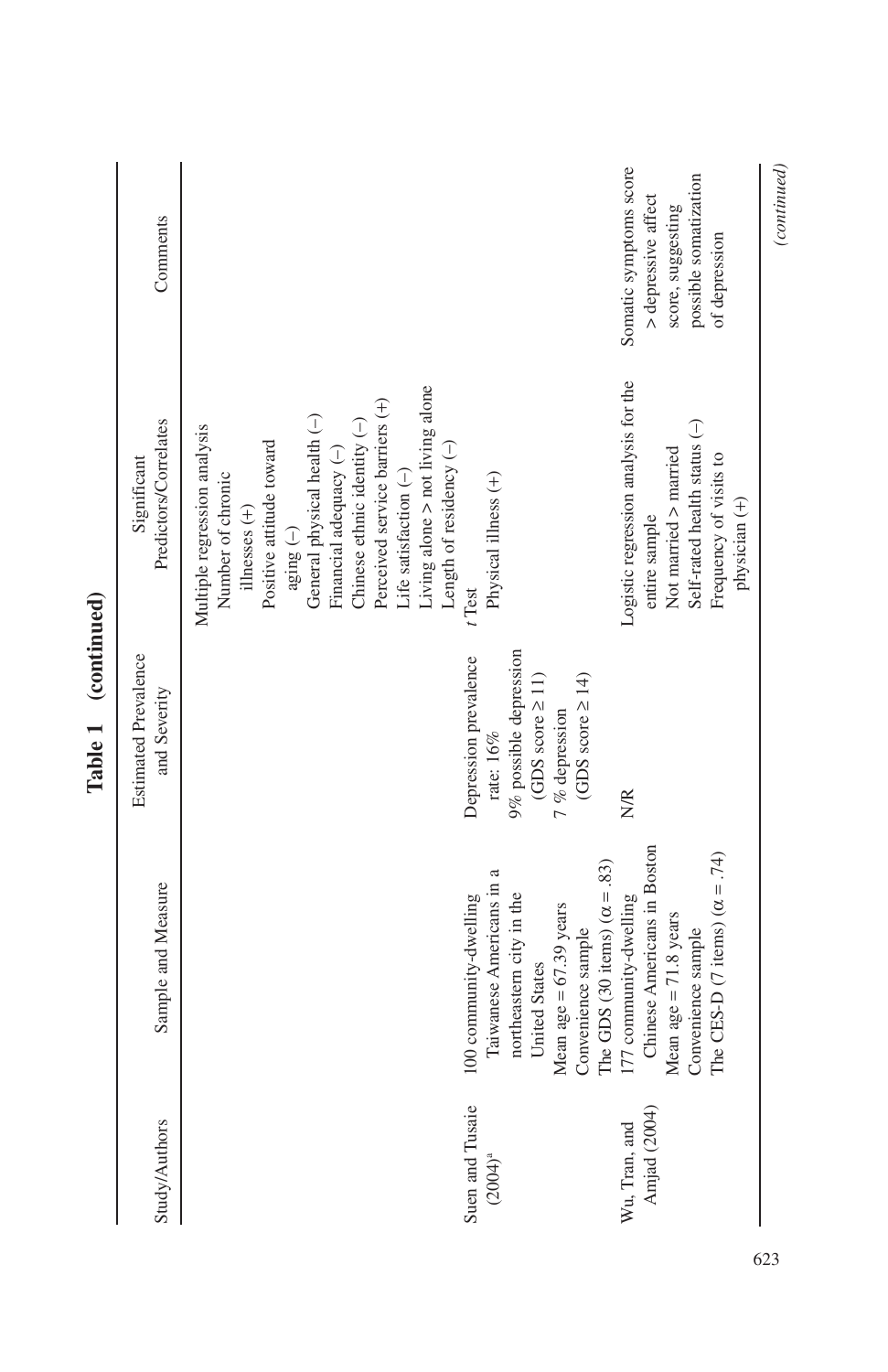|                                      |                                                                                                                                                                                                                                                                        | Lable 1 (continued)                                                                                                  |                                                                                                                                                                                                                                                                                                                                                                                                                                                                                                                                          |                                                                |
|--------------------------------------|------------------------------------------------------------------------------------------------------------------------------------------------------------------------------------------------------------------------------------------------------------------------|----------------------------------------------------------------------------------------------------------------------|------------------------------------------------------------------------------------------------------------------------------------------------------------------------------------------------------------------------------------------------------------------------------------------------------------------------------------------------------------------------------------------------------------------------------------------------------------------------------------------------------------------------------------------|----------------------------------------------------------------|
| Study/Authors                        | Sample and Measure                                                                                                                                                                                                                                                     | Estimated Prevalence<br>and Severity                                                                                 | Predictors/Correlates<br>Significant                                                                                                                                                                                                                                                                                                                                                                                                                                                                                                     | Comments                                                       |
| Lai and Yuen<br>Lai (2003)<br>(2003) | 54 community-dwelling Chinese<br>96 community-dwelling Chinese<br>The GDS (15 items) ( $\alpha = .88$ )<br>Mean age $= 74.82$ years<br>Americans in Seattle<br>Mean age $= 71.7$ years<br>Conveniences sample<br>Convenience sample<br>The GDS (15 items)<br>Canadians | 5.7% moderately to severely<br>Depression prevalence rate:<br>14.9% mildly depressed<br>depressed<br>$20.6\%$<br>N/R | versus women separately<br>Logistic regression for men<br>Self-perceived health (+)<br>Back or neck problem ><br>Satisfaction with family<br>Gender (women $>$ men)<br>Physical limitation (+)<br>Not married > married<br>Frequency of visits to<br>Frequency of visits to<br>traditional Chinese<br>Reported illness (+)<br>no such problem<br>regression analysis<br>Self-rated physical<br>Hierarchical logistic<br>Multiple regression<br>support (-)<br>physician (+)<br>$dotor (+)$<br>health $(-)$<br>analysis<br>Women:<br>Men: | Gender not predictive<br>with other demo-<br>graphic variables |
|                                      |                                                                                                                                                                                                                                                                        |                                                                                                                      |                                                                                                                                                                                                                                                                                                                                                                                                                                                                                                                                          | (continued)                                                    |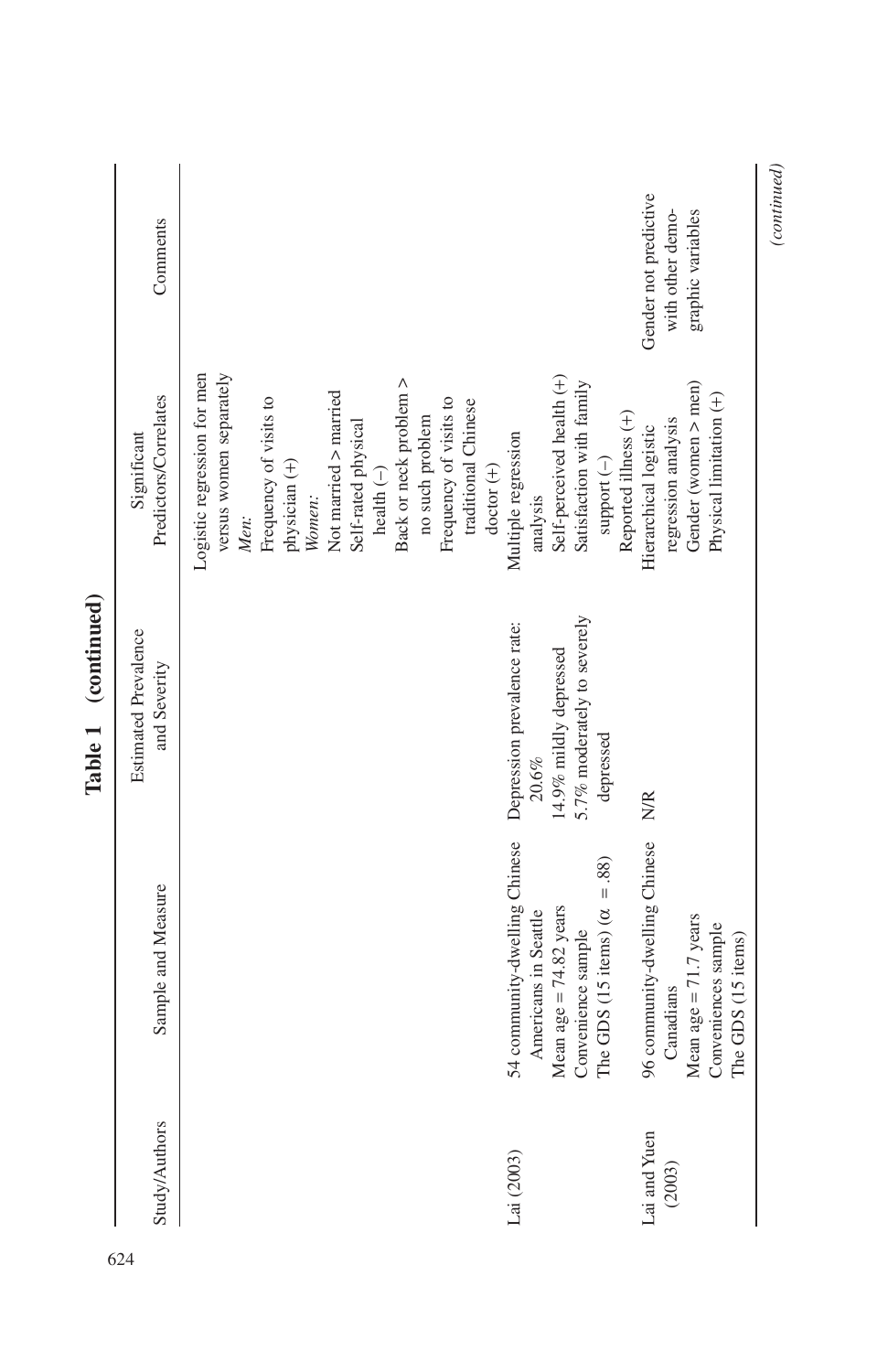| Study/Authors                | Sample and Measure                                                                                                                                                                              | Estimated Prevalence<br>and Severity | Predictors/Correlates<br>Significant                                                                                                                                                                                                                                                                         | Comments                                                                                                                         |
|------------------------------|-------------------------------------------------------------------------------------------------------------------------------------------------------------------------------------------------|--------------------------------------|--------------------------------------------------------------------------------------------------------------------------------------------------------------------------------------------------------------------------------------------------------------------------------------------------------------|----------------------------------------------------------------------------------------------------------------------------------|
| Takeshita et al.<br>(2002)   | of Japanese American men in<br>3,196 community-based cohort<br>the Honolulu Heart Program<br>Prospective Cardiovascular<br>Mean age $= 77.4$ years<br>Study since 1965<br>CES-D (11 items)      | <b>NR</b>                            | Diastolic blood pressure (-)<br>Systolic blood pressure (-)<br>Marital status ( $yes < no$ )<br>Physical activity index<br>Cognitive impairment<br>Body mass index (-)<br>Stroke (yes $> no$ )<br>Survival analysis<br>rating $(-)$<br>Mortality $(\boldsymbol{+})$<br>(yes > no)<br>$\chi^2$ test<br>t Test | healthy but depressed<br>> physically ill but<br>Mortality (physically<br>depressed)                                             |
| Leung $(2001)$<br>Casado and | Chinese Depressive Symptoms<br>residential-dwelling Chinese<br>150 community-dwelling and<br>Americans in Houston<br>Scale-16 ( $\alpha = .86$ )<br>Mean age $= 72$ years<br>Convenience sample | <b>NR</b>                            | Country of origin (Mainland<br>China, Hong Kong, and<br>Contact with relatives (-)<br>Home country visits (-)<br>cultural preference ><br>Vietnam > Taiwan)<br>Acculturation: Asian<br>American cultural<br>Correlational analysis<br>Migratory grief (+)<br>preference<br>Test                              | 53.9% and the migra-<br>explained 41.5% of<br>The model explained<br>the variance in the<br>depression score<br>tory grief alone |
|                              |                                                                                                                                                                                                 |                                      |                                                                                                                                                                                                                                                                                                              | (continued)                                                                                                                      |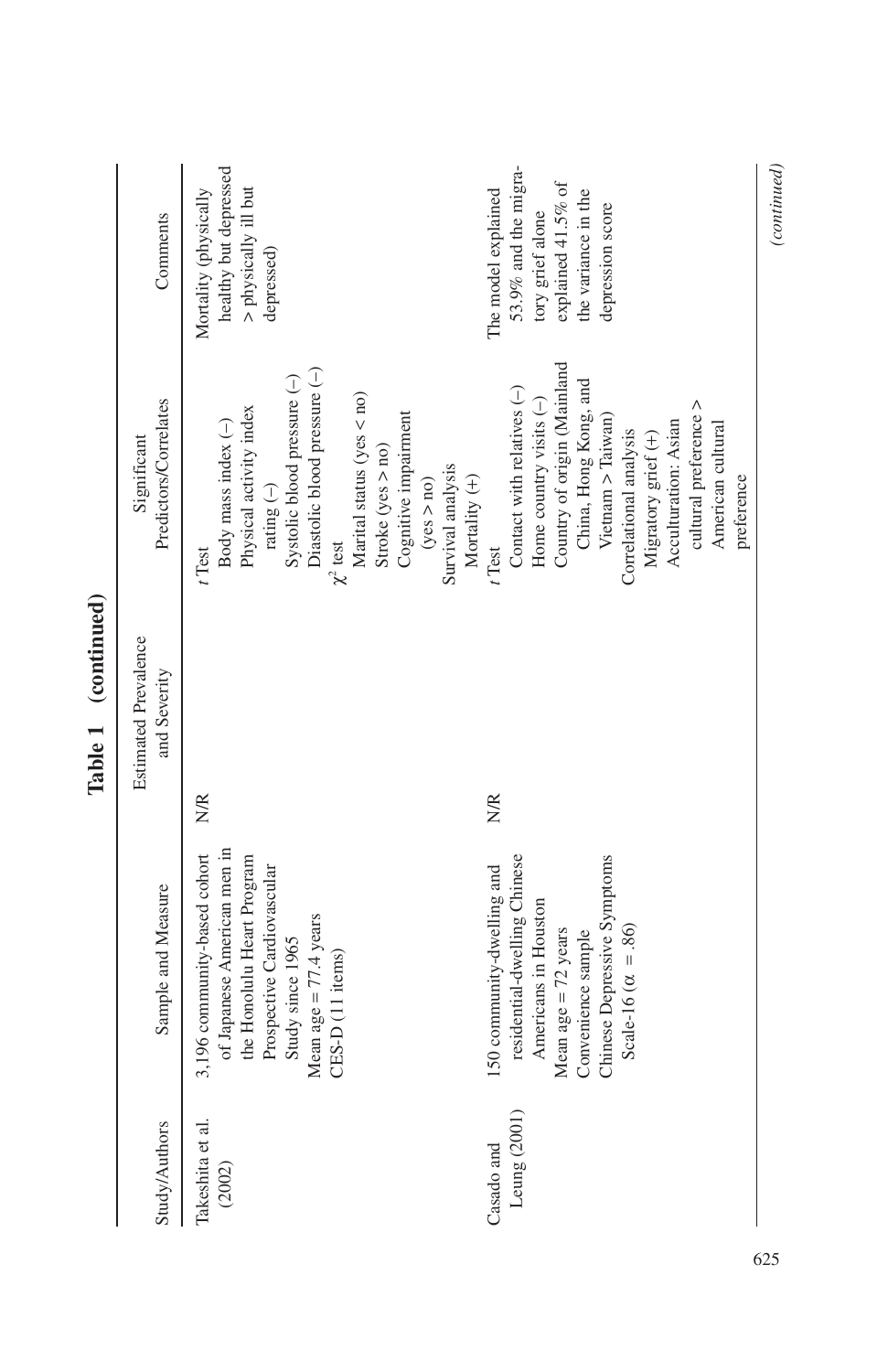|                                                                         |                                                                                                                                                | Table 1 (continued)                                                                                                                             |                                                                                                                                                                                                                                                                            |                                                                     |
|-------------------------------------------------------------------------|------------------------------------------------------------------------------------------------------------------------------------------------|-------------------------------------------------------------------------------------------------------------------------------------------------|----------------------------------------------------------------------------------------------------------------------------------------------------------------------------------------------------------------------------------------------------------------------------|---------------------------------------------------------------------|
| Study/Authors                                                           | Sample and Measure                                                                                                                             | Estimated Prevalence<br>and Severity                                                                                                            | Predictors/Correlates<br>Significant                                                                                                                                                                                                                                       | Comments                                                            |
|                                                                         |                                                                                                                                                |                                                                                                                                                 | Home country visits $(+)$<br>Length of residency (-)<br>English proficiency (-)<br>Migratory grief (+)<br>Multiple regression<br>Age $(-)$<br>analysis<br>Age $(-)$                                                                                                        |                                                                     |
| Shibusawa and<br>Mui (2001)                                             | 131 community-dwelling<br>Japanese Americans<br>Mean $age = 77 years$<br>Convenience sample<br>The GDS (30 items)                              | $8\%$ in mild range (GDS $\geq 11$ )<br>Depression prevalence rate:<br>.5% in moderate to severe<br>range (GDS $\geq$ 21)<br>19.5%              | Number of close friends (-)<br>Fear of dependency (+)<br>Emotional support (-)<br>Self-rated health (-)<br>Multiple regression<br>analysis                                                                                                                                 | variance in the GDS<br>The model explained<br>39.8% of the<br>score |
| Murphy, and<br>Thompson,<br>Gallagher-<br>Thompson<br>(2001)<br>Stokes, | Chinese Americans in Santa<br>102 community-dwelling<br>Mean age $= 72$ years<br>Convenience sample<br>The GDS (30 items)<br>Clara, California | Depression prevalence rate:<br>3.9% in moderate to severe<br>range (GDS score ≥ 21)<br>$25.5\%$ in mild range<br>$(6DS score \geq 11)$<br>29.4% | length of residency in the<br>United States less than 5<br>Most likely depressed: age<br>average, poor, less than<br>high school education,<br>years, and poor health<br>financial status below<br>60 to 69, living with<br>spouses or children,<br>Descriptive statistics |                                                                     |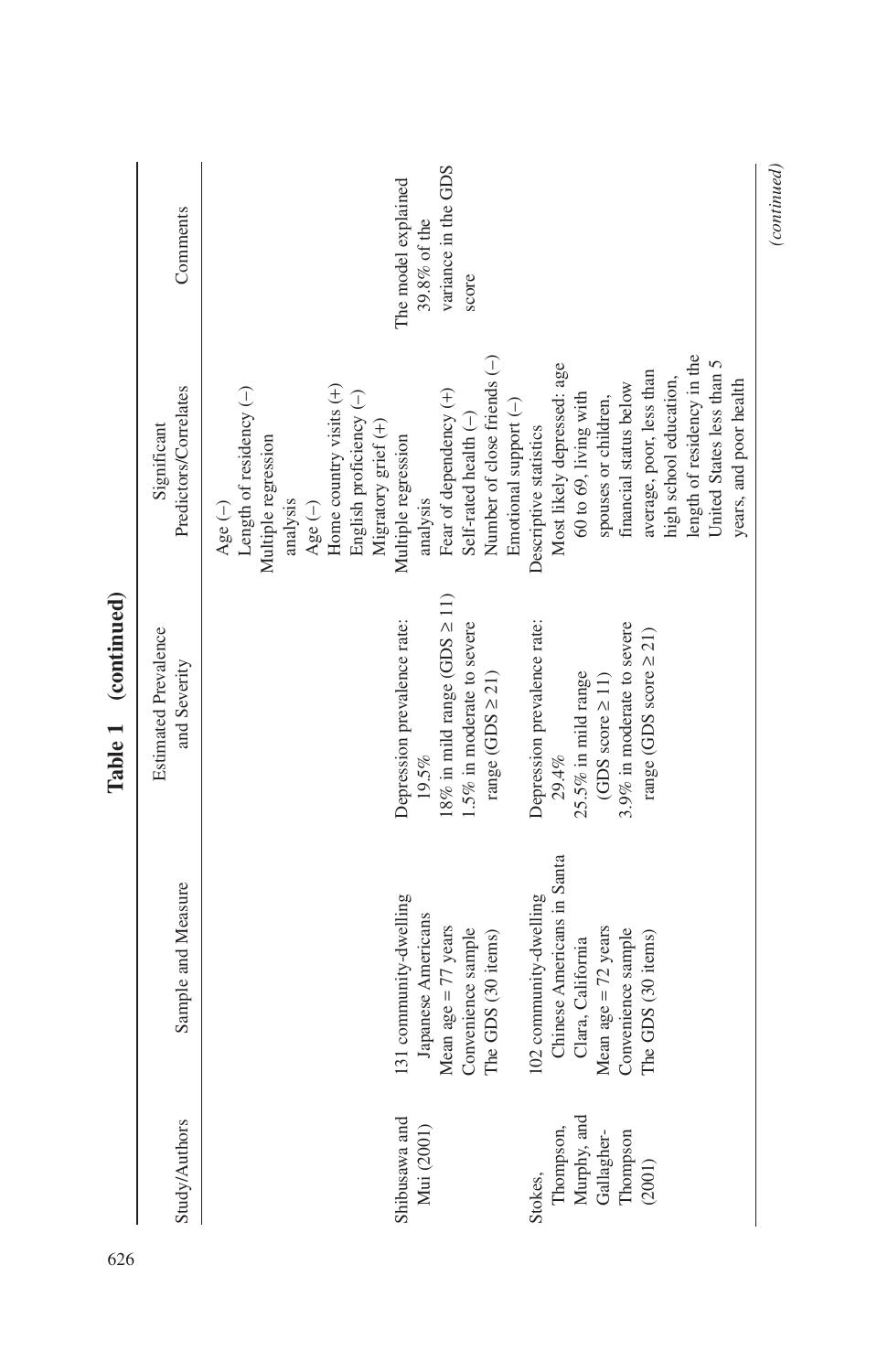|               |                                                                                                                                                                                        | (""""""""""""""")                                                                                                                              |                                                                                                                                                                                                                                  |                                                                  |
|---------------|----------------------------------------------------------------------------------------------------------------------------------------------------------------------------------------|------------------------------------------------------------------------------------------------------------------------------------------------|----------------------------------------------------------------------------------------------------------------------------------------------------------------------------------------------------------------------------------|------------------------------------------------------------------|
| Study/Authors | Sample and Measure                                                                                                                                                                     | Estimated Prevalence<br>and Severity                                                                                                           | Predictors/Correlates<br>Significant                                                                                                                                                                                             | Comments                                                         |
| Mui (2001)    | 67 community-dwelling Korean<br>Americans in a northwestern<br>The GDS (30 items) $(\alpha = .88)$<br>city of United States<br>Mean age $= 69.2$ years<br>Convenience sample           | Depression prevalence rate:<br>35.8% in mildly depressed<br>9% in severely depressed<br>$(6DS score \ge 11)$<br>$(GDS score \geq 21)$<br>44.8% | Number of good friends $(-)$<br>Dissatisfaction with family<br>Living alone $>$ living with<br>Poor self-rated health (+)<br>Number of stressful life<br>Multiple regression<br>events $(+)$<br>help $(+)$<br>others<br>analysis | 40% of the variance<br>The model explained<br>in the GDS score   |
| Lai (2000)    | 96 community-dwelling Chinese<br>Canadians in Calgary, Canada<br>Random sample selected from a<br>membership list of a senior<br>Mean age $= 72$ years<br>The GDS (15 items)<br>center | 9.4% in mild range (GDS $\geq$ 5)<br>11.5% in moderate to severe<br>Depression prevalence rate:<br>range (GDS $\geq$ 10)<br>20.9%              | Number of illnesses (+)<br>Length of residency (+)<br>English proficiency (-)<br>Physical health (-)<br>Multiple regression<br>analysis<br>Age $(-)$                                                                             | 40.9% of the variance<br>The model explained<br>in the GDS score |
| Mui (1998)    | 47 community-dwelling Chinese<br>Mean $age = 75.5$ years for living<br>alone; 73.2 years for living<br>Convenience sample<br>The GDS (15 items)<br>with others<br>Americans            | N/R                                                                                                                                            | Dissatisfaction with family<br>Living alone $>$ living with<br>Poor self-rated health (+)<br>Logistic regression analysis<br>Number of stressful life<br>Levels of education $(+)$<br>support (+)<br>events $(+)$<br>others      |                                                                  |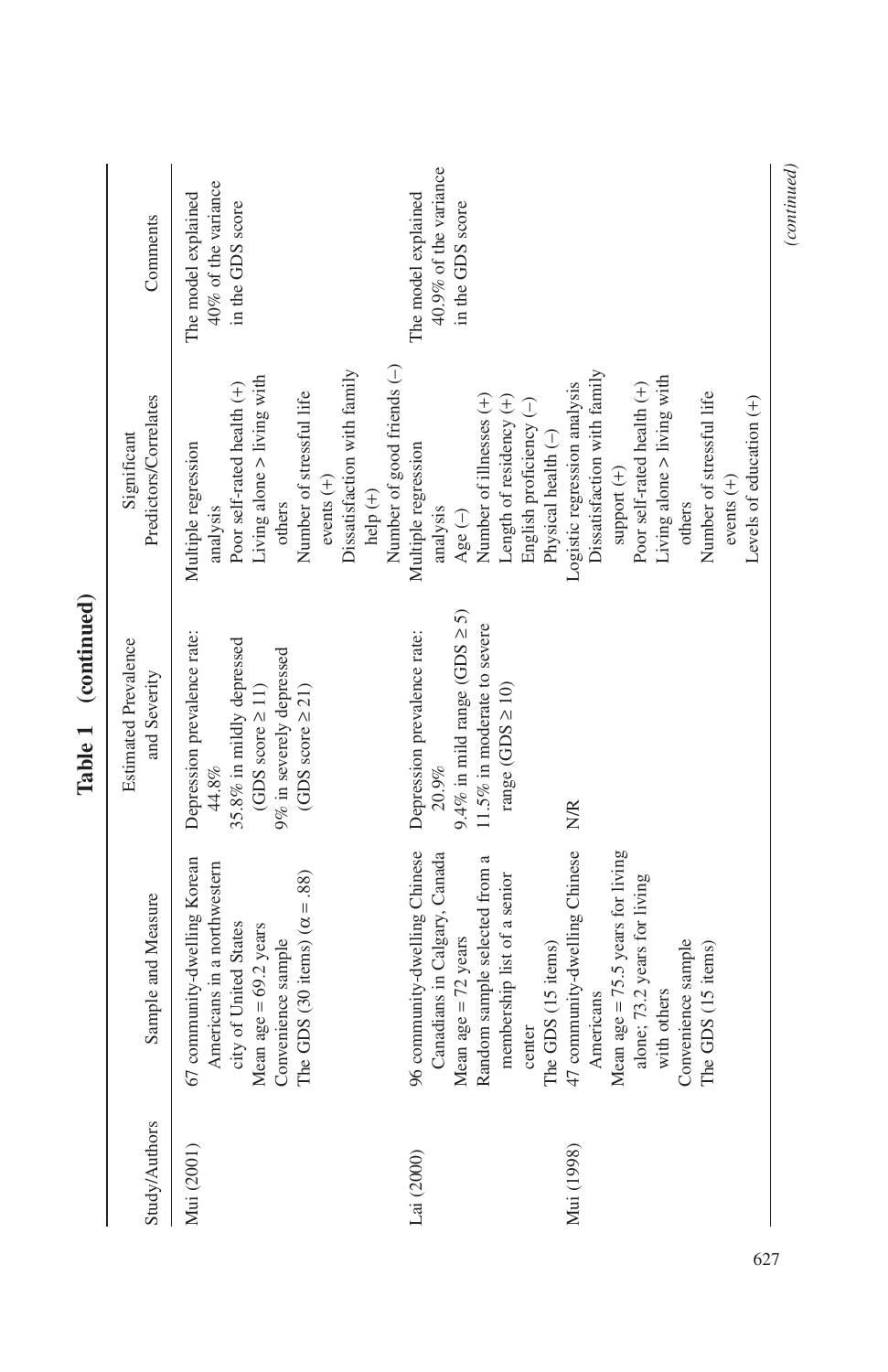|                                   |                                                                                                                                               | Table 1 (continued)                                                                   |                                                                                                                                                                                                                                                                                                   |          |
|-----------------------------------|-----------------------------------------------------------------------------------------------------------------------------------------------|---------------------------------------------------------------------------------------|---------------------------------------------------------------------------------------------------------------------------------------------------------------------------------------------------------------------------------------------------------------------------------------------------|----------|
| Study/Authors                     | Sample and Measure                                                                                                                            | Estimated Prevalence<br>and Severity                                                  | Predictors/Correlates<br>Significant                                                                                                                                                                                                                                                              | Comments |
| Lam, Pacala, and<br>Smith (1997)  | 45 community-dwelling Chinese<br>Age ranged from 59 to 89 years<br>Americans in Minnesota<br>Convenience sample<br>The GDS (30 items)         | Depression prevalence rate:<br>$11.1\%$ (GDS $>15)$<br>$20\%$ (GDS $>11)$<br>$31.1\%$ | Years residing in United<br>English proficiency (-)<br>Self-rated health (-)<br>Life satisfaction (-)<br>Correlational analysis<br>Life satisfaction (-)<br>Social support (-)<br>Acculturation (+)<br>States $(-)$<br>$\left( -\right)$ TOV                                                      |          |
| and Yu (1996)<br>Lee, Crittenden, | Korean Americans in Chicago<br>The CES-D (20 items) $(\alpha = .87)$<br>200 community-dwelling<br>Mean age $= 71$ years<br>Convenience sample | <b>NR</b>                                                                             | Contacts with friends $(-)$ (i.e.,<br>monthly or less > more fre-<br>Contacts with children (+)<br>(i.e., monthly or daily<br>Instrumental support (-)<br>Instrumental ADLs (-)<br>contacts > weekly<br>Emotional support<br>Multiple regression<br>(moderator)<br>contact)<br>analysis<br>quent) |          |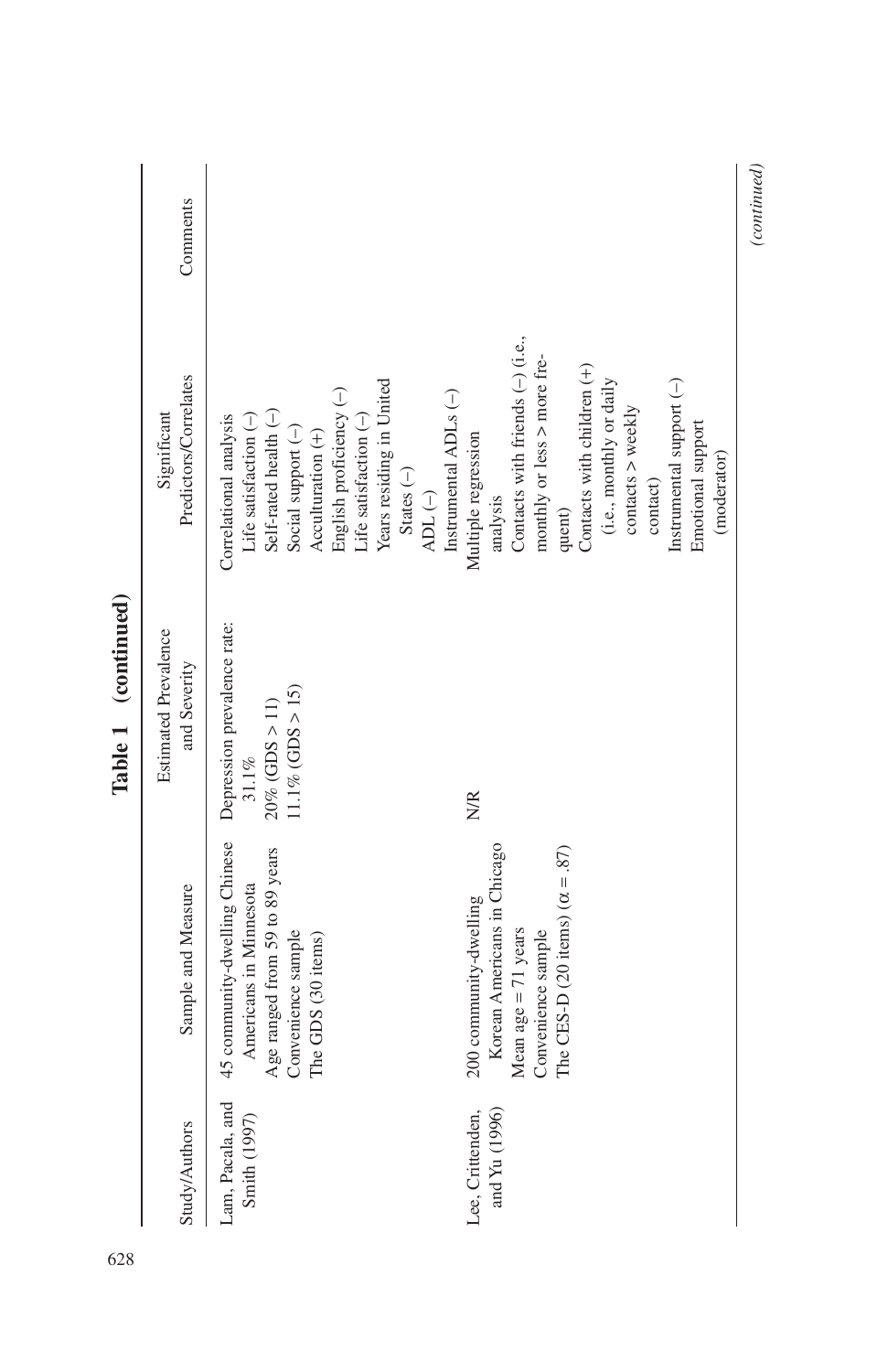| Study/Authors | Sample and Measure                                                                                                                                                                                                                                   | Estimated Prevalence<br>and Severity                                                  | Predictors/Correlates<br>Significant                                                                                                                                                                                        | Comments                                                       |
|---------------|------------------------------------------------------------------------------------------------------------------------------------------------------------------------------------------------------------------------------------------------------|---------------------------------------------------------------------------------------|-----------------------------------------------------------------------------------------------------------------------------------------------------------------------------------------------------------------------------|----------------------------------------------------------------|
| Mui (1996)    | 50 community-dwelling Chinese Depression prevalence<br>The GDS(30 items) $(\alpha = .90)$<br>Mean $age = 75$ years<br>Convenience sample<br>Americans                                                                                                | 2% in moderate to severe range<br>16% in mild range<br>rate:18%                       | Logistic regression analysis<br>Satisfaction with family<br>Living alone $>$ living<br>Self-rated health $(-)$<br>with others<br>help $(-)$                                                                                 | 49% of the variance in<br>The model explained<br>the GDS score |
| Pang (1995)   | Part I: 674 community-dwelling<br>Washington, DC received the<br>$(1)$ The DIS-III; $(2)$ The KDIS-<br>Part II: A subsample of 69<br>received the SKIGD in<br>Korean Americans in<br>III; (3) The SKIGD<br>Convenience sample<br>addition<br>DIS-III | Depression prevalence rate:<br>$8.31\%$ using the KDIS-III<br>7.12% using the DIS-III | Depressed more likely to<br>symptoms, loneliness,<br>stress, overwork, and<br>experienced somatic<br>Both depressed and<br>Descriptive statistics<br>be female, less<br>educated, and<br>nondepressed<br>widowed<br>worries |                                                                |
|               |                                                                                                                                                                                                                                                      |                                                                                       |                                                                                                                                                                                                                             | $_{(continued)}$                                               |

| $\mathbf{c}$<br>5 |
|-------------------|

629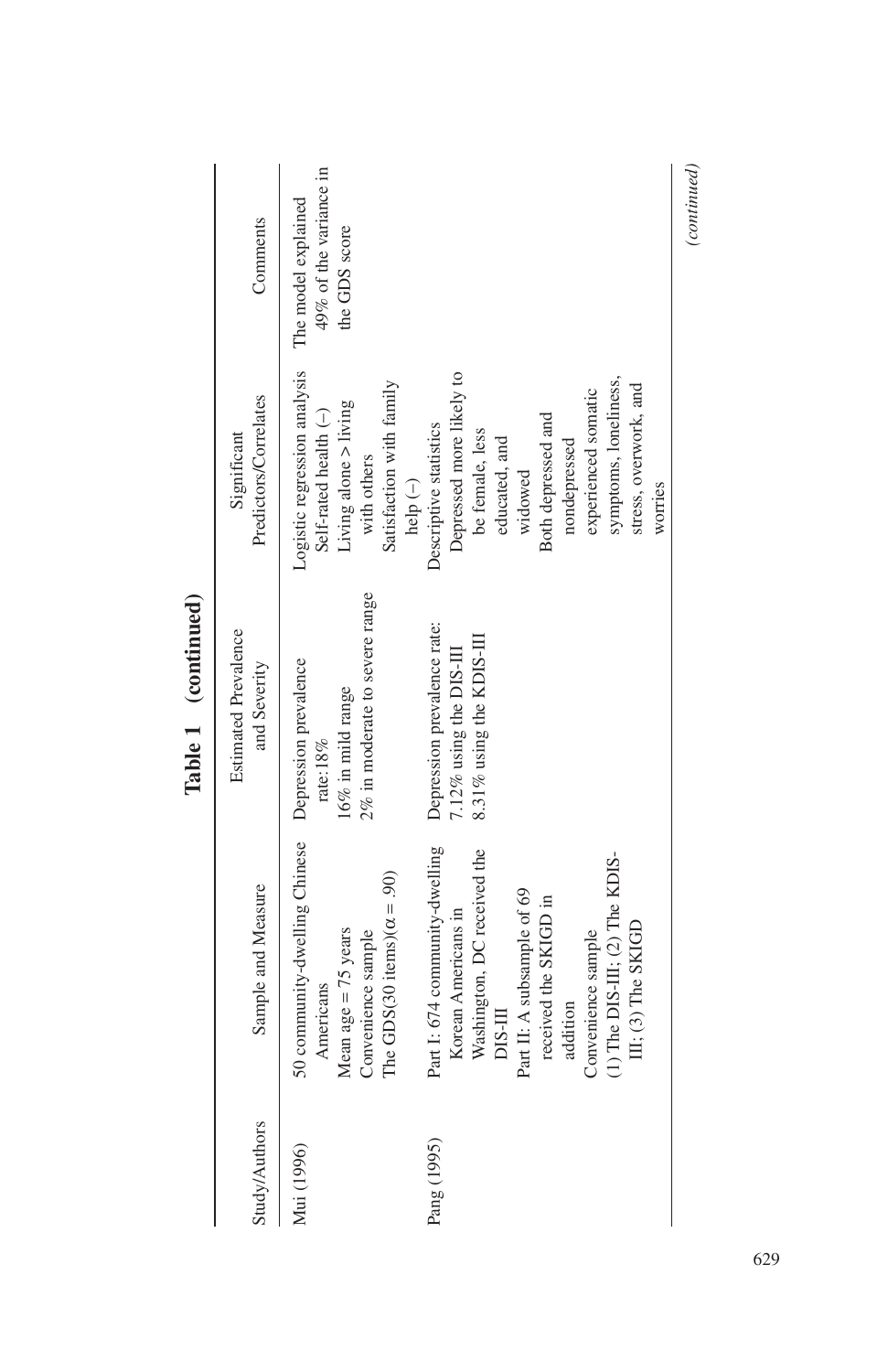|                           |                                                                                                                                                                                                                                                                                                                                                                                                                                                                                                                                                                                                                                                                                                                                                                                                             | Table 1 (continued)                                                                                                                                                                                 |                                      |          |
|---------------------------|-------------------------------------------------------------------------------------------------------------------------------------------------------------------------------------------------------------------------------------------------------------------------------------------------------------------------------------------------------------------------------------------------------------------------------------------------------------------------------------------------------------------------------------------------------------------------------------------------------------------------------------------------------------------------------------------------------------------------------------------------------------------------------------------------------------|-----------------------------------------------------------------------------------------------------------------------------------------------------------------------------------------------------|--------------------------------------|----------|
| Study/Authors             | Sample and Measure                                                                                                                                                                                                                                                                                                                                                                                                                                                                                                                                                                                                                                                                                                                                                                                          | <b>Estimated Prevalence</b><br>and Severity                                                                                                                                                         | Predictors/Correlates<br>Significant | Comments |
| Yamamoto et al.<br>(1985) | residential-dwelling Japanese<br>122 community-dwelling and<br>Americans in Los Angeles<br>psychiatric diagnosis)<br>Mean age $= 80.7$ years<br>The DIS-III (assessed<br>Convenience sample                                                                                                                                                                                                                                                                                                                                                                                                                                                                                                                                                                                                                 | 39% dysthymic disorder; 16%<br>27% dysthymic disorder; 3%<br>major depressive episodes<br>major depressive disorder<br>Community-dwelling older<br>Residential-dwelling older<br>adults:<br>adults: | <b>NR</b>                            |          |
|                           | Note: The "-" sign represents a negative relationship and the "+" sign represents a positive between the variable and the depression score. The ">"<br>and "<" signs indicate comparisons made on depression scores based on categorical variables (e.g., gender, marital status, living arrangement) or<br>a. The same data set was reported in Suen and Tusaie (2004) and Suen and Morris (2006). However, due to the differences in the focuses of the two<br>variables assessed dichotomously (e.g., Yes or No responses). GDS = Geriatric Depression Scale; CES-D = Center for Epidemiological Studies-<br>Depression Scale; SKIGD = Semi-Structured Korean Interview Guide for Depression; DIS = Diagnostic Interview Schedule; KDIS = Korean<br>Diagnostic Interview Schedule; $N/R$ = not reported. |                                                                                                                                                                                                     |                                      |          |

articles, both are included in this review.

articles, both are included in this review.

Vancouver, Victoria, Winnipeg, and Toronto.

Vancouver, Victoria, Winnipeg, and Toronto.

b. Studies by Lai (2004a, 2004b, 2005) were based on the subsamples of the same, large-scale original data set as reported in Lai (2004a). The original sample consisted of Chinese Canadian older adults randomly selected from local telephone directories from Calgary, Edmonton, Montreal,

b. Studies by Lai (2004a, 2004b, 2005) were based on the subsamples of the same, large-scale original data set as reported in Lai (2004a). The original sample consisted of Chinese Canadian older adults randomly selected from local telephone directories from Calgary, Edmonton, Montreal,

630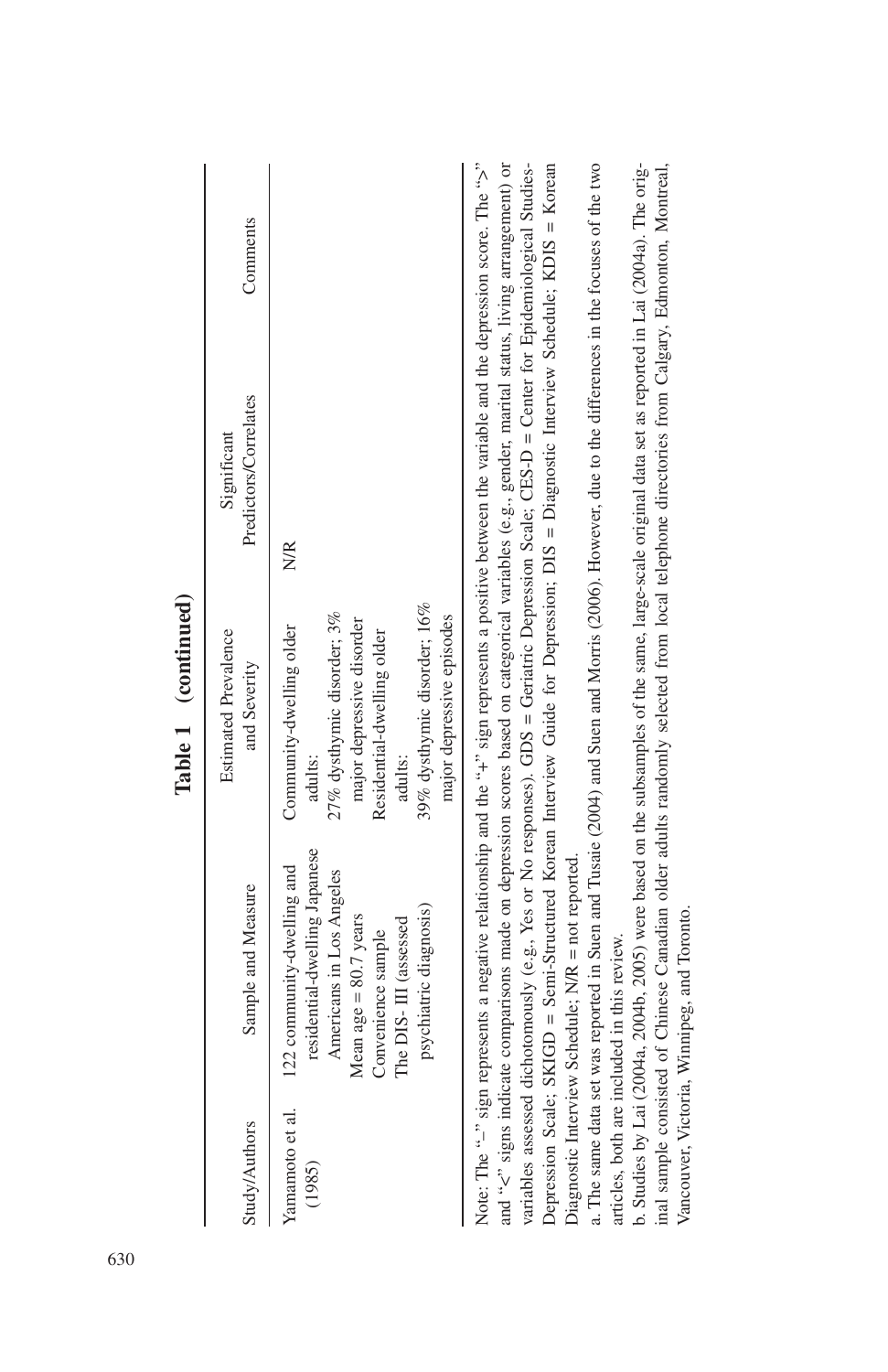events/achievements (e.g., socioeconomic status, income, marital status); (d) Level IV social integration (e.g., religious and community participation); (e) Level V risk and protective factors (e.g., social support); and (f) Level VI provoking agents and coping efforts (e.g., life stress and coping). Recently, the Psychosocial Theory of Depression has found increasing empirical support from the general gerontological research (Blazer, 2003; George, 2004), as well as research on the etiological beliefs of depression among ethnic minority older adults (Lawrence et al., 2006; Pang, 1998).

Based on our review of the OAIs depression studies, there are currently no explicit theories of depression that focus on the OAI sample. However, we observe and contend that the general assumptions of the psychosocial model of late-life depression are in fact implicated in the majority of these studies, judging from their contents and focuses. Therefore, it is proposed that the Psychosocial Model is a conceptually relevant and practically useful framework in recapitulating and interpreting existing depression studies among OAIs.

Grounded in the Psychosocial Theory of Depression, an in-depth understanding of the etiology and the pathways of depression among OAIs is important. This understanding involves not only a comprehensive but also concise discernment of all the relevant antecedents of depression (Areán & Reynolds, 2005; Blazer & Hybels, 2005). Aligning the current review with this model, this article focuses on three major themes in the depression studies of OAIs: (a) prevalence and severity of depression; (b) risk and protective factors (demographic, psychosocial, cultural and health correlates of depression); and (c) methodological strengths and weaknesses.

## **Method**

An exhaustive search of the literature was conducted to identify articles published in English that pertained to the focus and the target population of the current review. First, to ensure the relevance and recency of the review, the research team decided to limit the search to empirically based depression studies published between 1985 and 2006. Second, the search was performed on key bibliographic databases, which included *PsychInfo*, *Medline*, *Sociology Abstract*, and *Abstracts in Social Gerontology*. The keywords "depression," "depressive symptom," and "psychological distress" were used to denote the target psychological condition in the search. Only studies in which depression was quantitatively measured and treated as a dependent variable were included. In addition, broad ethnic descriptors, including "Asian American" and "Asian Canadian" as well as specific group designations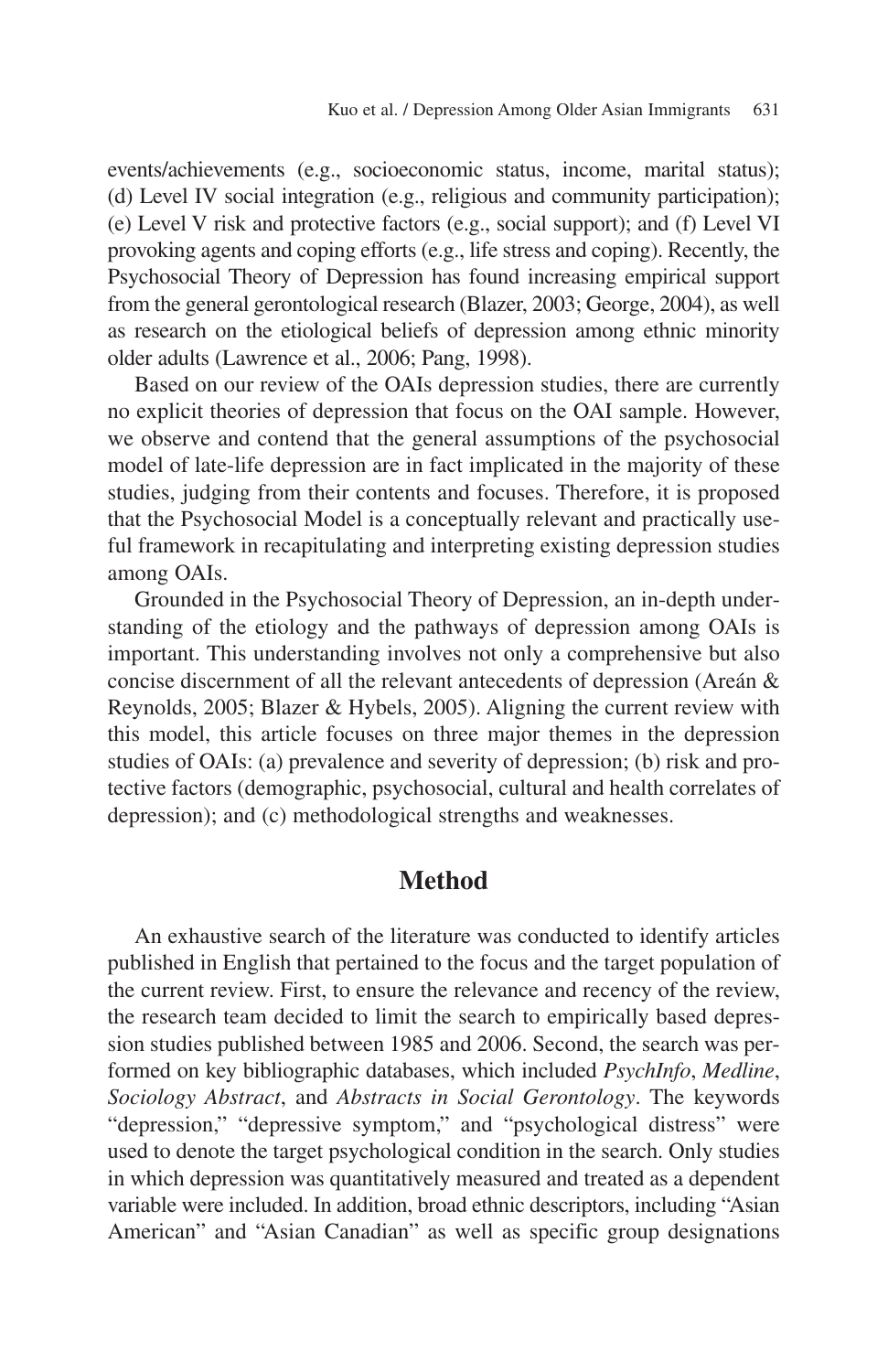including "Chinese American", "Korean American", "Japanese American", "Filipino American", and so on, were used to capture the diverse ethnicities associated with the target population of this review. Finally, the members of the research team manually scanned the reference sections in the selected articles for additional published works on the subject.

### **Results**

#### **General Characteristics of the Studies**

A total of 24 published depression studies conducted with 21 distinct samples (two sets of studies were based on the same samples) across the United States and Canada were identified (see Table 1). In all, 17 studies were conducted in the United States and the other 7 in Canada. Of these studies, 15 focused exclusively on Chinese or Taiwanese American older adults, 4 exclusively on Japanese American older adults, and 4 exclusively on Korean American older adults. A comparative study by Mui and Kang (2006), however, included six subgroups of older Asian Americans. Studies of depression of OAIs from other Asian backgrounds were not found.

*Sampling*. The sample size of the existing depression studies of OAIs ranged from  $N = 45$  (Lam, Pacala, & Smith, 1997) to  $N = 3,196$  (Takeshita et al., 2002). The majority of studies had samples obtained through nonprobability methods and were typically convenience samples recruiting from local community centers, social services, and/or religious organizations. However, three exceptions were found. Using Chinese surnames recorded on the telephone listings of seven major Canadian cities, Lai (2004a) randomly selected older Chinese to take part in a depression study via telephone interview. A total probability sample of 1,537 Chinese Canadian older adults aged 65 years and above took part in that study. A number of published studies by Lai (e.g., Lai, 2004b, 2005) were based on the reanalysis of data with different subsamples (e.g., Mainland Chinese and Taiwanese) within this original data set. The other large-scale study was reported in Takeshita et al. (2002). The study was based on the data collected for the Honolulu Heart Program from 1991 to 1993, a longitudinal epidemiological investigation of the health condition of Japanese American men. More recently, Mui and Kang (2006) used the area probability sampling technique to draw older Asian participants from five boroughs across New York City. The result yielded an ethnically diverse sample, representing six Asian subgroups in the United States, including 407 Chinese, Japanese, Korean, Indian, Filipino, and Vietnamese older adults.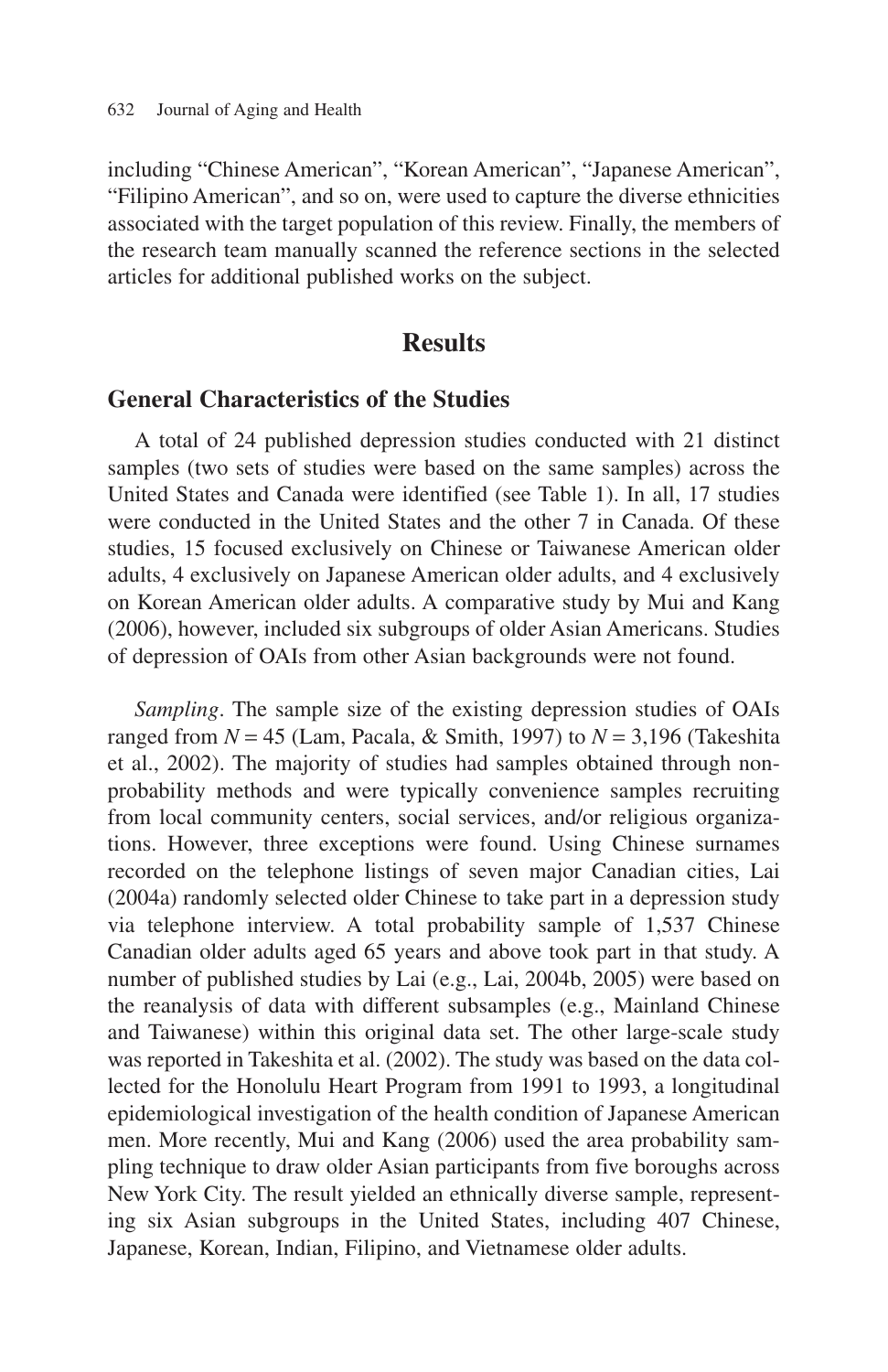*Measures*. Across studies, the most frequently used measure of depression was the Geriatric Depression Scale (GDS; Yesavage, Brink, Rose, Lum, Huang, & Leirer, 1983). Various translations of the GDS (e.g., GDS-Chinese) were adopted in 16 of the reviewed studies, including both the GDS-Long Form (GDS-LF: 30 items) and the GDS Short Form (GDS-SF: 15 items). Overall, good internal consistency for the GDS was indicated across several studies, with  $\alpha$  ranging from .83 to .92 for the GDS-Long, and  $\alpha$  ranging from .79 to .88 for the GDS-Short. The next most commonly employed depression measure was the Center for Epidemiologic Studies— Depression Scale (CES-D), which was found in four of the studies. However, the number of items on the CES-D used across the four studies varied significantly, from 7 to 20 items, with Cronbach's alpha ranging from .74 to .87.

Variances in the measures used for the other correlates of depression were also apparent across studies. For example, the construct of social support was operationalized in a variety of ways across studies. Only three studies employed validated and multidimensional scales to assess OAIs'social support, including the use of the Older Americans Resources and Services Scale in Lai's (2004a, 2004b, 2005) studies, the Multidimensional Scale of Perceived Social Support in Kuo and Guan's (2006) study, and the Lubben Social Network Scale in Gellis and Taguchi's (2004) study. However, the remaining studies used a wide array of unstandardized questions to inquire about the participants' social network and contacts. Similar inconsistency in measurement was also observed with respect to the assessment of OAIs' health condition, socioeconomic status, acculturation, and so on.

#### **Status of Depression**

A great deal of variability is also evident in the instruments and the criteria used for assessing depression in this body of literature. In view of this psychometric limitation in the existing studies, the comparability and the equivalence of the results across studies are only tentative. The findings discussed in the ensuing sections must be considered with this cautionary note in mind.

*Prevalence rate.* The prevalence rates for depression among OAIs varied depending on the characteristics and the ethnicity of the samples as well as how depression was measured. Among the 15 studies conducted with only Chinese older adults, the depression prevalence for this population was found to range from 18% to 31.1% (e.g., Lai, 2000, 2004a; Stokes, Thompson, Murphy, & Gallagher-Thompson, 2001). However, in Mui and Kang's (2006) multiplegroup study, the Chinese subsample  $(N = 105)$  reported an exceptionally higher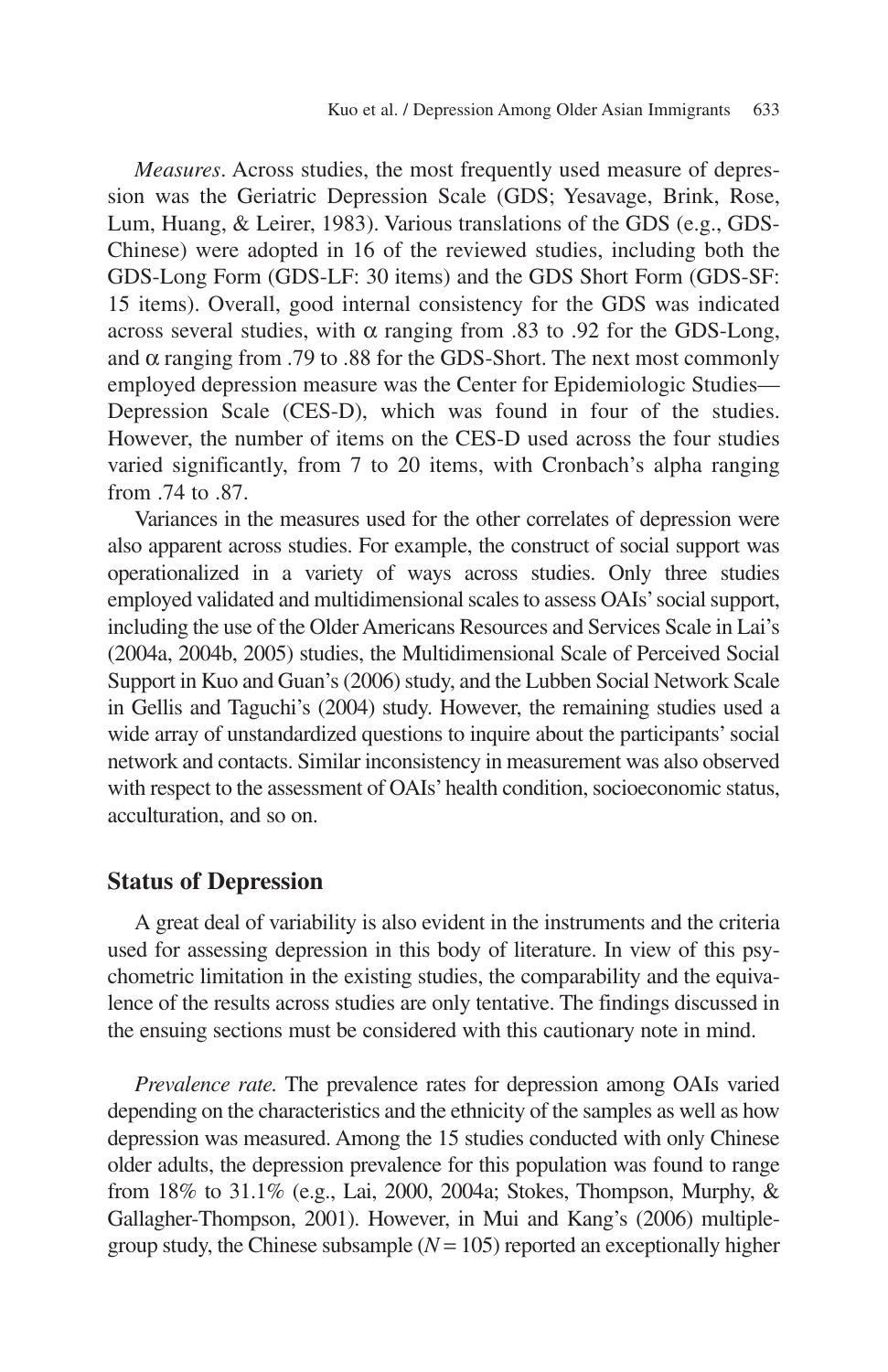depression prevalence rate (45.7%) than did previous studies. Nonetheless, the overall trend of the data appears to point to an approximate prevalence rate of 20% for depression among community-dwelling Chinese older adults. In the case of Korean older adults, one study by Pang (1995) reported the depression prevalence to be 7.12% and 8.31%, using the Diagnostic Interview Schedule-II (DIS-II) and the Semi-Structured Korean Interview Guide for Depression (SKIGD), respectively. More recent studies, however, revealed the depression prevalence rate to be higher in this population. In a northwestern city of the United States, Mui (2001) found a depression prevalence rate of 44.8% in a small sample  $(N = 67)$  of older Koreans. Jang, Kim, and Chiriboga (2005) found that 24% and 30% of the older Korean participants in Tampa were reported to show *probable depression* using the GDS-SF (scored >5) and the CES-D-SF (scored >10), respectively. The 24% prevalence rate based on the GDS-SF is consistent with what Mui and Kang (2006) found in the Korean subsample of their multiple study using the GDS-LF.

On the other hand, two separate studies reported prevalence rates of depression for community-dwelling Japanese American older adults to be 18% (Shibusawa & Mui, 2001) and 3% (Yamamoto et al., 1985). Yamamoto et al. (1985) reported a 16% prevalence rate of major depressive episodes among the residential-dwelling Japanese American older adults in Los Angeles, as compared with 3% among their community-dwelling counterparts. Mui and Kang (2006) found the depression prevalence rate of their Japanese subsample  $(N = 25)$  to be 76%. Mui and Kang's (2006) study was also the only study that examined the prevalence of depression among older adults of other Asian subgroups. They reported a depression prevalence rate of 64% among older Vietnamese Americans ( $N = 25$ ), 50% among older East Indian Americans  $(N = 100)$ , and 15.4% among older Filipino Americans  $(N = 52)$ . The authors of the study did caution readers in interpreting the results, because critical sampling errors might have occurred when the population estimates were established on subgroups of very small sample size, as was the case in that study. On the whole, however, the evidence does support the contention that significantly higher depression rates existed among OAIs, as compared with the 18% to 20% prevalence rate estimated among community-dwelling, general older adults (Blazer, 2003).

*Severity of depression.* There were inconsistencies in the nosology used by researchers across studies in reference to the severity of depression, including *mildly depressed*, *moderately depressed*, *severely depressed*, *probable depression*, and *possible depression*. Across single-sample studies of only older Chinese adults, the proportions of moderate to severely depressed individuals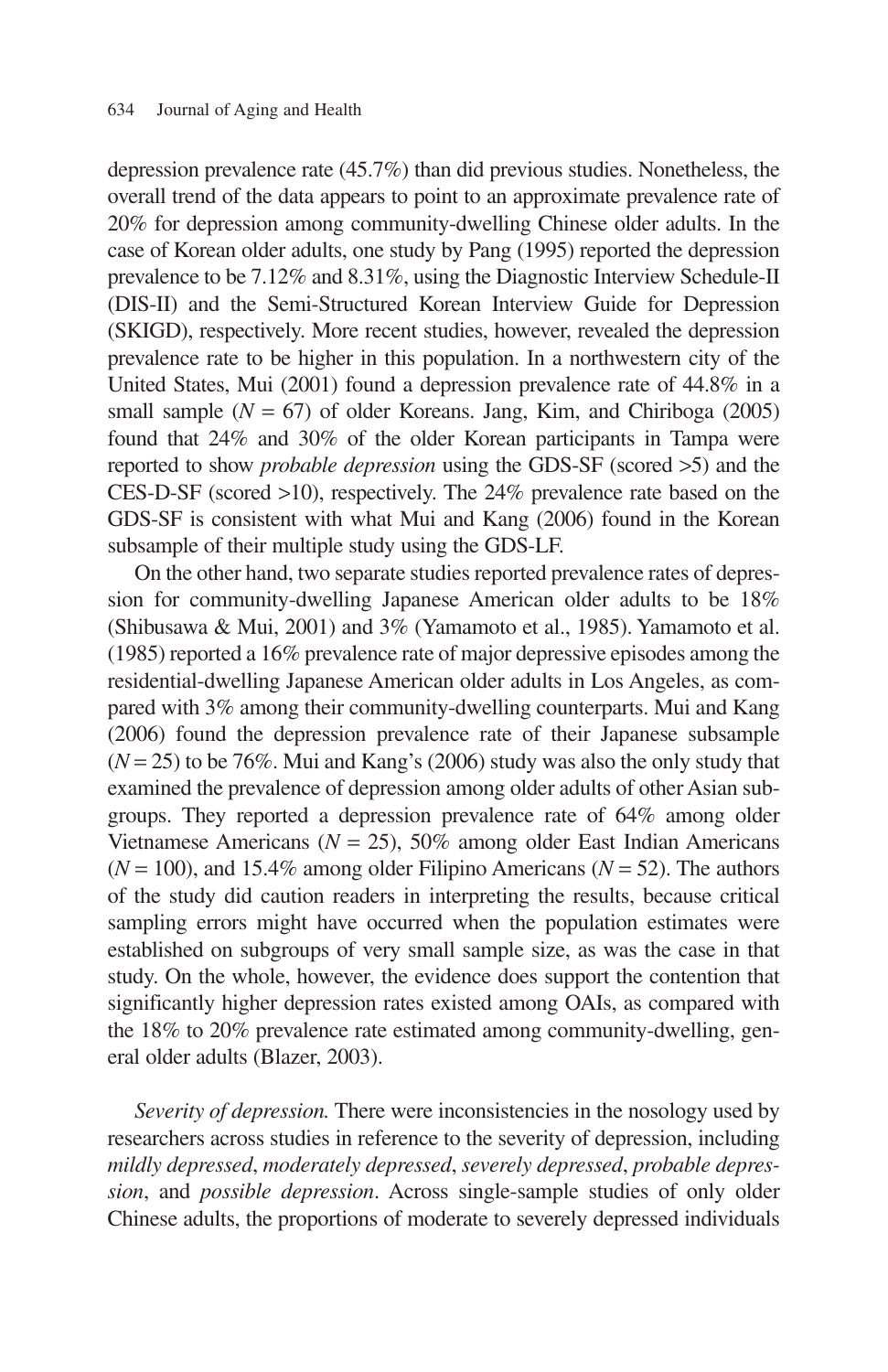ranged from 2% (Mui, 1996) to as high as 11.5% (Lai, 2000), whereas the proportion of mildly depressed individuals ranged from 9% (Suen & Morris, 2006) to 25.5% (Stokes et al., 2001). Among the studies on Japanese American older adults, Shibusawa and Mui (2001) reported that 1.5% of their participants were in the moderate to severe range and 18% were in the mild range. Based on a subsample of 100 Korean Americans, Mui and Kang (2006) reported that 3% of their respondents were in the moderate to severe range and 21% were in the mild range. Individuals in the Vietnamese, Indian, and Filipino samples in Mui and Kang's (2006) study were reported to experience the moderate to severe depression rates of 4%, 10%, and 3.9%, respectively and the mild depression rates of 60%, 40%, and 11.5%, respectively.

#### **Level I Correlates of Depression: Demographic Variables**

*Gender.* Gender differences in depression were examined in 13 of the studies reviewed. Overall, depression was reported to be more prevalent among older Asian women than older Asian men based on correlational analyses. Although the statistical significance of the gender effect was not consistently found across studies, women were significantly more depressed than men in four studies of Chinese Canadian older adults (Lai, 2003, 2004a, 2005; Lai & Yuen, 2003). There also appeared to be gender differences in terms of predictors of depression among Asian older adults. For example, Wu, Tran, and Amjad (2004) found several significant predictors of depression for older Chinese American women, including being married, having a poorer physical health, suffering from back or neck problems, visiting traditional Chinese doctors more often, and having less social support. On the other hand, the significant predictors of depression for older Chinese American men included a longer length of stay in the United States, more frequent visits to physicians, and suffering from back or neck problems.

However, in 9 of the studies reviewed, the gender effect associated with depression disappeared when the influences of the demographic and social variables were controlled in regression analyses. Consequently, gender differences related to depression might be attributable to gender-related psychosocial and contextual factors (e.g., socioeconomic status, education, acculturation) rather than inherent characteristics associated with gender differences (e.g., biological or physiological predispositions; Blazer, 2003; Kuo & Guan, 2006).

*Age.* The mean ages for the samples in the studies reviewed ranged from 67.4 to 80.7 years. Among the 17 studies that tested the relationship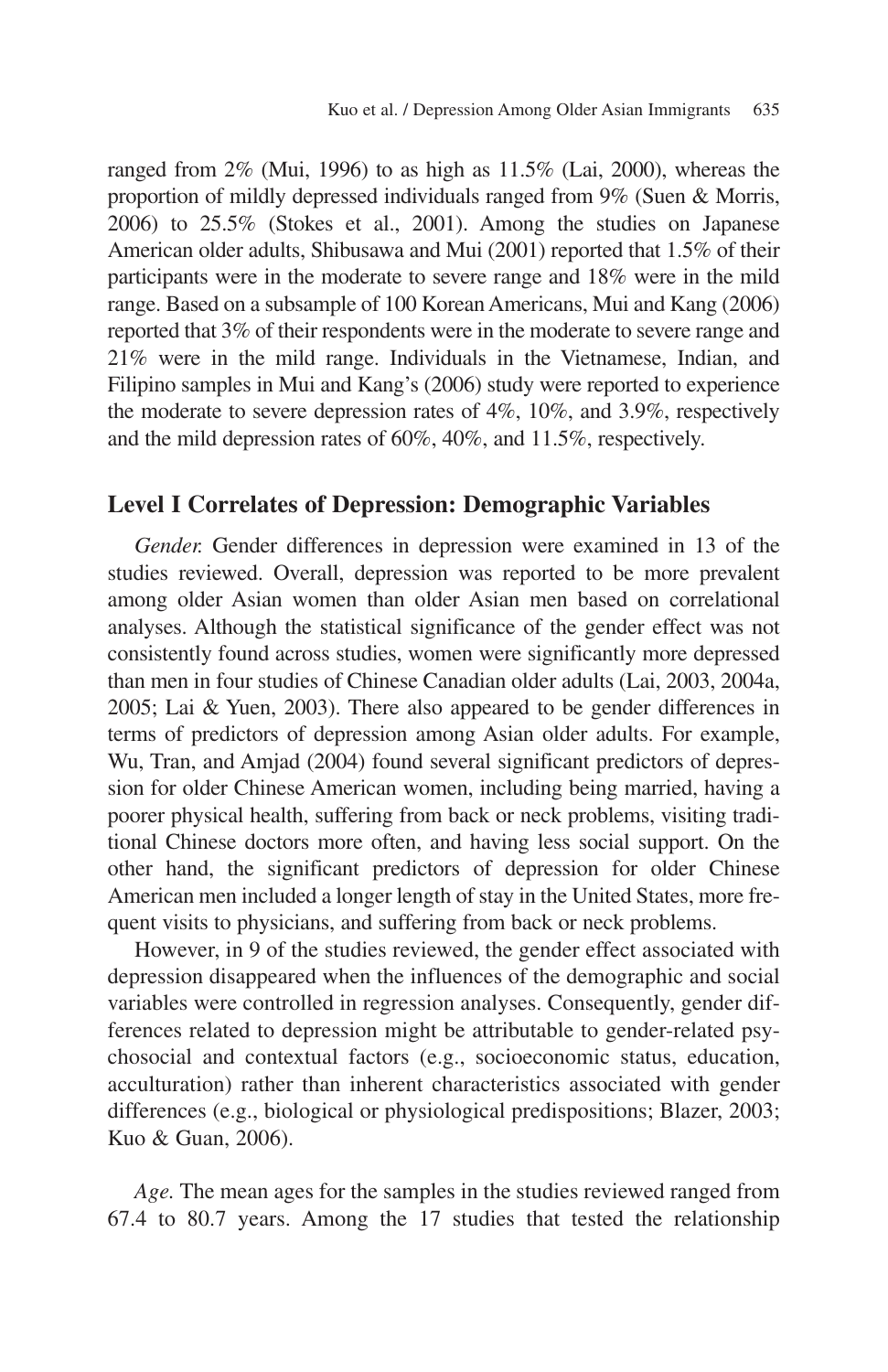between age and depression, 6 studies (35%) reported significant but mixed findings. Kuo and Guan (2006) and Lai (2004a) found that Chinese Canadian older adults who were older tended to be more depressed. Conversely, 3 studies suggested that younger OAIs were more depressed (Casado & Leung, 2001; Lai 2000, 2005). Using regression analyses, only 2 out of the 12 studies (Casado & Leung; 2001; Lai, 2000) demonstrated age as a significant predictor of depression. Therefore, the association between age and depression among OAIs as it currently stands is inconclusive—a finding which is consistent with what has been observed in the general older adult population (George, 2004).

*Living arrangement.* In six of the studies reviewed (Lai, 2004a, 2004b; Mui, 1996, 1998, 2001; Mui & Kang, 2006), OAIs who lived alone showed more depressive symptoms than those who lived with others. In four of these studies, living alone was a positive predictor of depression in Chinese American older adults (Lai, 2004a; Mui, 1996, 1998, 2001). However, the opposite effect was found in Stokes et al.'s (2001) study: a larger proportion of older Chinese Americans who lived with spouses or children experienced depression, compared with those who lived alone. It is likely that living arrangement in and of itself is not a sufficient determinant of depression. Rather, the relative stresses associated with living alone versus with others might be important to examine.

## **Level II Correlates of Depression: Early Life Events/Achievements**

*Education.* Two studies (Pang, 1995; Stokes et al., 2001) found that older Asian Americans with less than a high school education were more at risk for depression than those with an education of high school or above. Moreover, Lai (2004a) found a greater number of individuals with lower education attainment among the depressed group of Chinese Canadian older adults than the nondepressed group in his study. These findings were supported by Jang, Kim, and Chiriboga's (2005) study of older Korean Americans; this study found that less education predicted depression in this group. Conversely, an opposite effect was revealed in Mui's (1998) investigation of older Chinese Americans, in that more education predicted higher levels of depression. However, seven other studies found that education was not significantly associated with depression.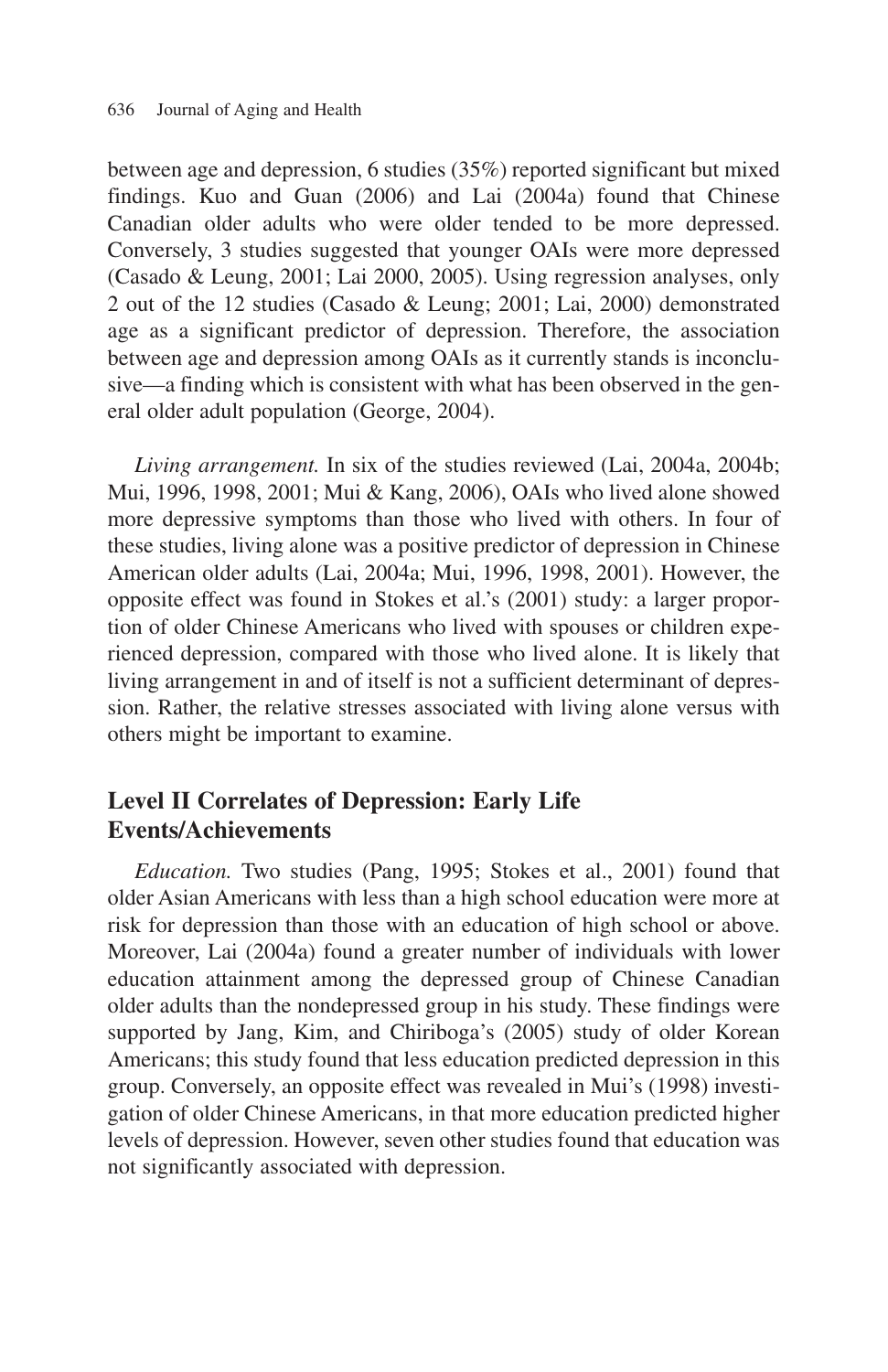## **Level III Correlates of Depression: Later Life Events/Achievements**

*Socioeconomic status (SES).* A number of studies adopted older adults' financial status to represent their SES. Among these investigations, one study by Lai (2004a) demonstrated that older Chinese Canadians who were depressed tended to report having lower income than those who were not depressed. Other studies also found that poorer financial status (i.e., lower adequacy of finances, less satisfaction with economic status) was a significant correlate and/or predictor of depression (Kuo & Guan, 2006; Lai, 2004a, 2004b, 2005). Two studies examined the occupational status of older Chinese Americans, but found it to be of no effect on depression (Lam et al., 1997; Suen & Morris, 2006). Despite the above findings, 50% of the studies that included SES indexes (8 of the 16 studies) did not find a significant relationship between depression and occupational status, income, or financial status in OAIs. In view of these results, there is currently no reliable evidence to link SES directly to depression among this population.

*Marital status.* In six of the studies reviewed, unmarried status (*i.e.*, being single or widowed) was linked to more depressive symptomatology among OAIs. For example, Pang (1995) found that a greater proportion of Korean American older adults who were widowed reported higher levels of depression, compared with those who were married. Two other studies specifically found that being single predicted depression in regression analyses (Lai, 2005; Wu et al., 2004). Wu et al. (2004) found gender differences in the relationship between marital status and depression. Being unmarried predicted depression in older Chinese American women but not in older Chinese American men.

#### **Level IV Correlates of Depression: Social Integration**

*Length of residency in the host country.* In 5 of the 13 studies that investigated the link between length of residency in the United States or Canada and depression among OAIs, significant relationships were found (Casado & Leung, 2001; Lai, 2004b; Lam et al., 1997; Mui & Kang, 2006; Stokes et al., 2001). Lai (2004b) found that shorter length of residence predicted depression in a sample of older Chinese immigrants from Mainland China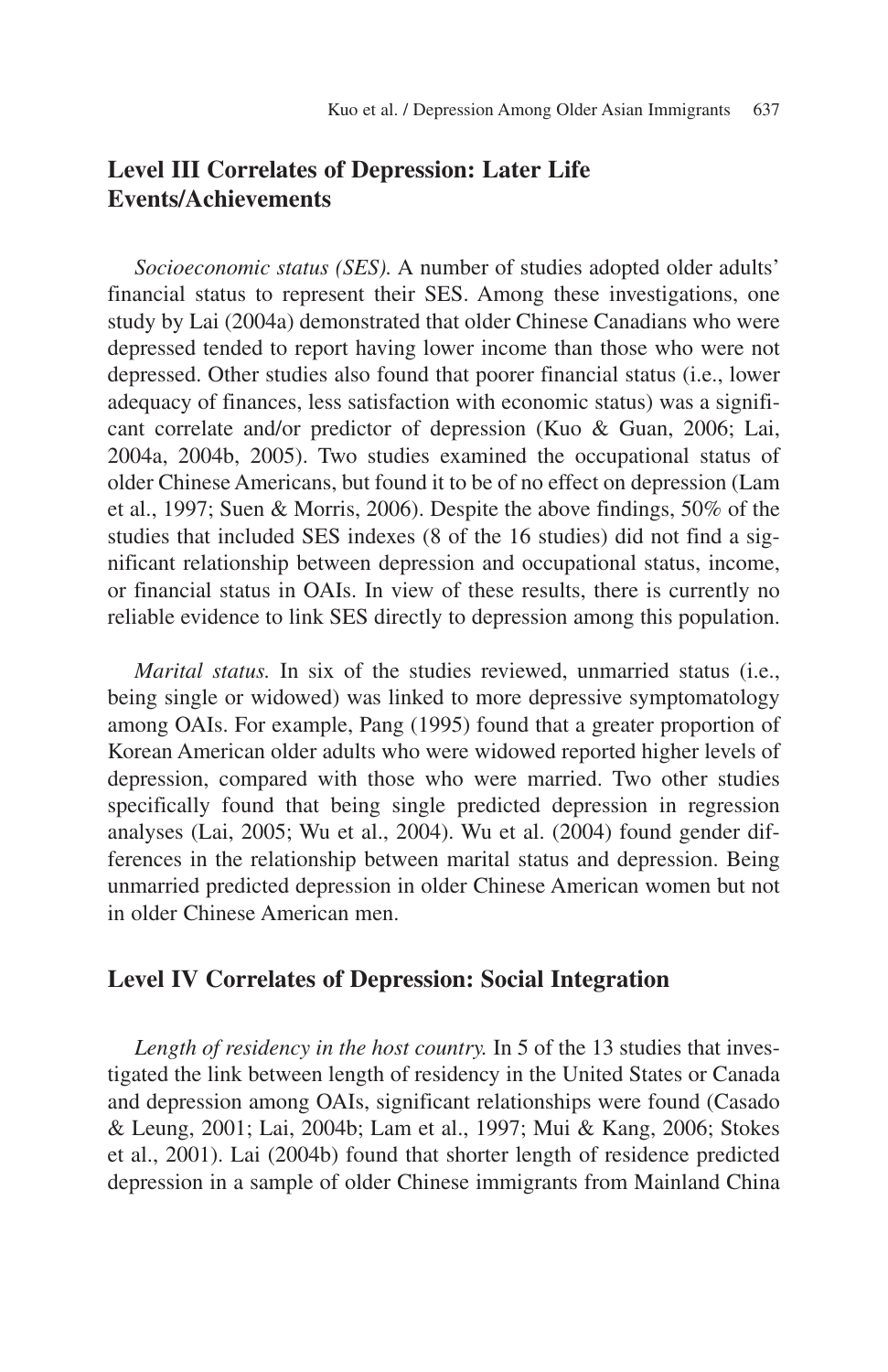living in Canada. More specifically, Stokes et al. (2001) found that a greater proportion of Chinese American older adults who lived in the United States for less than 5 years were depressed, as compared with those who lived in the United States for more than 5 years. In the study by Mui and Kang (2006), however, the researchers found that the length of stay of the mixed Asian sample in the United States positively predicted depression. Despite this discrepancy, the majority of the existing findings seem to suggest that recently arrived older Asian immigrants are more at risk for depression than their long-term counterparts.

*Language competency in English.* There was considerable variability in how the English language competency of OAIs was assessed across studies. The assessment of language competency ranged from "speaking English or not" (Lai, 2000, 2003; Lai & Yuen, 2003) to language preference (Shibusawa & Mui, 2001) to language barriers limiting at least one activity (Wu et al., 2004). Three studies revealed a significant negative correlation between speaking English and depression scores (Lai, 2005; Lam et al., 1997; Mui & Kang, 2006). Two other studies found this relationship based on regression analyses (Casado & Leung, 2001; Lai, 2000). Hence, the consensus seems to support the observation that older Asians' ability to function in English is indeed an important protective factor against depression.

*Acculturation.* Acculturation in the host society is a critical cultural adjustment experience that is unique to all immigrant older adults, including OAIs (Kuo, in press; Tsai & Lopez, 1997). In 9 studies, acculturation and acculturation-related factors were investigated. More often than not, however, proxy indicators were used to infer OAIs' acculturation levels. For example, Shibusawa and Mui (2001) used older Japanese Americans' preference for language (English vs. Japanese) as an indicator of acculturation. Several studies assessed the participants' language, food, media, and social preferences to identify the extent of acculturation in the host country (e.g., Jang et al., 2005; Lee, Crittenden, & Yu, 1996).

Jang et al. (2005) found that, after controlling for the effects of demographic variables and chronic illnesses, lower acculturation (i.e., being *less American* and *more Korean*) predicted depression among older Korea Americans. Those with lower acculturation also tended to report lower levels of positive emotions and higher levels of negative emotions. In Casado and Leung's (2001) study, poor English proficiency, but not ethnic preferences, was a predictor of depression among older Chinese Americans.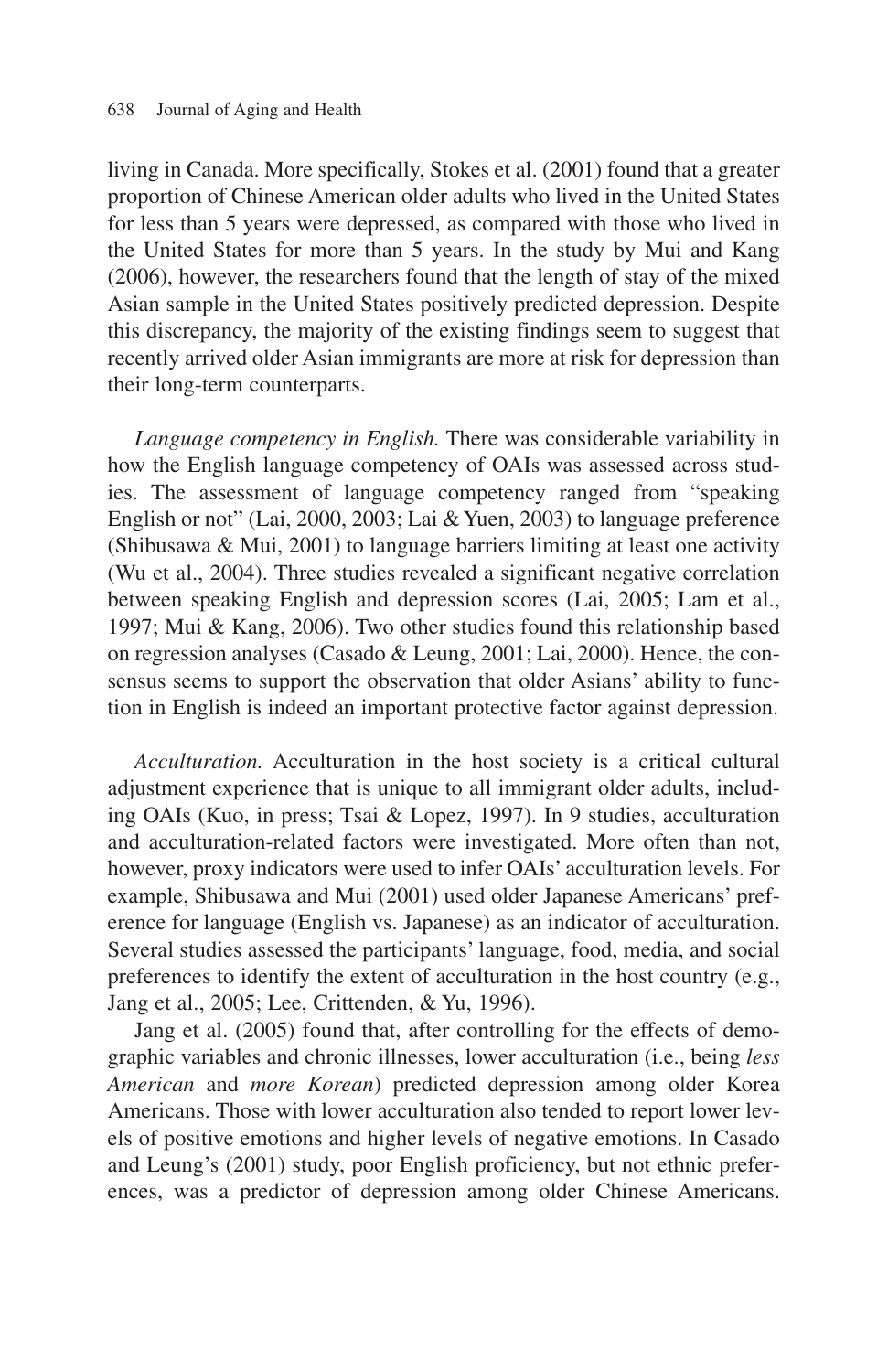However, in Lee et al.'s (1996) study of older Korean Americans, level of preparation for American life, English proficiency, and exposure to English media did not predict depression. Similarly, Shibusawa and Mui (2001) did not find language preference to be predictive of depression in a sample of Japanese American older adults.

Only one study adopted a bidimensional theoretical model of acculturation to study older Chinese Canadians' depression, in terms of their cultural identification with Canadian values versus Chinese values (Kuo & Guan, 2006). The authors identified differential effects on depression depending on the cultural orientations of the participants. Whereas a weaker identification with Canadian values was found to predict depression, identification with Chinese values had no effect on depression. In summary, the majority of the studies suggested that a weaker cultural orientation towards the host culture is linked to more depressive symptomatology among OAIs.

*Community service and support.* Barriers to seeking help and support from public, social, and psychological services were frequently reported in the studies reviewed. The extent to which older immigrants are able to effectively interact with their immediate communities, neighborhoods, and service systems directly relates to the Level IV "Social Integration" factors of depression (George, 2004). In general, negative correlations between extrafamilial support (e.g., community or seniors' services) and depression were found across studies (e.g., Lai, 2004b; Lee et al., 1996). Using regression analyses, two separate studies found that the perception of service barriers to health and social services was a significant predictor of depression in community-dwelling Chinese older adults in Canada (Kuo & Guan, 2006; Lai, 2004b). This finding further underscores the need for social and community services to offer support to OAIs (Lai, 2000).

#### **Level V Correlates of Depression: Risk and Protective Factors**

Although health status is not considered a psychosocial variable per se in George's (2004) Model of Depression, the extent to which health problems might lead to chronic stress or strain in older adults is likely to represent a Level V risk factor for depression. The inclusion of health-related variables was found in 17 of the 21 studies reviewed. These variables were operationalized and represented by a wide variety of indexes across studies. However, the general finding supported an inverse relationship between health status and depression among OAIs.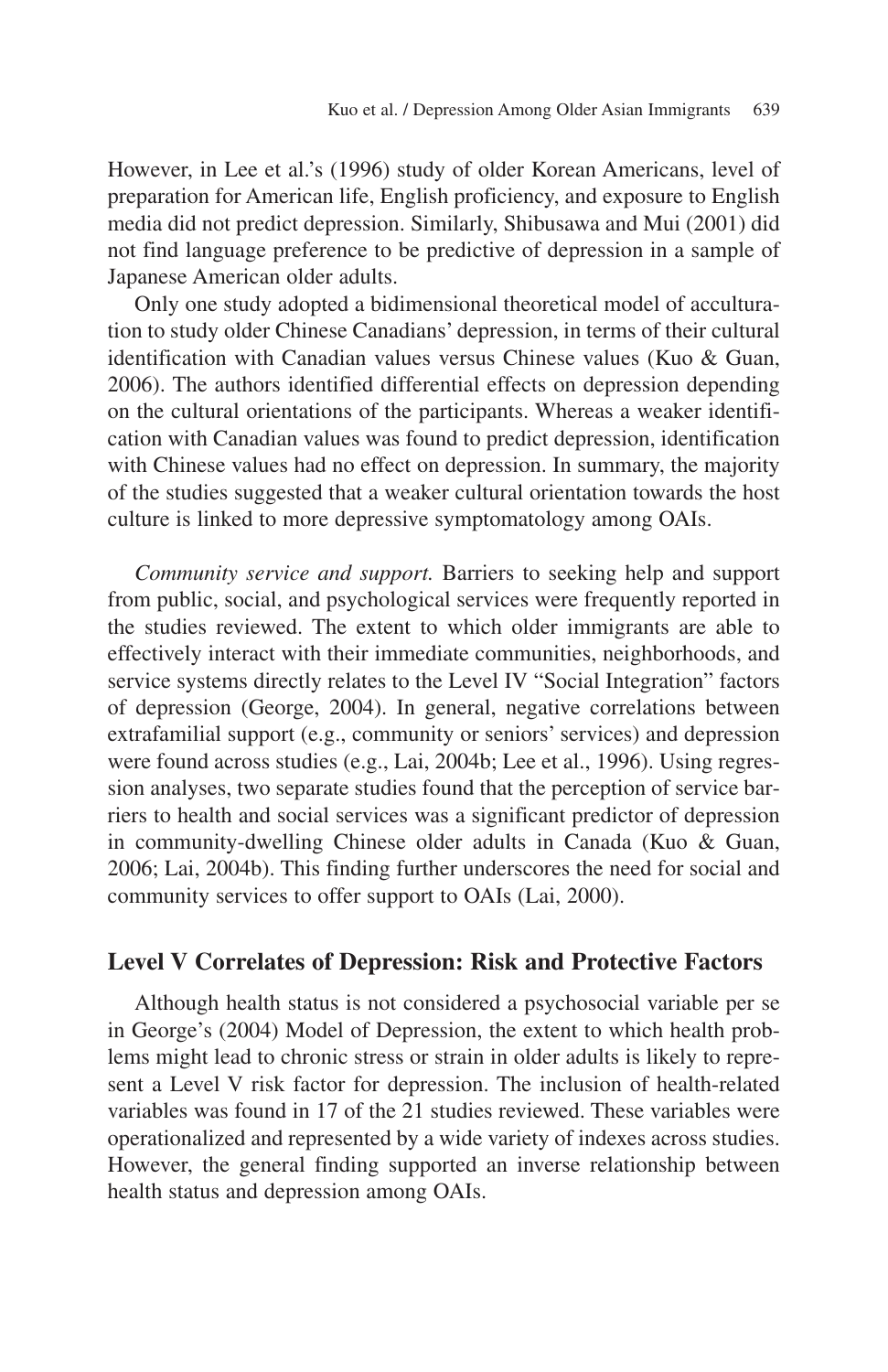*General health status.* Seven studies measured general health status using the English or Chinese versions of the SF-12 Health Survey (Ware, Kosinski, & Keller, 1995) or the SF-36 Health Survey (Ren, Amick, Zhou, & Gandek, 1998). In four studies, lower levels of physical healthwere significantly correlated with depression (Gellis & Taguchi, 2004; Lai, 2000, 2003, 2004b), and three of these studies further demonstrated that poorer physical health was a significant predictor of depression in OAIs (Lai 2000, 2004b, 2005). Additionally, Lai and Yuen (2003) found that greater physical limitation significantly predicted depressive symptoms among older Chinese Canadians.

*Self-perceived health status.* Typically, studies evaluated the OAIs' views of health status by instructing participants to directly rate their overall levels of health. In 13 out of 15 of these studies, the results supported a significant negative relationship between self-perceived health status and depression. Seven studies found a significant negative correlation between self-perceived health and depression. One study found that depressed OAIs reported poorer health than their nondepressed counterparts (Lai, 2004a). Using regression analyses, 9 studies found that poorer health status was a significant predictor of depression. However, self-rated health status was not a significant predictor of depression among older Chinese Canadians in Kuo and Guan's (2006) study, after the effects of demographics, SES, and financial status were controlled.

*Illnesses.* Physical illnesses and depression were investigated in 10 studies. Pang (1995) reported that a higher proportion of depressed individuals reported a variety of somatic symptoms. Four studies found that suffering from a greater number of chronic illnesses was associated with depression (Lai, 2004a, 2004b, 2005; Suen & Morris, 2006). These findings were further supported by three studies on older Chinese Canadians, in which chronic illnesses were a significant predictor of depression (Lai 2000, 2004a, 2004b). In addition, Wu et al. (2004) found that chronic neck pain, chronic back pain, and arthritis were significant predictors of depression among older Chinese Americans. Finally, Takeshita et al. (2002) found that depressed older Japanese American men were more likely to have suffered from a stroke in the past than their nondepressed counterparts.

*Functional status.* Four studies investigated the functional status of OAIs (Lai, 2004a, 2004b, 2005; Lam et al., 1997). In one study, depressed Chinese Canadian older adults were less functionally able due to more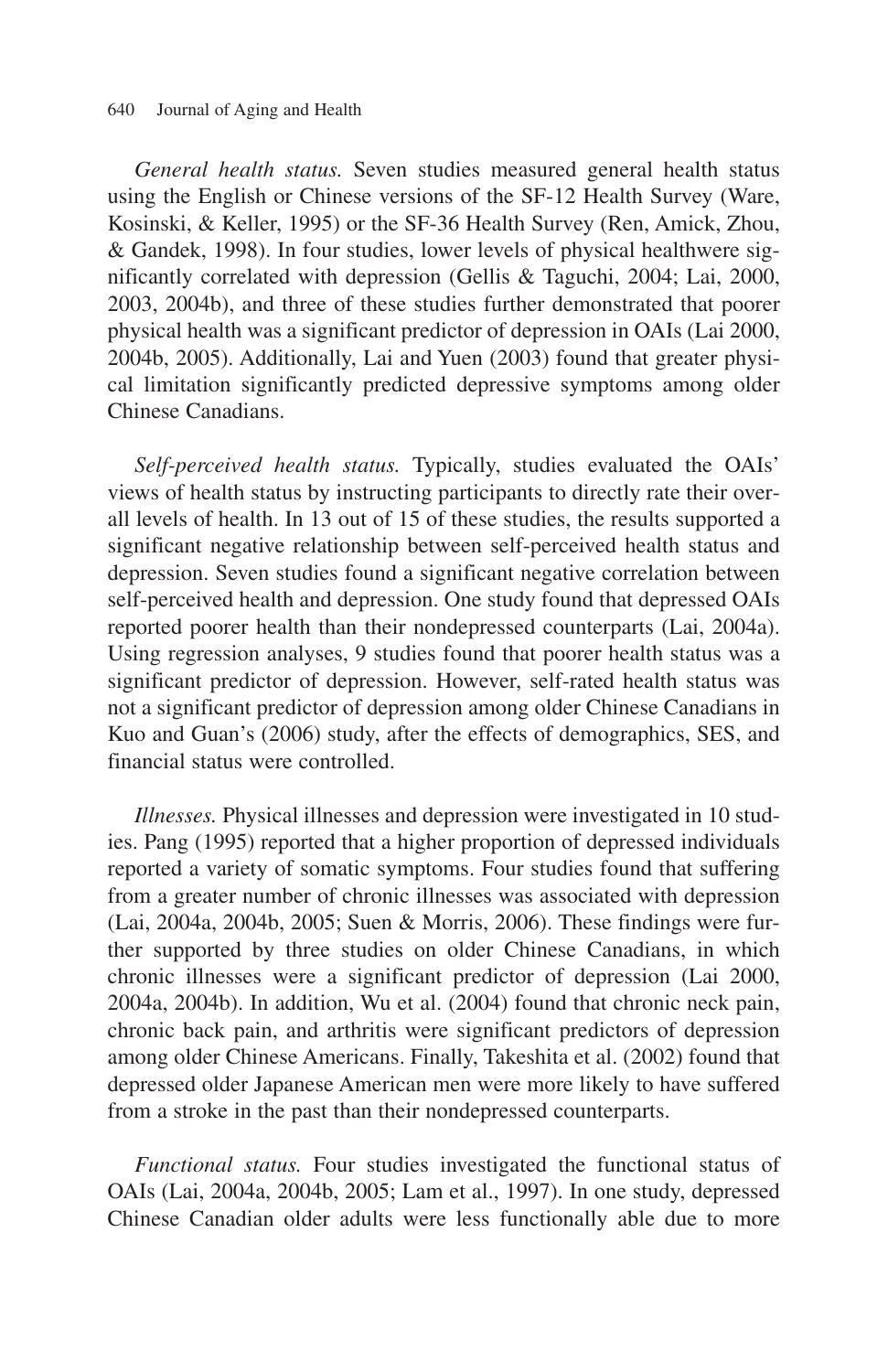dependence on others in terms of activities of daily living and instrumental activities of daily living than their nondepressed counterparts (Lai, 2004a). Similar results were found in Chinese Canadian older immigrants from Mainland China (Lai, 2004b) as well as a sample of Chinese American older adults (Lam et al., 1997).

*Health beliefs and behaviors.* Four studies investigated the relationship between health beliefs or behaviors and depression. Wu et al. (2004) found that depression was more prevalent among Chinese American older adults who had more frequent visits to physicians and traditional Chinese doctors. There was also a significant interaction effect with gender. The frequency of physician visits predicted depression in older men, whereas the frequency of traditional Chinese doctor visits predicted depression in older women. In terms of traditional health beliefs (e.g., the use of Chinese medicine), one study demonstrated that those who were depressed tended to endorse more Chinese health beliefs than those who were not depressed (Lai, 2004a). In contrast, ascribing to fewer Chinese health beliefs was predictive of depression in another study of older Chinese Canadians (Lai, 2005).

*Interpersonal support.* Interpersonal support is a critical social precursor for depression and thus is frequently examined in the general older adult population (Areán & Reynolds, 2005; Blazer & Hybels, 2005), as well as the OAI literature. Across the studies reviewed, social support was assessed in terms of family versus extrafamilial interpersonal sources, representing an essential Level V risk factor for depression (George, 2004).

*Family support.* Among the studies reviewed, family support was often assessed using ratings of OAIs' perceived relationships with their children, satisfaction with family care or concern, and ratings of familial emotional support. Overall, the results supported an inverse relationship between depression and the quality of the relationship between OAIs and their families. For instance, Lai (2003) found that older Chinese Canadians who reported low levels of perceived satisfaction with family care and poor selfperceived health status were likely to experience higher levels of depression. This result is consistent with reported findings among older Korean Americans (Mui, 2001). Kuo and Guan (2006) also found that older Chinese Canadians' rating of the quality of their relationships with adult children was a significant negative predictor of depression. The authors suggested that the buffering effect of family social support could be effectively understood within the context of Chinese cultural values, which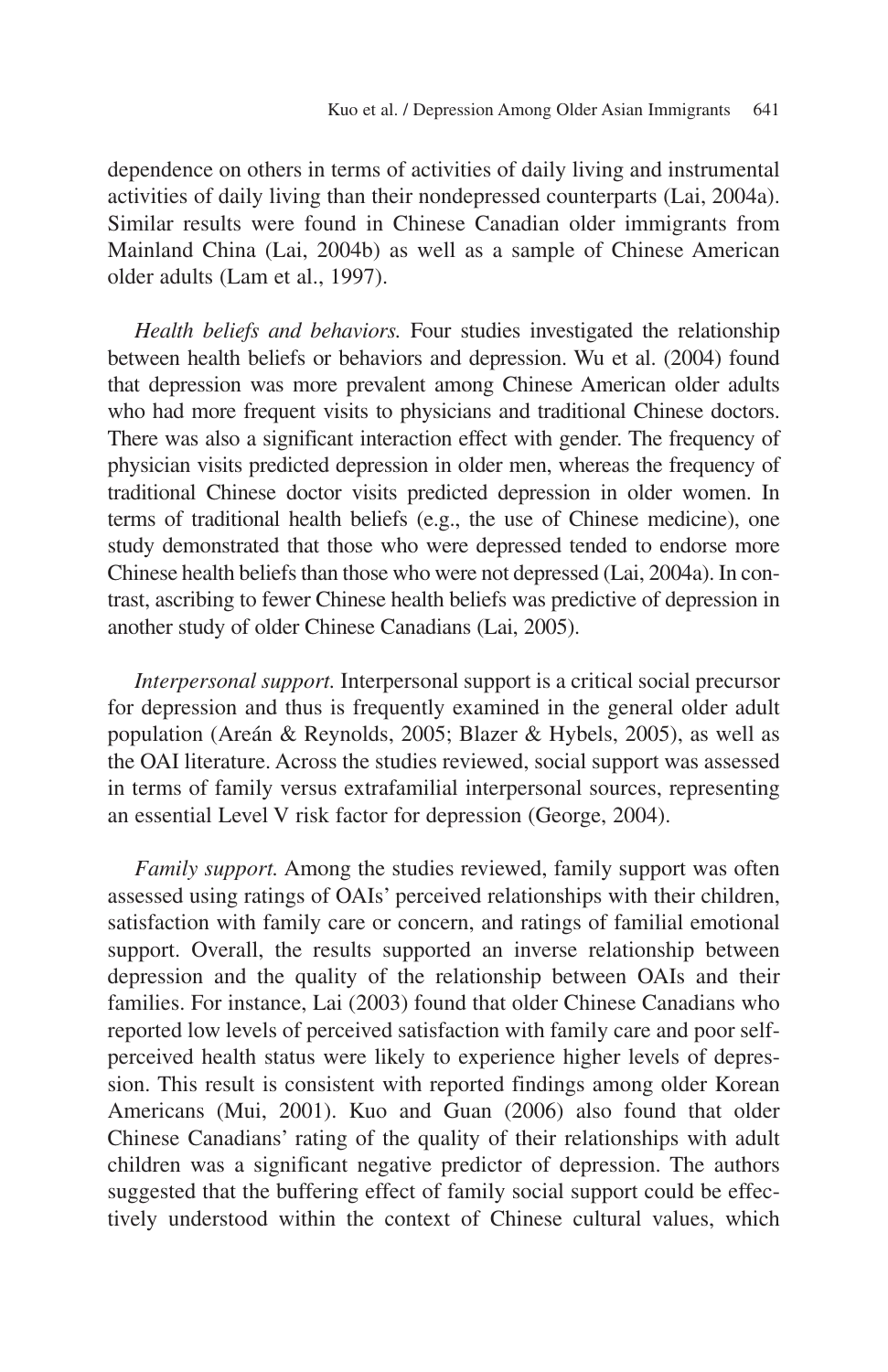emphasize family cohesion, loyalty, and filial obligations. Paradoxically, Mui and Kang's (2006) study found that whereas having more children within a 2-hour drive predicted lower depression among older Asian Americans, having more assistance from one's children predicted higher depression in this population. This latter point further highlighted the importance of the interactive *quality* of parent–child relationship in offsetting depression in older Asians, as opposed to the *quantity* (amount) of assistance received by older Asians. In the same study, it was further revealed that older Asians' perception of the cultural gap between them and their children was positively predictive of depression in this sample.

Other studies assessed quantitative indicators of social support based on frequency of contacts with relatives, frequency of contact with friends, and size of social network. For example, Lee et al. (1996) found that having larger close social networks and more frequent contacts with people from these networks was associated with better mental health outcomes among older Korean Americans. However, there were also differential effects between contacts with friends versus children. Having infrequent (monthly or less) contacts with friends increased risk for depressive symptomatology for these older adults, and having either too frequent (daily) or too infrequent (monthly) contacts with children also increased such a risk.

## **Level VI Correlates of Depression: Provoking Agents and Coping Efforts**

*Stress and coping.* The interactions among stressful life events, coping, and depression are integral to most psychosocial models of depression (e.g., Billings & Moos, 1982). George (2004) characterizes them as Level VI risk factors or provoking agents of depression in late life. Despite their conceptual importance, the effects of stress and coping on depression were only tangentially examined in a handful of studies reviewed. Based on a regression analysis, Mui (2001) revealed that the number of stressful events experienced by older Korean Americans in the previous year was a significant predictor of depressive symptom, even after controlling the effect of demographic and health variables. In a diverse sample of older Asian Americans, Mui and Kang (2006) found that not only was the number of stressful events predictive of depression, but acculturation-specific stress, such as cultural gap, also was an additional predictor of depression among older immigrants. Similarly, Casado and Leung (2001) found that a greater degree of migratory grief experienced by older Chinese Americans corresponded with higher levels of depressive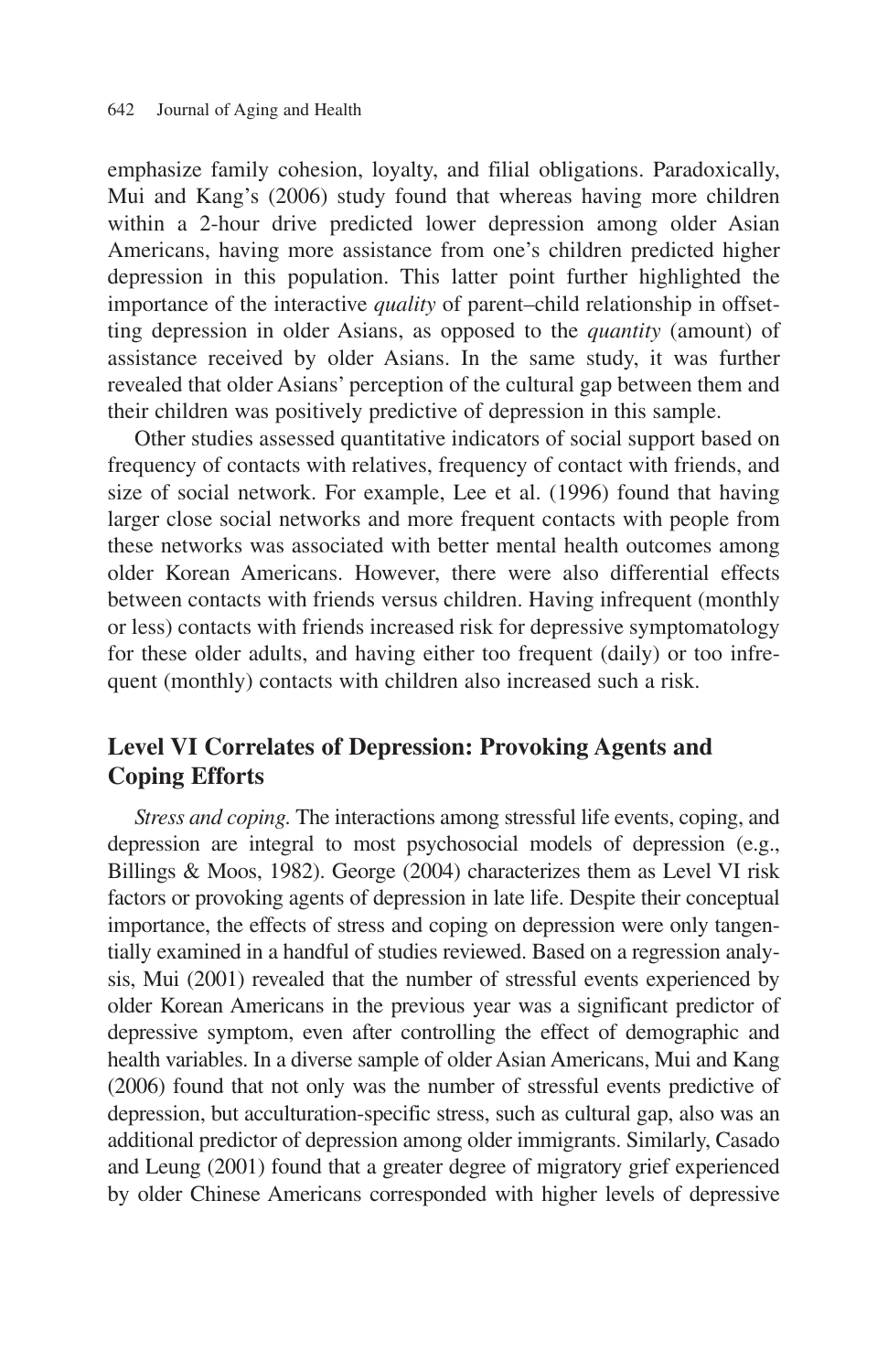symptoms. Furthermore, Shibusawa and Mui (2001) observed that the need to seek and depend on family members for care is a major stressor among Japanese older adults in the United States. A total of 24% of the participants who expressed a fear of dependency were mildly depressed, as compared with 10.3% of those who did not. Surprisingly, there was only one study that actually measured OAIs' coping in response to depression. Kuo and Guan (2006) measured how older Chinese Canadians would cope with a hypothetical scenario of depression. The study found that coping was significantly correlated with lower depression scores. Currently, the empirical examination of life stressors and coping in relation to depression is a seriously understudied area within the OAI depression literature; it deserves further research to ascertain the potential mediating effect of coping on depression.

## **Summary and Conclusion**

The objective of the present narrative review is to summarize and evaluate the current state of knowledge pertaining to the prevalence, the severity, and the risk factors of depression among OAIs in North America. This review adopts the Psychosocial Model of Late-Life Depression to interpret and organize current findings of the existing depression studies. Overall, the data on the prevalence of depression cumulated over the past 20 years appear to suggest that community-dwelling OAIs are at a higher risk for depression than older adults in the general population. This finding, however, must be viewed with caution, given the considerable variability in the manner depression was operationalized, measured, and categorized among these studies. Additionally, a number of critical demographic, interpersonal, cultural, and stress antecedents have been identified that consistently predict depression in OAIs across the studies. This offers support for the Psychosocial Model as it applies to OAIs. Collectively, these studies indicated that depression is most likely to be found among OAIs who (a) are women, (b) are more recent immigrants, (c) lack proficiency in English, (d) are low in acculturation in their host societies, (e) perceive difficulties in accessing social and community services, (f) are suffering from poor physical and health conditions, (g) receive minimal family support or consider their relationship with adult children to be unsatisfactory, and (h) experience impaired social support. The findings on the relationships between depression and age, living arrangement, SES, and marital status, however, are less conclusive and require further investigation.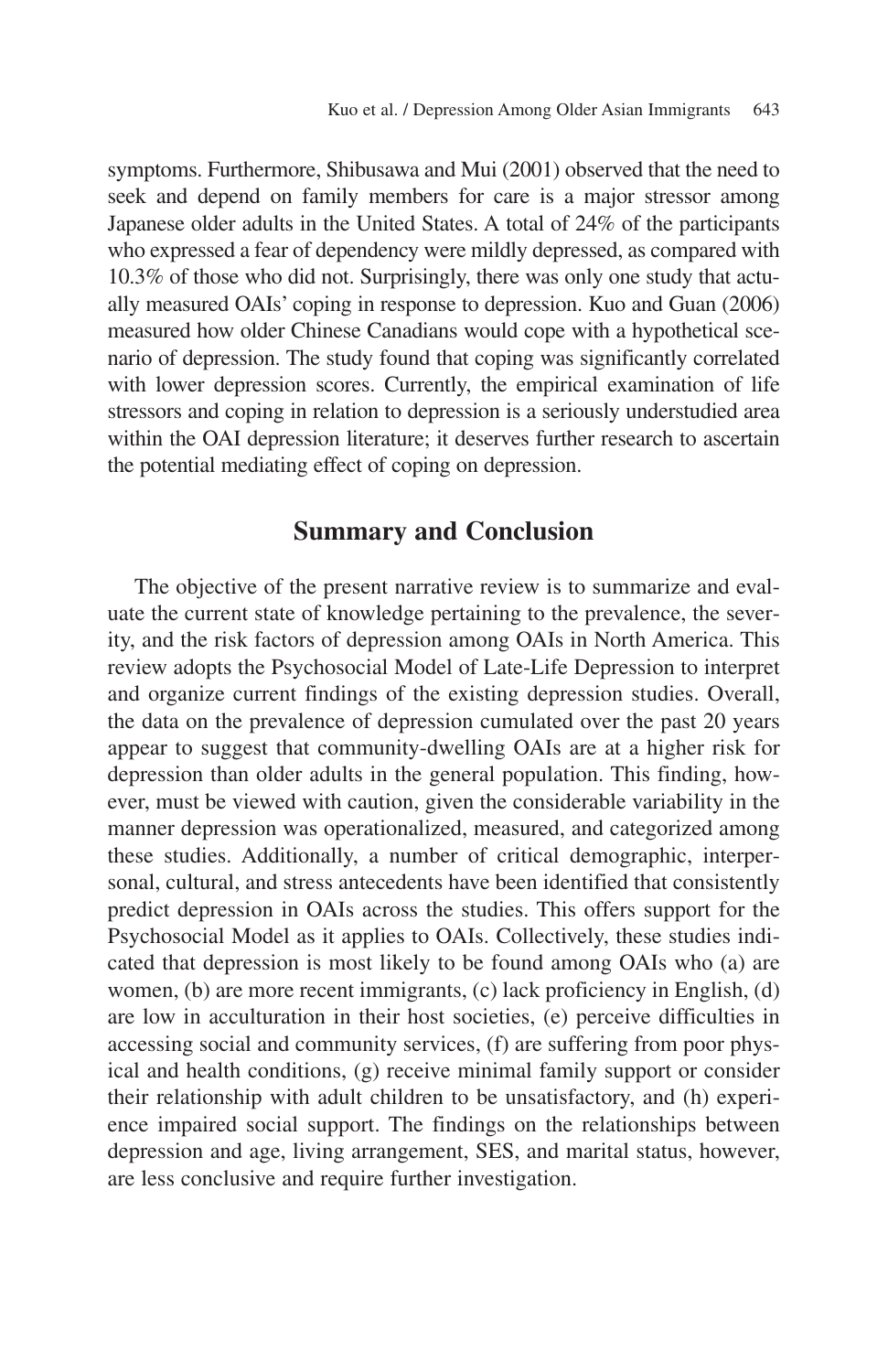#### **Implications for Research**

Based on this review, a number of key issues pertaining to the current status of depression research of OAIs are identified. First, the majority of the studies reviewed lacked theoretical rationale, which renders most of the current studies exploratory and, in some cases, strictly descriptive in nature. We believe that rationale- and theoretically-based depression research of OAIs should define the future of empirical studies in this area (Iwamasa & Sorocco, 2002; Lai, 2000, 2001). As reiterated throughout this article, we submit that the Psychosocial Theory of Late-Life Depression is one fitting and promising conceptual model that can serve to address the theoretical void in the existing OAI depression literature. The model not only encapsulates the assumptions and findings embedded in the existing studies, but also offers potential directions for future research and practice in this area. As Blazer asserted, such a psychosocial model is "heuristically valuable" (Blazer & Hybels, 2005, p. 1249) and will "enable the professional to organize information regarding the onset of the event, the diagnostic workup, and intervention" (Blazer, 1998, p. 11).

Second, the Psychosocial Model of Depression helped identify what levels of variables require further research. As this article revealed, the correlates associated with Level I (demographics), IV (social integration), and V (risk and protective factors) of the model received more empirical attention in the existing studies than variables at Level II (early life events/achievements), III (later life events/achievements), and VI (provoking agents and coping efforts). Based on this review, only one variable was linked to each of Level II (i.e., education) and VI (i.e., stress and coping) of the model. Future depression studies should explore more broadly other potential early life predictors of depression, such as past trauma, family history, or developmental history of older Asians.

In terms of Level VI provoking agents of depression, none of the studies reviewed have examined the role of racial discrimination as a precipitating factor for depression in older Asians. As noted previously, the history of Asian immigration experiences in the United States and Canada has been marked with discrimination, prejudice, and stereotype. Cumulative evidence has clearly linked discrimination to depressive symptoms in Asian immigrants (Noh & Kaspar, 2003), Asian refugees (Noh, Beiser, Kaspar, Hou, Rummens, 1999), and Asian international students (Kuo & Roysircar, 2006). In a recent national study of Asian American adults, Gee et al. (2007) found that discrimination significantly increased the participants' chances of suffering from depression, anxiety, or other mental disorders in the past 12 months. The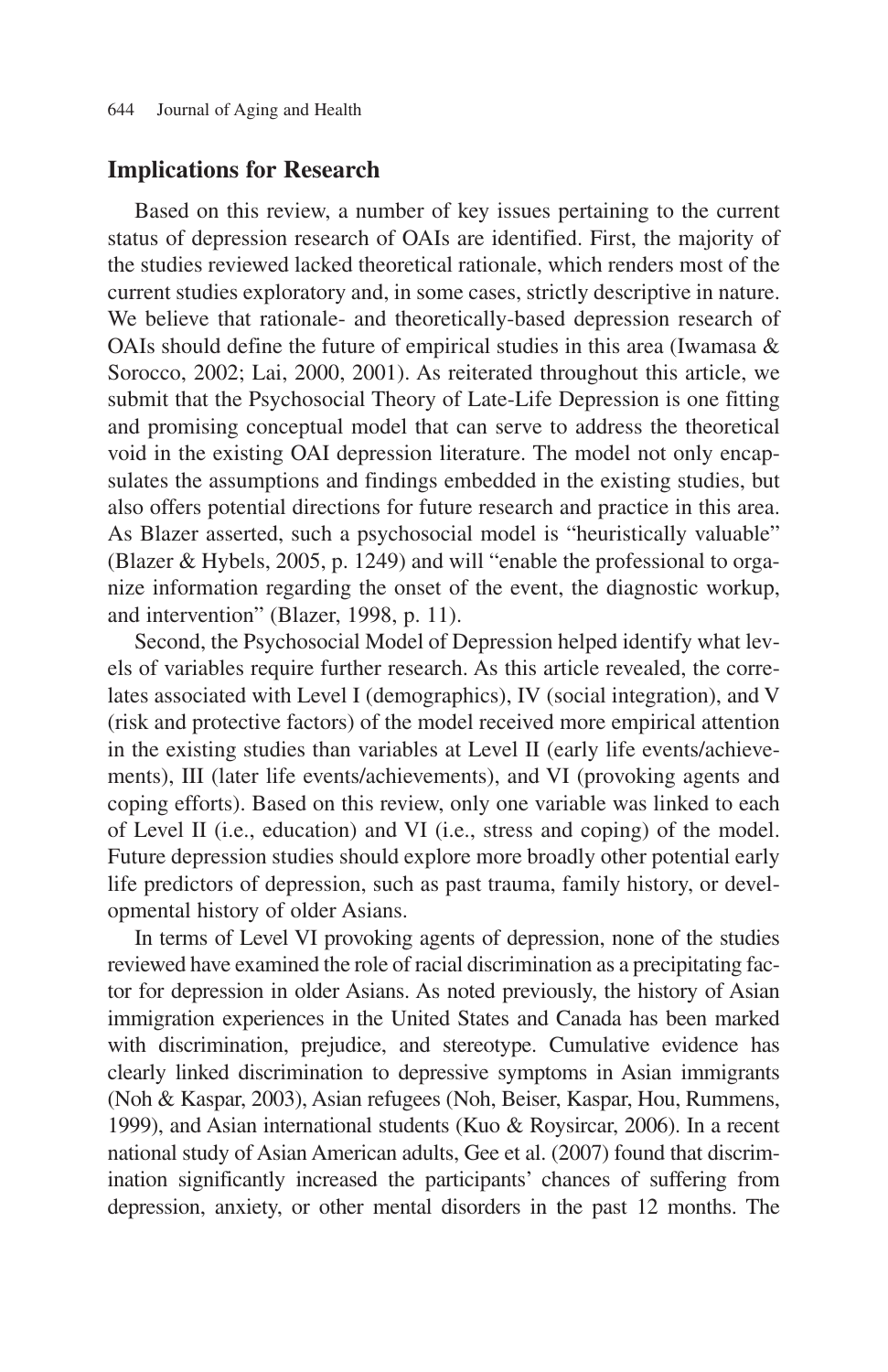authors found experiences of discrimination were a stronger predictor of depressive symptoms for Asians than acculturative stress. These findings compel future depression studies to explore the extent to which racial discrimination might be a precursor of depression among OAIs.

In addition, although significant life events (e.g., migration, acculturative stress, discrimination) have been identified as central precipitating factors for late-life depression, coping is regarded as a crucial mediating variable between stressors and depressive outcome (Blazer, 2002; George, 2004; Mui & Kang, 2006). However, currently the research on stress-coping and depression among OAIs is very scarce (Kuo & Guan, 2006; Wong & Ujimoto, 1998). Also, when stress and coping of older Asians were assessed and operationalized in the studies, it was done in an inconsistent manner. Likewise, systematic examinations of the link between cultural change and acculturation and OAIs' depression are also very limited (Iwamasa & Sorocco, 2002; Kuo, in press). We strongly recommend that future studies incorporate the established theories and research on stresscoping (e.g., Lazarus & Folkman, 1984) and on acculturation (Berry, 1997) into depression research.

Third, the existing studies were dominated by nonprobability participant recruitment methods, often on the basis of small convenience samples. The external validity (population representativeness and generaliziblity) and the reliability (stability) of the findings are hence restricted. One notable exception was Lai's study (Lai, 2004a, 2004b, 2005), which incorporated a randomized procedure in participant recruitment based on Chinese surnames listed in telephone books. This approach afforded the study a large sample size  $(N = 1,537)$  of Chinese Canadian older adults obtained across multiple cities in Canada. In Mui and Kang's (2006) study, a probability sampling approach based on the 1990 U.S. census data was used to draw participants from the census blocks across five boroughs of New York. These studies offer successful models of probability sampling of OAIs which can be emulated by future studies.

Fourth, our review revealed wide variation in the manner depression-related independent variables (e.g., SES, health status) were defined and measured across the studies. Many studies did not assess complex variables, such as acculturation and social support, with validated, multidimensional measures. Even when validated scales were used, the types and the versions of the scales adopted often varied from study to study. For instance, the GDS-LF, GDS-SF, CES-D, DIS-III, and KDIS, were all used to measure depression in the studies reviewed. In some cases, different cut-off scores for the same depression measure (e.g., the GDS) were used between studies to categorize the severity of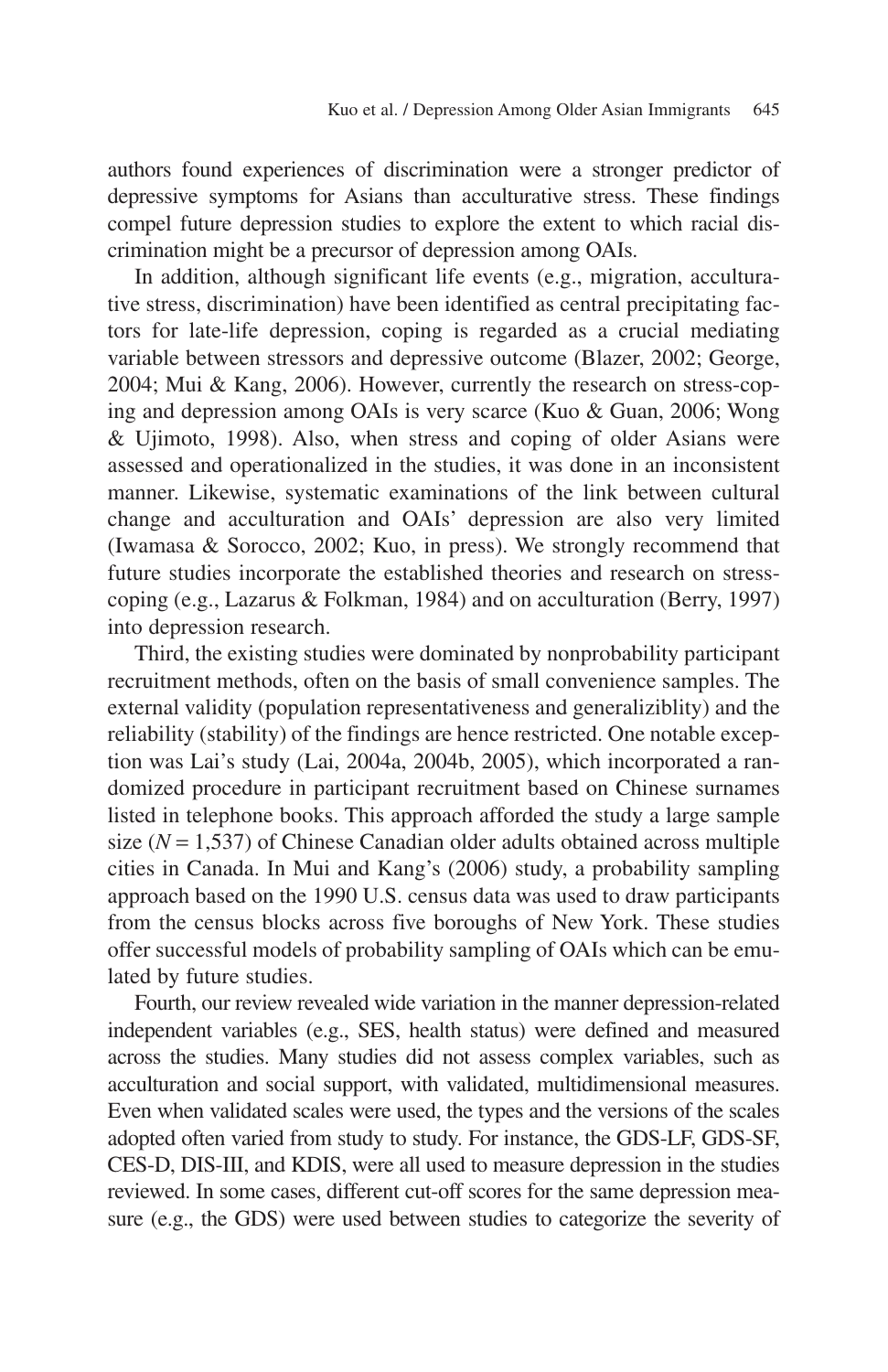depressive symptoms. Consequently, the comparability of the findings across studies was compromised and hence the results require judicious interpretation. Therefore, it is necessary to streamline future studies in this area by adopting more standardized and empirically validated measures. We echo the recommendations put forth by others (Mui, 1998; Shibusawa & Mui, 2001) for future research to: (a) adopt multidimensional and psychometrically robust measures and (b) converge on the use of consistent and agreed-upon standardized measures to assess depression and depression-related constructs.

Fifth, we believe the field would greatly benefit from consistent application of sophisticated multivariate research designs and corresponding statistical procedures. Kagawa-Singer, Hikoyeda, and Tanjasiri (1997) observed a decade ago that older Asian American mental health research was challenged with having many conflicting and misleading results. The present review revealed a similar concern within this body of literature a decade later (e.g., conflicting results in terms of gender or age effects on depression). Although these discrepancies might be attributed to sample-specific characteristics, such as sample sizes, regional variabilities, Asian subgroup differences, they might also reflect divergent approaches used to analyze data across studies. The existing studies relied heavily on *t* tests, ANOVAs, correlation analyses, and multiple regression analyses (logistic and hierarchical). In this regard, the field would greatly profit from research with more rigorous and replicable data and with more standardized use of multivariate statistical methods.

Finally, as early as a decade ago, some ethnic gerontological researchers had alerted the field to study older Asians who represent more recent subgroups of Asian immigrants to the United States (Markides & Miranda, 1997). According to U.S. Census Bureau (2000), Filipino, South, and Southeast Asians made up a significant proportion of Asians in the United States. Filipinos, South Asians (i.e., Indians, Bangladeshis, Pakistanis, Sir Lankan), and Southeast Asian (i.e., Vietnamese, Hmong, Cambodians, Laotians, Indo Chinese) represented 19%, 19%, and 16%, respectively, of all Asian Americans in 2000. In Canada, Filipinos, South Asians, and Southeast Asians represented 12%, 35%, and 8%, respectively of all Asian Canadians in 2001 (Statistics Canada, 2001b). Nevertheless, based on our inclusion criteria, only one published study included samples of older Filipino, South and Southeast Asian Americans (i.e., Mui & Kang, 2006). Relatedly, the existing depression studies on OAIs were conducted primarily on foreign-born (i.e., Asian-born) samples. As such, it is not clear to what extent current studies and their findings can be generalized to U.S.-born or Canadian-born older Asians. As the number of native-born OAIs (i.e., second- and third- generation immigrants) increases in the next few decades, empirical attention must be directed towards this group also.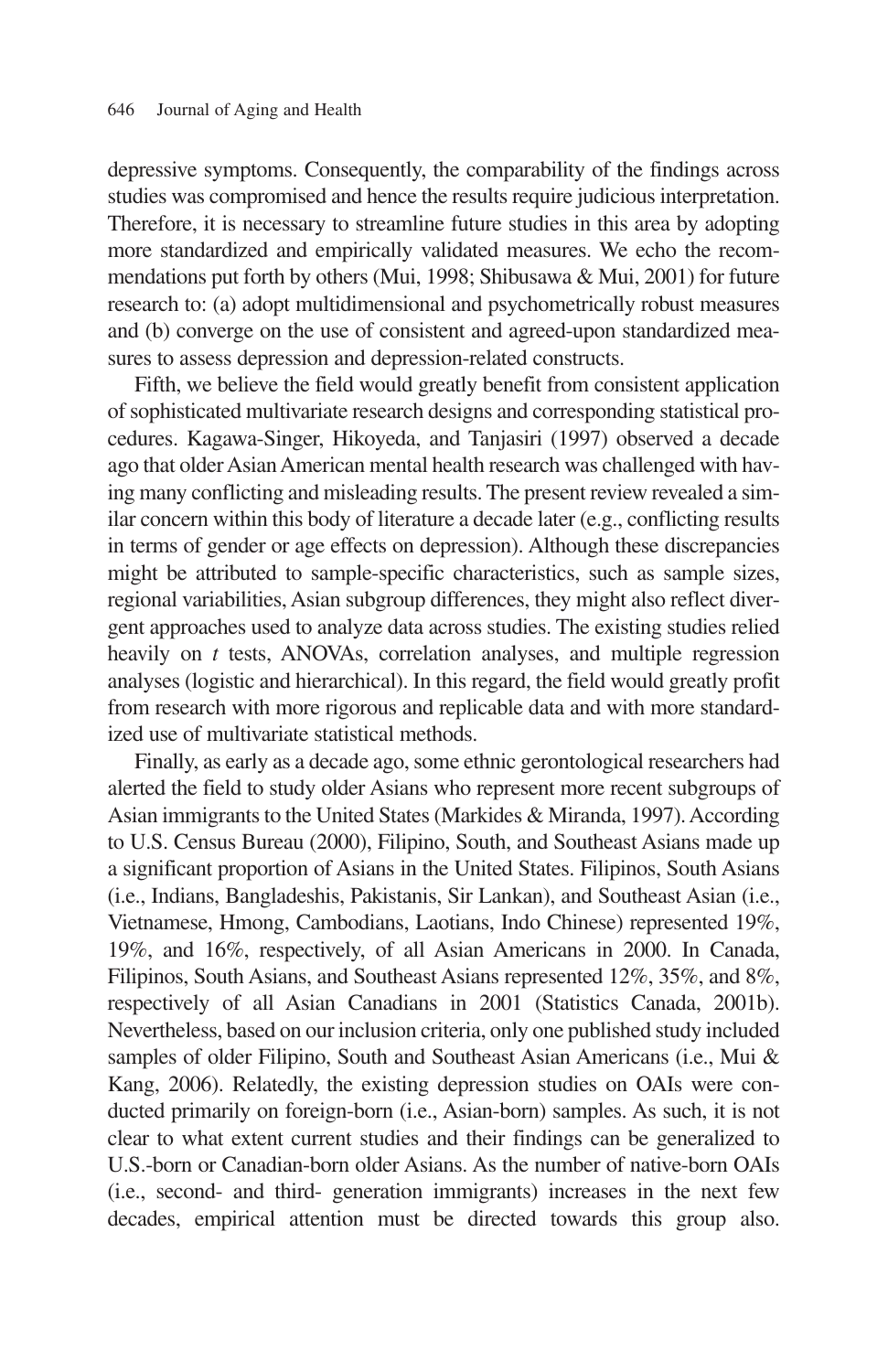Therefore, the present review reiterates the call issued by previous researchers for the field to extend its current scope to investigate the mental health status of older adults in these understudied groups.

Extending depression research to study depression among Filipinos, South Asians, Southeast Asians, or any other Asian groups of older adults requires creative and culturally-responsive strategies on the part of researchers (Iwamasa & Soroccos, 2002). The difficulties associated with conducting mental health research with older ethnic minorities, including Asians, are well-documented in the literature (e.g., Areán & Gallagher-Thompson, 1996; Iwamasa & Soroccos, 2002). Here, we offer two recommendations as potential strategies to help promote and facilitate future depression research with understudied OAI populations.

First, Areán and her colleagues proposed and tested a *consumer-centered* approach to research recruitment (Areán, Alvidrez, Nery, Estes & Linkins, 2003). In this model, the researchers work closely with the key gatekeepers, the opinion leaders, and the older adults of the target minority group to help devise the recruitment methods (e.g., face-to-face interview, target mailing) and to offer on-going advices throughout the research process. The research recruitment team is composed of an ethnicallymatched recruiter, an experienced interviewer, and a trained community member of the target community. Testing this participant (consumer)-centered method against the traditional, researcher-centered approach, Areán et al. (2003) found the former method to reach a greater number and to produce a higher retention rate of the participants. This model offers a tangible working model for researchers to cultivate a trusting relationship with the Filipino, South Asian, and Southeast Asian communities and their respective representatives prior to the actual study.

Second, Areán and Gallagher-Thompson (1996) previously put forward the following strategies as a means to promote mental health research among older ethnic minorities: (a) to help the target community overcome fear and distrust of research, (b) to assist the community in overcoming transportation difficulties and to offer outreach, (c) to educate the community about the disorder under study and the benefits of participating in research, (d) to be informed about the cultural barriers faced by the target older adults, (e) to provide feedback to the community,(f) to deal with participants' perceived and actual poor health condition, and (g) to provide incentives for participating in research. On the basis of these suggestions, future depression research of the under-investigated older Asian groups must be actively supported and encouraged, and successful research with these groups must be established in a close partnership with the target,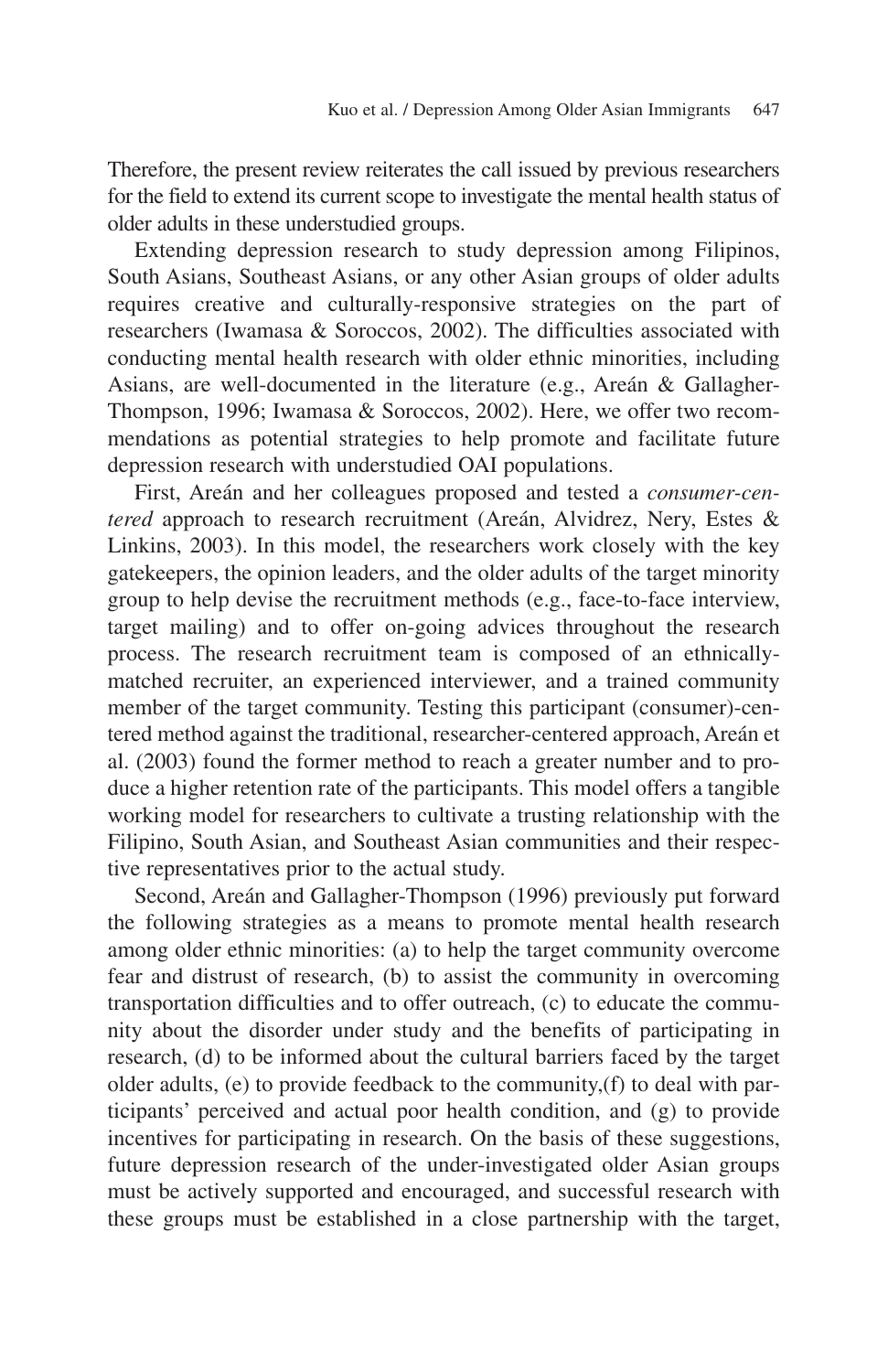grassroots community. Incorporating these strategies, coupled with the application of linguistically appropriate and culturally-sensitive instruments (Kagawa-Singer et al., 1997; Kuo & Guan, 2006), would likely work toward improving both the quantity and the quality of future depression research among OAIs.

#### **Implications for Practice**

According to the Psychosocial Model, the pathways to late-life depression are dynamic and multifaceted (Blazer, 2002), and thus warrant multilevel and multidimensional interventions (Billings & Moos, 1982). First, the high prevalence of depression among OAIs implies that medical and social service professionals who work closely with this group should regularly screen and assess these older adults for depressive symptoms (Stokes et al., 2001). This is particularly important given the observation that psychological problems, including depression and anxiety, are often masked in somatic forms among Asians (Pang, 1998). Second, during physical or mental health screening, clinicians should pay special attention to OAIs' characteristics and statuses on key psychosocial predisposing or precipitating variables that have been found to be predictive of depression. Areán and Reynolds (2005) advocated the the development of brief and reliable depression risk assessment tools focusing on vulnerable psychosocial variables in older adults. In addition, we emphasize the importance of developing culturally and linguistically validated psychosocial screening measures for depression for OAIs.

Third, community education and outreach programs about depression should be proactively and vigorously implemented by agencies and services working with OAIs. These preventive strategies can benefit from our increasing and more accurate empirical knowledge about OAIs and depression, as was revealed through the current review. These programs can serve to dispel OAIs' and their families' myths and reduce the stigma associated with depression. Further to this point, psychoeducational programs which are delivered in the native language of OAIs by bilingual professionals would be highly desirable and culturally appropriate (Iwamasa & Hilliard, 1999).

Finally, many of the risk factors for depression found in this review are related to OAIs' sociocultural characteristics as immigrants (e.g., English ability, acculturation, social and family isolation, perceived service barriers). Hence, holistic depression interventions with OAIs would necessitate the mobilization of local ethnic communities (e.g., linking older adults to other coethnic older adults) and the involvement of diverse social services (e.g., case management, immigrant settlement programs; Kuo, 2004). These resources address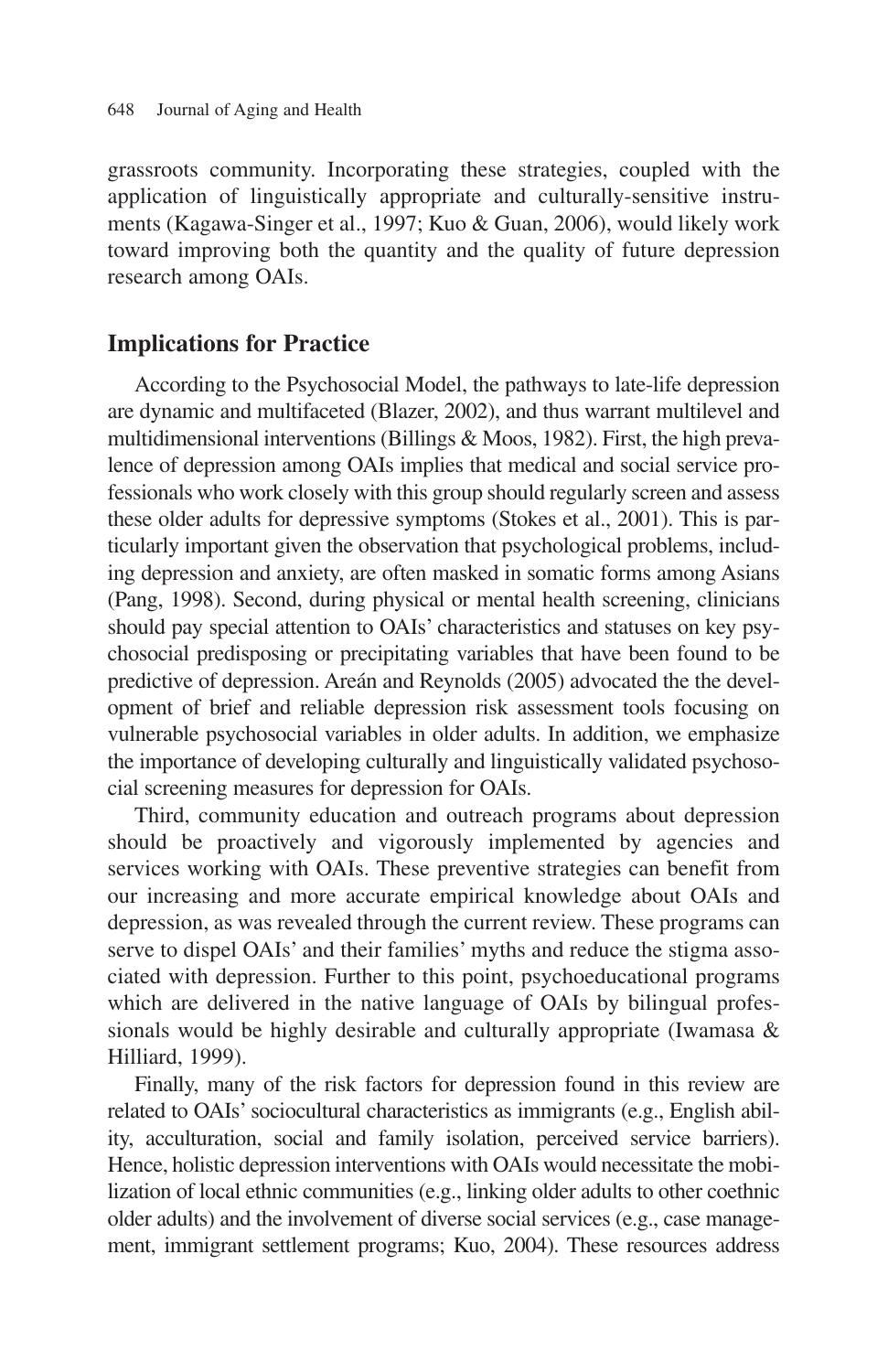and attend to the financial, housing, legal, social, and language needs of older immigrants, in addition to their receiving medical and psychological interventions in dealing with depression (Areán & Reynolds, 2005). On a related note, OAIs' cultural orientation and acculturation levels in the United States or Canada provide important clues regarding the quality of their adaptation, resourcefulness, and well-being (Iwamasa & Sorocco, 2002 Kuo, in press). Thus it is crucial for clinicians or service providers to promptly gauge OAIs' acculturation levels early in their working relationship, and to subsequently facilitate their referrals to appropriate services (Kuo & Guan, 2006).

## **References**

- Areán, P. A., Alvidrez, J., Nery, R., Estes, C., & Linkins, K. (2003). Recruitment and retention of older minorities in mental health services research. *Gerontologist, 43,* 36-44.
- Areán, P. A., & Gallagher-Thompson, D. (1996). Issues and recommendations for the recruitment and retention of older ethnic minority adults into clinical research. *Journal of Consulting and Clinical Psychology, 64,* 875-880.
- Areán, P. A., & Reynolds, C. F., III. (2005). The impact of psychosocial factors on late-life depression. *Biological Psychiatry, 58,* 277-282.
- Axelson, J. A. (1999). *Counseling and development in a multicultural society* (3rd ed.). Pacific Grove, CA: Brooks/Cole.
- Berry, J. W. (1997). Immigration, acculturation, and adaptation. *Applied Psychology: An International Review, 46,* 5-34.
- Billings, A. G., & Moos, R. H. (1982). Psychosocial theory and research on depression: An integrative framework and review. *Clinical Psychological Review, 2,* 213-237.
- Blazer, D. G. (1998). *Emotional problems in later life: Intervention strategies for professional caregivers* (2nd ed.). New York: Springer.
- Blazer, D. G. (2002). *Depression in late life* (3rd ed.). New York: Springer.
- Blazer, D. G. (2003). Depression in late life: Review and commentary. *Journal of Gerontology, 58A,* 249-265.
- Blazer, D. G., & Hybels, C. F. (2005). Origins of depression in later life. *Psychological Medicine*, *35,* 1241-1252.
- Casado, B. L., & Leung, P. (2001). Migratory grief and depression among elderly Chinese American immigrants. *Journal of Gerontological Social Work, 36,* 5-26.
- Engel, G. (1980). The clinical application of the biopsychosocial model. *American Journal of Psychiatry, 137,* 535-544.
- Federal Interagency Forum. (2006a). *Older Americans update 2006: Key indicators of wellbeing. Health status: Indicator 18 Depressive symptom.* Retrieved January 26, 2007, from http://www.agingstats.gov/update2006/ Health\_Status.pdf
- Federal Interagency Forum. (2006b). *Older Americans update 2006: Key indicators of wellbeing. Population: Indicator 2 Race and ethnic composition.* Retrieved January 26, 2007, from http://www.agingstats.gov/update2006/Population.pdf
- Gellis, Z. D., & Taguchi, A. (2004). Depression and health status among community-dwelling Japanese American elderly. *Clinical Gerontologist, 27*(3), 23-38.
- George, L. K. (2004). Social and economic factors related to psychiatric disorders in late life. In D. G. Blazer, D. C. Steffens, & E. W. Busse (Eds.). *The American psychiatric publishing*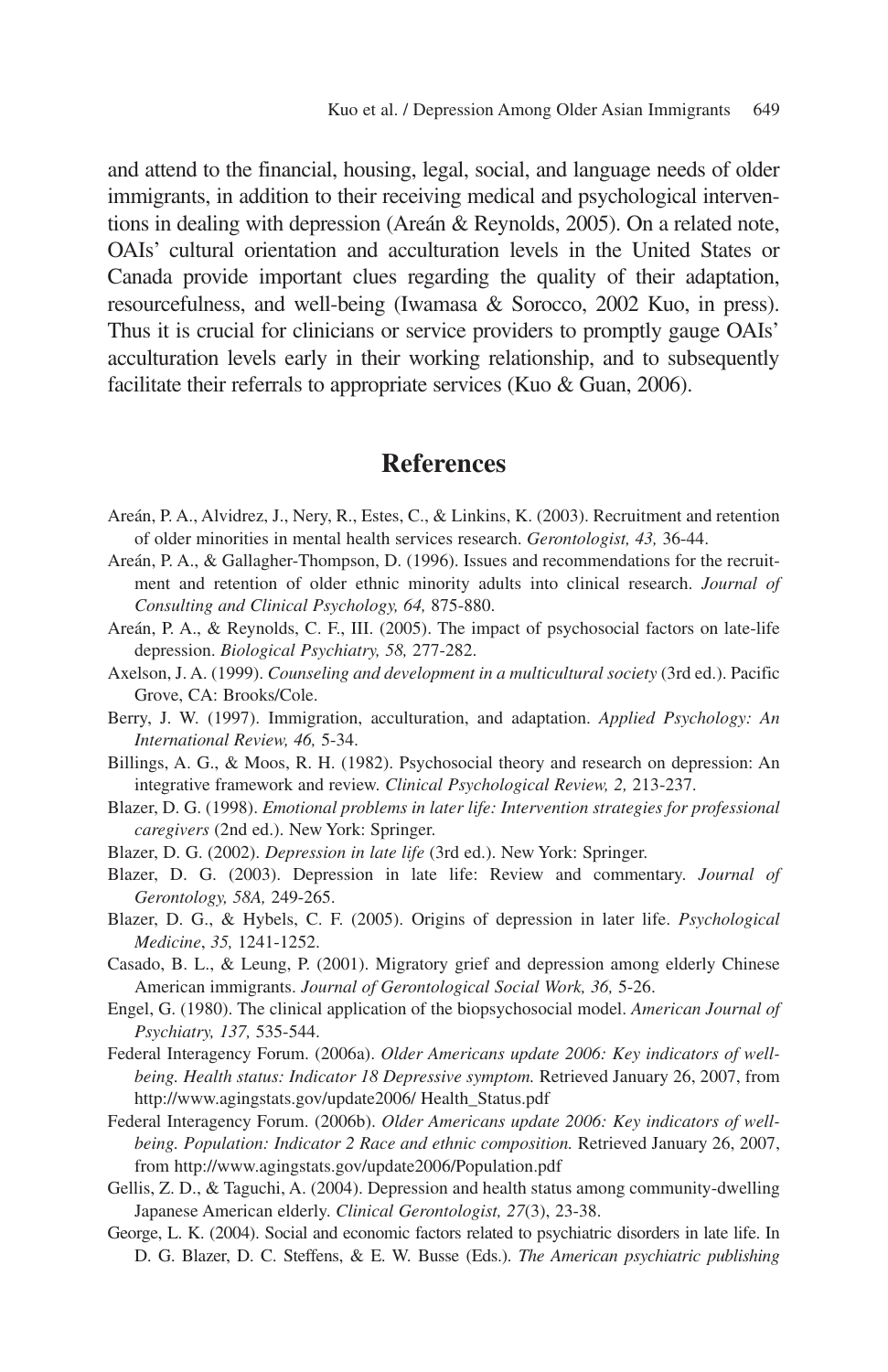*textbook of geriatric psychiatry* (pp. 139-161). Washington, DC: American Psychiatric Publishing.

- Gee, G. C., Spencer, M., Chen, J., Yip, T., & Takeuchi, D. T. (2007). The association between self-report racial discrimination and 12-month *DSM-IV* mental disorders among Asian Americans nationwide. *Social Sciences and Medicine, 64,* 1984-1996.
- Hong, G. K., & Ham, D. M. (2001). *Psychotherapy and counseling with Asian American clients: A practical guide.* Thousand Oaks, CA: Sage.
- Iwamasa, G. Y., & Hilliard, K. M. (1999). Depression and anxiety among Asian American elders: A review of the literature. *Clinical Psychology Review, 19,* 343-357.
- Iwamasa, G. Y., Hilliard, K. M. & Osato, S. S. (1998). Conceptualizing anxiety and depression: The Japanese American perspective. *Clinical Gerontology, 19,* 77-93.
- Iwamasa, G. Y., & Sorocco, K. H. (2002). Aging and Asian Americans: Developing culturally appropriate research methodology. In G. C. N. Hall & S. Okazaki (Eds.). *Asian American psychology: The science of lives in context* (pp. 105-130). Washington, DC: American Psychological Association.
- Jang, Y., Kim, G., & Chiriboga D. (2005). Acculturation and manifestation of depressive symptoms among Korean American older adults. *Aging and Mental Health, 9,* 500-507.
- Joint Canada/United States Survey of Health. (2004). 2002-2003 Catalogue #82M0022XIE. Ottawa, Statistics Canada, Health Analysis and Measurement Group.
- Kagawa-Singer, M., Hikoyeda, N.,& Tanjasiri, S. P. (1997). Aging, chronic conditions, and physical disabilities in Asian and Pacific Islander Americans. In K. S. Markides & M. R. Miranda (Eds.), *Minorities, aging, and health* (pp. 149-180). Thousand Oaks, CA: Sage.
- Kitano, H. H. L., Shibusawa, T., & Kitano, K. J. (1997). Asian American elderly mental health. In K. S. Markides & M. R. Miranda (Eds.), *Minorities, aging, and health* (pp. 295-315). Thousand Oaks, CA: Sage.
- Kuo, B. C. H. (2004). Interdependent and relational tendencies among Asian clients: Infusing collectivistic strategies into counseling. *Guidance and Counseling, 19*, 158-162.
- Kuo, B. C. H. (in press). Predicting cultural adaptation of elderly Chinese immigrants within a bidirectional model of acculturation: Canadian acculturation and Chinese identification. In D. Durst & M. MacLean (Eds.). *Diversity in aging among immigrant seniors in Canada.* Montreal, Quebec, Canada: McGill-Queen's University Press.
- Kuo, B. C. H., & Guan, J. (2006). Sociocultural predictors of depression for Chinese immigrant elderly in Canada: Acculturation, relationship with adult children, social support, and perceived services barriers. In D. Zinga (Ed.), *Navigating multiculturalism: Negotiating change* (pp. 373-392). Newcastle upon Tyne: Cambridge Scholars Publishing.
- Kuo, B. C. H., & Roysircar, G. (2006). An exploratory study of cross-cultural adaptation of adolescent Taiwanese unaccompanied sojourners in Canada. *International Journal of Intercultural Relations, 30*, 159-183.
- Lai, D. W. L. (2000). Depression among the elderly Chinese in Canada. *Canadian Journal on Aging, 19*, 409-429.
- Lai, D. W. L. (2001). Use of senior center services of the elderly Chinese immigrants. *Journal of Gerontological Social Work, 35*, 59-79.
- Lai, D. W. L. (2003). Measuring depression of elderly Chinese Americans: A replication study. *Home Health Care Service Quarterly, 22*, 65-85.
- Lai, D. W. L. (2004a). Impact of culture on depressive symptoms of elderly Chinese immigrants. Canadian. *Canadian Journal of Psychiatry, 49*, 820-827.
- Lai, D. W. L. (2004b). Depression among elderly Chinese-Canadian immigrants from Mainland China. *Chinese Medical Journal, 117*, 677-683.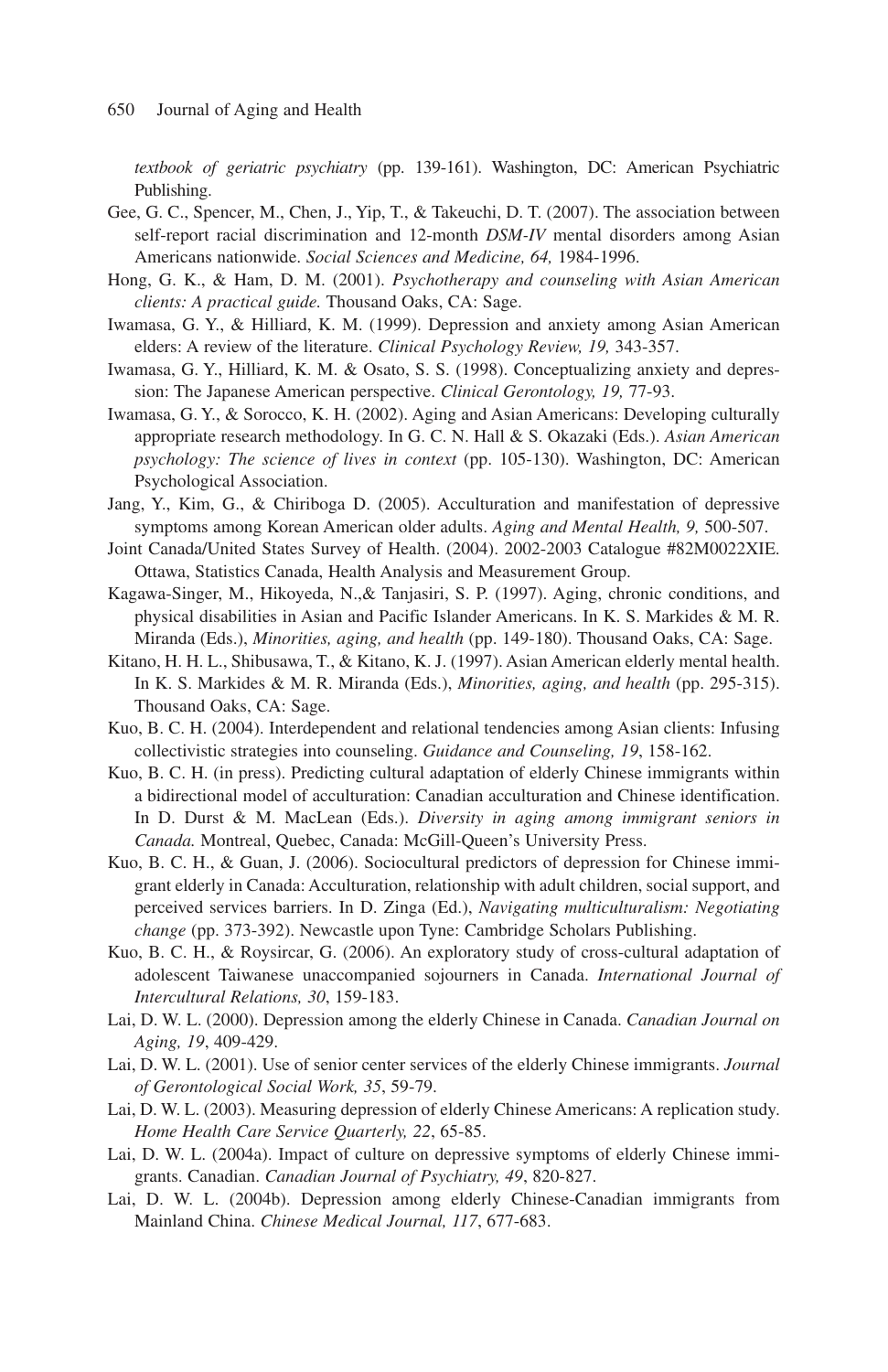- Lai, D. W. L. (2005). Prevalence and correlates of depressive symptoms in older Taiwanese immigrants in Canada. *Journal of Chinese Medical Association, 68*, 118-125.
- Lai, D. W. L., & Yuen, C. T. Y. (2003). Gender, physical limitation, and depression among elderly Chinese. *eCOMMUNITY: International Journal of Mental Health and Addiction*, *1*(1).
- Lam, R. E., Pacala, J. T., & Smith, S. L. (1997). Factors related to depressive symptoms in an elderly Chinese American sample. *Clinical Gerontologist, 17*, 57-70.
- Lawrence, V., Murray, J., Banerjee, S., Truner, S., Sangha, K., Byng, R., et al. (2006). Concepts and causation of depression: A Cross-cultural study of the beliefs of older adults. *The Gerontologist, 46*, 23-32.
- Lazarus, R. S., & Folkman, S. (1984). *Stress, appraisal, and coping*. New York: Springer.
- Lee, M. S., Crittenden, K. S., & Yu, E. (1996). Social support and depression among elderly Korean immigrants in the United States. *International Journal of Aging and Human Development, 42*, 313-327.
- Markides, K. S., & Miranda, M. R. (1997). Minorities, aging, and health: An overview. In K. S. Markides & M. R. Miranda (Eds.), *Minorities, aging, and health,* (pp. 1-11). Thousand Oaks, CA: Sage.
- Mojtabai, R., & Olfson, M. (2006). Treatment seeking for depression in Canada and the United States. *Psychiatric Services, 57*, 631-639.
- Mui, A. C. (1996). Depression among elderly Chinese immigrants: An exploratory study. *Social Work, 41,* 633-635.
- Mui, A. C. (1998). Living alone and depression among older Chinese immigrants. *Journal of Gerontological Social Work, 30,* 147-164.
- Mui, A. C. (2001). Stress, coping, and depression among elderly Korean immigrants. *Journal of Human Behavior in the Social Environment, 3,* 281-299.
- Mui, A. C., & Kang, S. Y. (2006). Acculturation stress and depression among Asian immigrant elders. *Social Work, 51,* 243-255.
- Noh, S., Beiser, M., Kaspar, V., Hou, F., & Rummens, J. (1999). Perceived racial discrimination, depression, and coping: A study of Southeast Asian refugees in Canada. *Journal of Health and Social Behavior, 40,* 193-207.
- Noh, S., & Kaspar, V. (2003). Perceived discrimination and depression: Moderating effects of coping, acculturation, and ethnic support. *American Journal of Public Health, 93,* 232-238.
- Pang, K. Y. (1995). A cross-cultural understanding of depression among elderly Korean immigrants: Prevalence, symptoms and diagnosis. *Clinical Gerontologist, 15,* 3-20.
- Pang, K. Y. (1998). Causes of dysphoric experiences among elderly Korean immigrants. *Clinical Gerontologist, 19*(4), 17-33.
- Ren, X. S., Amick, B., III, Zhou, L., & Gandek, B. (1998). Translation and psychometric evaluation of a Chinese version of the SF-36 Health Survey in the United States. *Journal of Clinical Epidemiology, 51,* 1129-1138.
- Shibusawa, T., & Mui, A. C. (2001). Stress, coping, and depression among Japanese American elders. *Journal of Gerontological Social Work, 36,* 63-81.
- Statistics Canada. (1996). *Visible minority population by age, 1996 Census.* Retrieved March 30, 2006, from http://www.statcan.ca/english/Pgdb/demo41\_96.htm
- Statistics Canada. (2001a). *Population by selected ethnic origins, by province and territory (2001 Census) Canada.* Retrieved March 30, 2006, from http://www40.statcan.ca/l01/ cst01/demo26a.htm?sdi=population%20selected%20ethnic%20origins%20province %20territory
- Statistics Canada. (2001b). *Visible minority population, by age group (2001 Census) Canada.* Retrieved October 24, 2007, from http://www40.statcan.ca/l01/cst01/demo50a.htm.